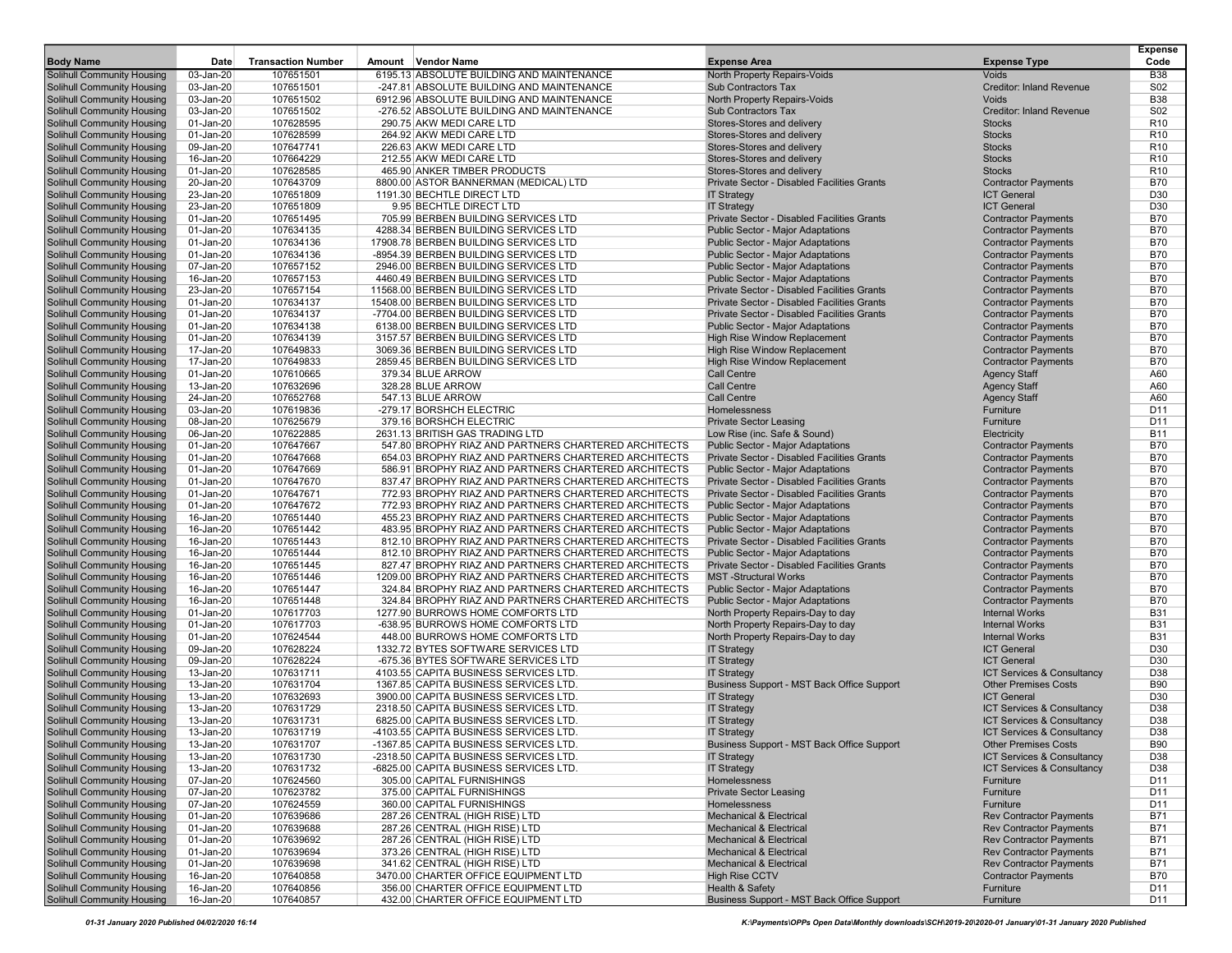| <b>Body Name</b>                                                       | Date                   | <b>Transaction Number</b> | Amount Vendor Name                     | <b>Expense Area</b>                                                        | <b>Expense Type</b>                                              | <b>Expense</b><br>Code   |
|------------------------------------------------------------------------|------------------------|---------------------------|----------------------------------------|----------------------------------------------------------------------------|------------------------------------------------------------------|--------------------------|
| <b>Solihull Community Housing</b>                                      | 03-Jan-20              | 107619753                 | 7172.37 CIVICA UK LTD                  | <b>IT Services</b>                                                         | <b>ICT Software</b>                                              | D31                      |
| <b>Solihull Community Housing</b>                                      | 24-Jan-20              | 107653324                 | 1488.00 DATASTOX LTD                   | <b>IT Services</b>                                                         | <b>ICT Software</b>                                              | D31                      |
| Solihull Community Housing                                             | 08-Jan-20              | 107626810                 | 298.60 DMW ENVIRONMENTAL               | North Property Repairs-Day to day                                          | <b>Internal Works</b>                                            | <b>B31</b>               |
| <b>Solihull Community Housing</b>                                      | 14-Jan-20              | 107634100                 | 2025.00 DMW ENVIRONMENTAL              | Direct - Asbestos                                                          | <b>Internal Works</b>                                            | <b>B31</b>               |
| <b>Solihull Community Housing</b>                                      | 01-Jan-20              | 107633911                 | 431.33 DODD GROUP                      | <b>Mechanical &amp; Electrical</b>                                         | <b>Rev Contractor Payments</b>                                   | <b>B71</b>               |
| <b>Solihull Community Housing</b>                                      | 01-Jan-20              | 107646669                 | 514.62 DODD GROUP                      | <b>Electrical Improvement Works</b>                                        | <b>Contractor Payments</b>                                       | <b>B70</b>               |
| <b>Solihull Community Housing</b><br><b>Solihull Community Housing</b> | 01-Jan-20<br>01-Jan-20 | 107633915<br>107633916    | 550.00 DODD GROUP<br>499.25 DODD GROUP | Gas Warm Air/B'boiler/Storage Heater<br><b>Mechanical &amp; Electrical</b> | <b>Contractor Payments</b><br><b>Rev Contractor Payments</b>     | <b>B70</b><br><b>B71</b> |
| <b>Solihull Community Housing</b>                                      | 01-Jan-20              | 107655880                 | 372.02 DODD GROUP                      | <b>Mechanical &amp; Electrical</b>                                         | <b>Rev Contractor Payments</b>                                   | <b>B71</b>               |
| <b>Solihull Community Housing</b>                                      | 01-Jan-20              | 107655882                 | 229.42 DODD GROUP                      | <b>Mechanical &amp; Electrical</b>                                         | <b>Rev Contractor Payments</b>                                   | <b>B71</b>               |
| <b>Solihull Community Housing</b>                                      | 01-Jan-20              | 107655884                 | 235.77 DODD GROUP                      | <b>Mechanical &amp; Electrical</b>                                         | <b>Rev Contractor Payments</b>                                   | <b>B71</b>               |
| Solihull Community Housing                                             | 01-Jan-20              | 107646670                 | 4315.42 DODD GROUP                     | <b>Fire Protection Works</b>                                               | <b>Contractor Payments</b>                                       | <b>B70</b>               |
| <b>Solihull Community Housing</b>                                      | 01-Jan-20              | 107646671                 | 459.09 DODD GROUP                      | <b>Mechanical &amp; Electrical</b>                                         | <b>Rev Contractor Payments</b>                                   | <b>B71</b>               |
| <b>Solihull Community Housing</b><br><b>Solihull Community Housing</b> | 01-Jan-20<br>01-Jan-20 | 107646672<br>107655894    | 526.19 DODD GROUP<br>348.06 DODD GROUP | <b>Mechanical &amp; Electrical</b><br><b>Mechanical &amp; Electrical</b>   | <b>Rev Contractor Payments</b><br><b>Rev Contractor Payments</b> | <b>B71</b><br><b>B71</b> |
| <b>Solihull Community Housing</b>                                      | 01-Jan-20              | 107646673                 | 481.95 DODD GROUP                      | <b>Mechanical &amp; Electrical</b>                                         | <b>Rev Contractor Payments</b>                                   | <b>B71</b>               |
| <b>Solihull Community Housing</b>                                      | 01-Jan-20              | 107655895                 | 348.06 DODD GROUP                      | <b>Mechanical &amp; Electrical</b>                                         | <b>Rev Contractor Payments</b>                                   | <b>B71</b>               |
| <b>Solihull Community Housing</b>                                      | 01-Jan-20              | 107655896                 | 334.46 DODD GROUP                      | <b>Mechanical &amp; Electrical</b>                                         | <b>Rev Contractor Payments</b>                                   | <b>B71</b>               |
| <b>Solihull Community Housing</b>                                      | 01-Jan-20              | 107655897                 | 348.06 DODD GROUP                      | <b>Mechanical &amp; Electrical</b>                                         | <b>Rev Contractor Payments</b>                                   | <b>B71</b>               |
| <b>Solihull Community Housing</b>                                      | 01-Jan-20              | 107655898                 | 334.46 DODD GROUP                      | <b>Mechanical &amp; Electrical</b>                                         | <b>Rev Contractor Payments</b>                                   | <b>B71</b>               |
| <b>Solihull Community Housing</b>                                      | 01-Jan-20              | 107655899                 | 348.06 DODD GROUP                      | <b>Mechanical &amp; Electrical</b>                                         | <b>Rev Contractor Payments</b>                                   | <b>B71</b>               |
| <b>Solihull Community Housing</b><br><b>Solihull Community Housing</b> | 01-Jan-20<br>01-Jan-20 | 107655900<br>107617639    | 334.46 DODD GROUP<br>273.31 DODD GROUP | <b>Mechanical &amp; Electrical</b><br><b>Electrical Improvement Works</b>  | <b>Rev Contractor Payments</b><br><b>Contractor Payments</b>     | <b>B71</b><br><b>B70</b> |
| <b>Solihull Community Housing</b>                                      | 01-Jan-20              | 107646674                 | 4315.42 DODD GROUP                     | <b>Fire Protection Works</b>                                               | <b>Contractor Payments</b>                                       | <b>B70</b>               |
| <b>Solihull Community Housing</b>                                      | 01-Jan-20              | 107646675                 | 651.45 DODD GROUP                      | <b>Biomass System</b>                                                      | Biomass HIU & Plant                                              | <b>B48</b>               |
| <b>Solihull Community Housing</b>                                      | 01-Jan-20              | 107655901                 | 946.51 DODD GROUP                      | <b>Mechanical &amp; Electrical</b>                                         | <b>Rev Contractor Payments</b>                                   | <b>B71</b>               |
| <b>Solihull Community Housing</b>                                      | 01-Jan-20              | 107617640                 | 260.52 DODD GROUP                      | <b>Mechanical &amp; Electrical</b>                                         | <b>Rev Contractor Payments</b>                                   | <b>B71</b>               |
| <b>Solihull Community Housing</b>                                      | 01-Jan-20              | 107633917                 | 3529.13 DODD GROUP                     | Gas Warm Air/B'boiler/Storage Heater                                       | <b>Contractor Payments</b>                                       | <b>B70</b>               |
| <b>Solihull Community Housing</b>                                      | 20-Jan-20              | 107655902                 | 883.54 DODD GROUP                      | <b>Mechanical &amp; Electrical</b>                                         | <b>Rev Contractor Payments</b>                                   | <b>B71</b>               |
| <b>Solihull Community Housing</b><br><b>Solihull Community Housing</b> | 20-Jan-20<br>20-Jan-20 | 107650875<br>107650883    | 218.00 DODD GROUP<br>220.05 DODD GROUP | <b>Mechanical &amp; Electrical</b><br><b>Mechanical &amp; Electrical</b>   | <b>Rev Contractor Payments</b><br><b>Rev Contractor Payments</b> | <b>B71</b><br><b>B71</b> |
| <b>Solihull Community Housing</b>                                      | 20-Jan-20              | 107655903                 | 319.93 DODD GROUP                      | <b>Mechanical &amp; Electrical</b>                                         | <b>Rev Contractor Payments</b>                                   | <b>B71</b>               |
| <b>Solihull Community Housing</b>                                      | 20-Jan-20              | 107655904                 | 343.22 DODD GROUP                      | <b>Mechanical &amp; Electrical</b>                                         | <b>Rev Contractor Payments</b>                                   | <b>B71</b>               |
| <b>Solihull Community Housing</b>                                      | 20-Jan-20              | 107655905                 | 228.87 DODD GROUP                      | <b>Mechanical &amp; Electrical</b>                                         | <b>Rev Contractor Payments</b>                                   | <b>B71</b>               |
| <b>Solihull Community Housing</b>                                      | 20-Jan-20              | 107655906                 | 385.40 DODD GROUP                      | <b>Mechanical &amp; Electrical</b>                                         | <b>Rev Contractor Payments</b>                                   | <b>B71</b>               |
| <b>Solihull Community Housing</b>                                      | 20-Jan-20              | 107655907                 | 401.16 DODD GROUP                      | <b>Mechanical &amp; Electrical</b>                                         | <b>Rev Contractor Payments</b>                                   | <b>B71</b>               |
| Solihull Community Housing<br><b>Solihull Community Housing</b>        | 20-Jan-20<br>20-Jan-20 | 107651021<br>107655908    | 209.24 DODD GROUP<br>278.86 DODD GROUP | <b>Mechanical &amp; Electrical</b><br><b>Mechanical &amp; Electrical</b>   | <b>Rev Contractor Payments</b><br><b>Rev Contractor Payments</b> | <b>B71</b><br><b>B71</b> |
| <b>Solihull Community Housing</b>                                      | 20-Jan-20              | 107655909                 | 393.87 DODD GROUP                      | <b>Mechanical &amp; Electrical</b>                                         | <b>Rev Contractor Payments</b>                                   | <b>B71</b>               |
| <b>Solihull Community Housing</b>                                      | 20-Jan-20              | 107655910                 | 422.78 DODD GROUP                      | <b>Mechanical &amp; Electrical</b>                                         | <b>Rev Contractor Payments</b>                                   | <b>B71</b>               |
| <b>Solihull Community Housing</b>                                      | 20-Jan-20              | 107655911                 | 348.66 DODD GROUP                      | <b>Mechanical &amp; Electrical</b>                                         | <b>Rev Contractor Payments</b>                                   | <b>B71</b>               |
| <b>Solihull Community Housing</b>                                      | 20-Jan-20              | 107655912                 | 228.87 DODD GROUP                      | <b>Mechanical &amp; Electrical</b>                                         | <b>Rev Contractor Payments</b>                                   | <b>B71</b>               |
| <b>Solihull Community Housing</b>                                      | 20-Jan-20              | 107651043                 | 219.61 DODD GROUP                      | <b>Mechanical &amp; Electrical</b>                                         | <b>Rev Contractor Payments</b>                                   | <b>B71</b>               |
| <b>Solihull Community Housing</b><br><b>Solihull Community Housing</b> | 20-Jan-20<br>20-Jan-20 | 107655913<br>107655914    | 228.87 DODD GROUP<br>244.25 DODD GROUP | <b>Mechanical &amp; Electrical</b><br><b>Mechanical &amp; Electrical</b>   | <b>Rev Contractor Payments</b><br><b>Rev Contractor Payments</b> | <b>B71</b><br><b>B71</b> |
| <b>Solihull Community Housing</b>                                      | 20-Jan-20              | 107655915                 | 228.87 DODD GROUP                      | <b>Mechanical &amp; Electrical</b>                                         | <b>Rev Contractor Payments</b>                                   | <b>B71</b>               |
| <b>Solihull Community Housing</b>                                      | 20-Jan-20              | 107655916                 | 449.57 DODD GROUP                      | <b>Mechanical &amp; Electrical</b>                                         | <b>Rev Contractor Payments</b>                                   | <b>B71</b>               |
| <b>Solihull Community Housing</b>                                      | 20-Jan-20              | 107655917                 | 458.62 DODD GROUP                      | <b>Mechanical &amp; Electrical</b>                                         | <b>Rev Contractor Payments</b>                                   | <b>B71</b>               |
| <b>Solihull Community Housing</b>                                      | 20-Jan-20              | 107655918                 | 228.87 DODD GROUP                      | <b>Mechanical &amp; Electrical</b>                                         | <b>Rev Contractor Payments</b>                                   | <b>B71</b>               |
| <b>Solihull Community Housing</b>                                      | 20-Jan-20              | 107655919                 | 229.57 DODD GROUP                      | <b>Mechanical &amp; Electrical</b>                                         | <b>Rev Contractor Payments</b>                                   | <b>B71</b>               |
| <b>Solihull Community Housing</b><br><b>Solihull Community Housing</b> | 20-Jan-20<br>20-Jan-20 | 107655920<br>107655921    | 315.60 DODD GROUP<br>387.27 DODD GROUP | <b>Mechanical &amp; Electrical</b><br><b>Mechanical &amp; Electrical</b>   | <b>Rev Contractor Payments</b><br><b>Rev Contractor Payments</b> | <b>B71</b><br><b>B71</b> |
| <b>Solihull Community Housing</b>                                      | 20-Jan-20              | 107655922                 | 228.87 DODD GROUP                      | <b>Mechanical &amp; Electrical</b>                                         | <b>Rev Contractor Payments</b>                                   | <b>B71</b>               |
| <b>Solihull Community Housing</b>                                      | 20-Jan-20              | 107655923                 | 228.87 DODD GROUP                      | <b>Mechanical &amp; Electrical</b>                                         | <b>Rev Contractor Payments</b>                                   | <b>B71</b>               |
| <b>Solihull Community Housing</b>                                      | 20-Jan-20              | 107655924                 | 392.97 DODD GROUP                      | <b>Mechanical &amp; Electrical</b>                                         | <b>Rev Contractor Payments</b>                                   | <b>B71</b>               |
| <b>Solihull Community Housing</b>                                      | 20-Jan-20              | 107655925                 | 270.84 DODD GROUP                      | <b>Mechanical &amp; Electrical</b>                                         | <b>Rev Contractor Payments</b>                                   | <b>B71</b>               |
| <b>Solihull Community Housing</b>                                      | 20-Jan-20              | 107655926                 | 528.16 DODD GROUP                      | <b>Mechanical &amp; Electrical</b>                                         | <b>Rev Contractor Payments</b>                                   | B71                      |
| <b>Solihull Community Housing</b>                                      | 20-Jan-20              | 107655927                 | 524.67 DODD GROUP                      | <b>Mechanical &amp; Electrical</b>                                         | <b>Rev Contractor Payments</b>                                   | <b>B71</b>               |
| <b>Solihull Community Housing</b><br><b>Solihull Community Housing</b> | 20-Jan-20<br>20-Jan-20 | 107655928<br>107655929    | 265.42 DODD GROUP<br>228.87 DODD GROUP | <b>Mechanical &amp; Electrical</b><br><b>Mechanical &amp; Electrical</b>   | <b>Rev Contractor Payments</b><br><b>Rev Contractor Payments</b> | B71<br><b>B71</b>        |
| <b>Solihull Community Housing</b>                                      | 20-Jan-20              | 107655930                 | 279.31 DODD GROUP                      | <b>Mechanical &amp; Electrical</b>                                         | <b>Rev Contractor Payments</b>                                   | <b>B71</b>               |
| <b>Solihull Community Housing</b>                                      | 20-Jan-20              | 107655931                 | 507.23 DODD GROUP                      | <b>Mechanical &amp; Electrical</b>                                         | <b>Rev Contractor Payments</b>                                   | <b>B71</b>               |
| Solihull Community Housing                                             | 20-Jan-20              | 107655932                 | 537.54 DODD GROUP                      | <b>Mechanical &amp; Electrical</b>                                         | <b>Rev Contractor Payments</b>                                   | B71                      |
| <b>Solihull Community Housing</b>                                      | 20-Jan-20              | 107655933                 | 228.87 DODD GROUP                      | <b>Mechanical &amp; Electrical</b>                                         | <b>Rev Contractor Payments</b>                                   | <b>B71</b>               |
| <b>Solihull Community Housing</b>                                      | 20-Jan-20              | 107655934                 | 279.31 DODD GROUP                      | <b>Mechanical &amp; Electrical</b>                                         | <b>Rev Contractor Payments</b>                                   | <b>B71</b>               |
| <b>Solihull Community Housing</b><br><b>Solihull Community Housing</b> | 20-Jan-20<br>20-Jan-20 | 107655935<br>107655936    | 375.05 DODD GROUP<br>255.44 DODD GROUP | <b>Mechanical &amp; Electrical</b><br><b>Mechanical &amp; Electrical</b>   | <b>Rev Contractor Payments</b><br><b>Rev Contractor Payments</b> | <b>B71</b><br><b>B71</b> |
| Solihull Community Housing                                             | 20-Jan-20              | 107655937                 | 462.80 DODD GROUP                      | <b>Mechanical &amp; Electrical</b>                                         | <b>Rev Contractor Payments</b>                                   | <b>B71</b>               |
| <b>Solihull Community Housing</b>                                      | 20-Jan-20              | 107655938                 | 258.86 DODD GROUP                      | <b>Mechanical &amp; Electrical</b>                                         | <b>Rev Contractor Payments</b>                                   | <b>B71</b>               |
| <b>Solihull Community Housing</b>                                      | 20-Jan-20              | 107655939                 | 353.61 DODD GROUP                      | <b>Mechanical &amp; Electrical</b>                                         | <b>Rev Contractor Payments</b>                                   | B71                      |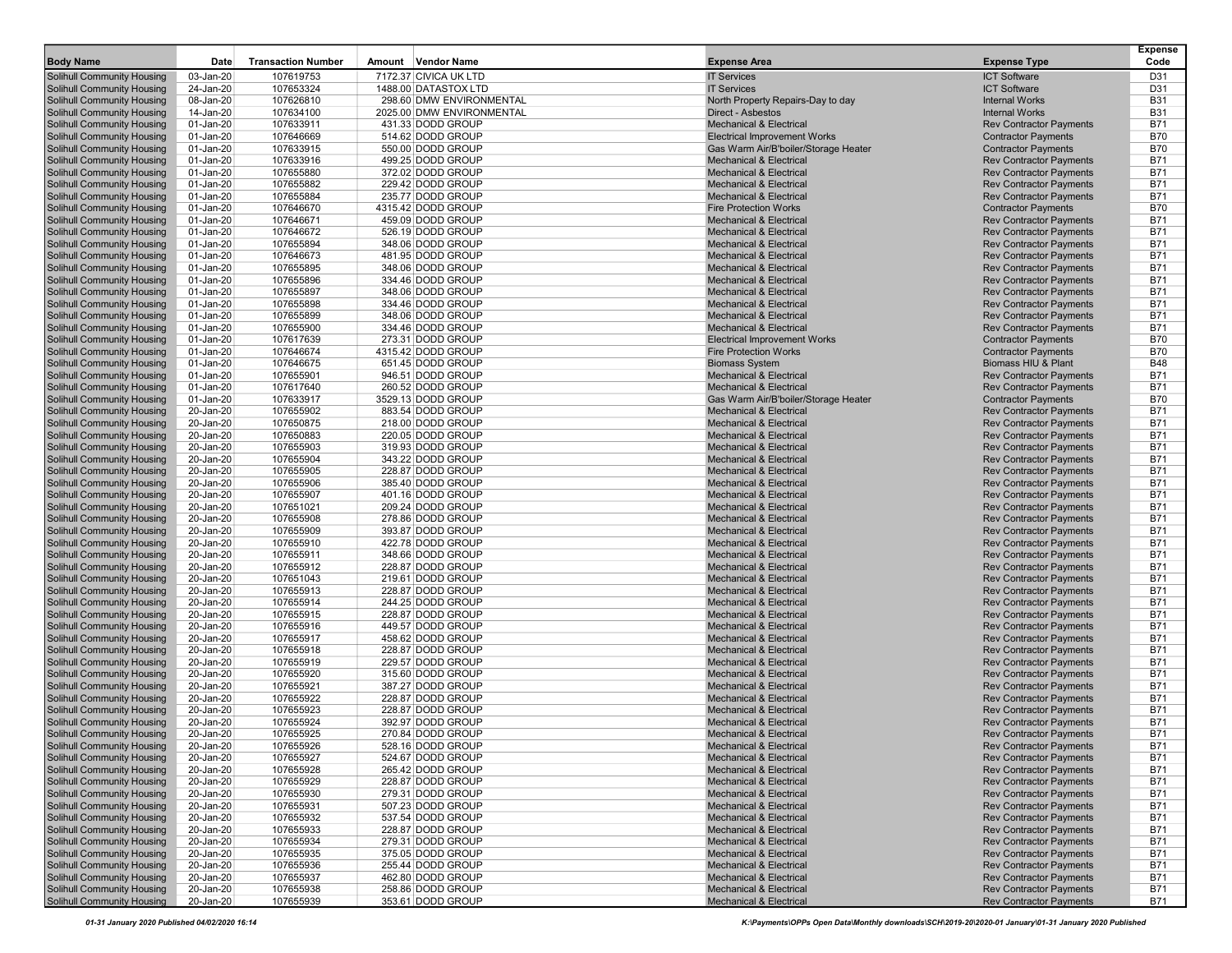| <b>Body Name</b>                                                | Date                   | <b>Transaction Number</b> | Amount Vendor Name                                                                   | <b>Expense Area</b>                                                      | <b>Expense Type</b>                                              | <b>Expense</b><br>Code             |
|-----------------------------------------------------------------|------------------------|---------------------------|--------------------------------------------------------------------------------------|--------------------------------------------------------------------------|------------------------------------------------------------------|------------------------------------|
| <b>Solihull Community Housing</b>                               | 20-Jan-20              | 107655940                 | 278.86 DODD GROUP                                                                    | <b>Mechanical &amp; Electrical</b>                                       | <b>Rev Contractor Payments</b>                                   | <b>B71</b>                         |
| <b>Solihull Community Housing</b>                               | 20-Jan-20              | 107655941                 | 228.87 DODD GROUP                                                                    | <b>Mechanical &amp; Electrical</b>                                       | <b>Rev Contractor Payments</b>                                   | B71                                |
| Solihull Community Housing                                      | 20-Jan-20              | 107651386                 | 225.42 DODD GROUP                                                                    | <b>Mechanical &amp; Electrical</b>                                       | <b>Rev Contractor Payments</b>                                   | <b>B71</b>                         |
| <b>Solihull Community Housing</b>                               | 20-Jan-20              | 107655942                 | 278.86 DODD GROUP                                                                    | <b>Mechanical &amp; Electrical</b>                                       | <b>Rev Contractor Payments</b>                                   | B71                                |
| Solihull Community Housing                                      | 20-Jan-20              | 107651390                 | 214.69 DODD GROUP                                                                    | <b>Mechanical &amp; Electrical</b>                                       | <b>Rev Contractor Payments</b>                                   | <b>B71</b>                         |
| <b>Solihull Community Housing</b>                               | 20-Jan-20              | 107655943                 | 228.87 DODD GROUP                                                                    | <b>Mechanical &amp; Electrical</b>                                       | <b>Rev Contractor Payments</b>                                   | <b>B71</b>                         |
| Solihull Community Housing                                      | 20-Jan-20              | 107655944                 | 585.54 DODD GROUP                                                                    | <b>Electrical Improvement Works</b>                                      | <b>Contractor Payments</b>                                       | <b>B70</b>                         |
| Solihull Community Housing                                      | 20-Jan-20              | 107655945                 | 559.30 DODD GROUP                                                                    | <b>Mechanical &amp; Electrical</b>                                       | <b>Rev Contractor Payments</b>                                   | <b>B71</b><br>B71                  |
| Solihull Community Housing<br>Solihull Community Housing        | 20-Jan-20<br>20-Jan-20 | 107655946<br>107655947    | 438.99 DODD GROUP<br>453.12 DODD GROUP                                               | <b>Mechanical &amp; Electrical</b><br><b>Mechanical &amp; Electrical</b> | <b>Rev Contractor Payments</b><br><b>Rev Contractor Payments</b> | <b>B71</b>                         |
| <b>Solihull Community Housing</b>                               | 20-Jan-20              | 107655948                 | 583.11 DODD GROUP                                                                    | <b>Mechanical &amp; Electrical</b>                                       | <b>Rev Contractor Payments</b>                                   | <b>B71</b>                         |
| Solihull Community Housing                                      | 26-Jan-20              | 107662932                 | 218.00 DODD GROUP                                                                    | <b>Mechanical &amp; Electrical</b>                                       | <b>Rev Contractor Payments</b>                                   | <b>B71</b>                         |
| <b>Solihull Community Housing</b>                               | 27-Jan-20              | 107663343                 | 270.67 DODD GROUP                                                                    | <b>North Property Repairs-Voids</b>                                      | <b>Voids</b>                                                     | <b>B38</b>                         |
| Solihull Community Housing                                      | 27-Jan-20              | 107663580                 | 3529.13 DODD GROUP                                                                   | Gas Warm Air/B'boiler/Storage Heater                                     | <b>Contractor Payments</b>                                       | <b>B70</b>                         |
| Solihull Community Housing                                      | 27-Jan-20              | 107663581                 | 3529.13 DODD GROUP                                                                   | Gas Warm Air/B'boiler/Storage Heater                                     | <b>Contractor Payments</b>                                       | <b>B70</b>                         |
| Solihull Community Housing                                      | 27-Jan-20              | 107663582                 | 3529.13 DODD GROUP                                                                   | Gas Warm Air/B'boiler/Storage Heater                                     | <b>Contractor Payments</b>                                       | <b>B70</b>                         |
| Solihull Community Housing                                      | 27-Jan-20              | 107663583                 | 3529.13 DODD GROUP                                                                   | Gas Warm Air/B'boiler/Storage Heater                                     | <b>Contractor Payments</b>                                       | <b>B70</b>                         |
| Solihull Community Housing                                      | 27-Jan-20              | 107663584                 | 3529.13 DODD GROUP                                                                   | Gas Warm Air/B'boiler/Storage Heater                                     | <b>Contractor Payments</b>                                       | <b>B70</b>                         |
| Solihull Community Housing                                      | 28-Jan-20              | 107656736                 | 272.03 DODD GROUP                                                                    | <b>Mechanical &amp; Electrical</b>                                       | <b>Other Building Costs</b>                                      | <b>B39</b>                         |
| <b>Solihull Community Housing</b>                               | 01-Jan-20              | 107628539                 | 25.60 DOORFIT PRODUCTS LTD                                                           | Stores-Stores and delivery                                               | <b>Stocks</b>                                                    | R <sub>10</sub>                    |
| Solihull Community Housing                                      | 01-Jan-20              | 107628539                 | 135.00 DOORFIT PRODUCTS LTD                                                          | Stores-Stores and delivery                                               | <b>Stocks</b>                                                    | R <sub>10</sub>                    |
| Solihull Community Housing<br><b>Solihull Community Housing</b> | 01-Jan-20<br>01-Jan-20 | 107628539<br>107628540    | 50.00 DOORFIT PRODUCTS LTD<br>29.90 DOORFIT PRODUCTS LTD                             | Stores-Stores and delivery<br>Stores-Stores and delivery                 | <b>Stocks</b><br><b>Stocks</b>                                   | R <sub>10</sub><br>R <sub>10</sub> |
| Solihull Community Housing                                      | 01-Jan-20              | 107628540                 | 87.50 DOORFIT PRODUCTS LTD                                                           | Stores-Stores and delivery                                               | <b>Stocks</b>                                                    | R <sub>10</sub>                    |
| Solihull Community Housing                                      | 01-Jan-20              | 107628540                 | 40.40 DOORFIT PRODUCTS LTD                                                           | Stores-Stores and delivery                                               | <b>Stocks</b>                                                    | R <sub>10</sub>                    |
| Solihull Community Housing                                      | 01-Jan-20              | 107628540                 | 38.25 DOORFIT PRODUCTS LTD                                                           | Stores-Stores and delivery                                               | <b>Stocks</b>                                                    | R <sub>10</sub>                    |
| Solihull Community Housing                                      | 01-Jan-20              | 107628540                 | 27.25 DOORFIT PRODUCTS LTD                                                           | Stores-Stores and delivery                                               | <b>Stocks</b>                                                    | R <sub>10</sub>                    |
| Solihull Community Housing                                      | 01-Jan-20              | 107628542                 | 20.00 DOORFIT PRODUCTS LTD                                                           | Stores-Stores and delivery                                               | <b>Stocks</b>                                                    | R <sub>10</sub>                    |
| <b>Solihull Community Housing</b>                               | 01-Jan-20              | 107628542                 | 239.90 DOORFIT PRODUCTS LTD                                                          | Stores-Stores and delivery                                               | <b>Stocks</b>                                                    | R <sub>10</sub>                    |
| Solihull Community Housing                                      | 01-Jan-20              | 107638194                 | 391.00 DOORFIT PRODUCTS LTD                                                          | Stores-Stores and delivery                                               | <b>Stocks</b>                                                    | R <sub>10</sub>                    |
| Solihull Community Housing                                      | 01-Jan-20              | 107628547                 | 239.90 DOORFIT PRODUCTS LTD                                                          | Stores-Stores and delivery                                               | <b>Stocks</b>                                                    | R <sub>10</sub>                    |
| Solihull Community Housing                                      | 09-Jan-20              | 107637672                 | 332.00 DOORFIT PRODUCTS LTD                                                          | Stores-Stores and delivery                                               | <b>Stocks</b>                                                    | R <sub>10</sub>                    |
| Solihull Community Housing                                      | 17-Jan-20              | 107664205                 | 28.35 DOORFIT PRODUCTS LTD                                                           | Stores-Stores and delivery                                               | <b>Stocks</b><br><b>Stocks</b>                                   | R <sub>10</sub><br>R <sub>10</sub> |
| Solihull Community Housing<br>Solihull Community Housing        | 17-Jan-20<br>17-Jan-20 | 107664205<br>107664205    | 22.50 DOORFIT PRODUCTS LTD<br>76.60 DOORFIT PRODUCTS LTD                             | Stores-Stores and delivery<br>Stores-Stores and delivery                 | <b>Stocks</b>                                                    | R <sub>10</sub>                    |
| <b>Solihull Community Housing</b>                               | 17-Jan-20              | 107664205                 | 108.69 DOORFIT PRODUCTS LTD                                                          | Stores-Stores and delivery                                               | <b>Stocks</b>                                                    | R <sub>10</sub>                    |
| Solihull Community Housing                                      | 17-Jan-20              | 107664205                 | 17.00 DOORFIT PRODUCTS LTD                                                           | Stores-Stores and delivery                                               | <b>Stocks</b>                                                    | R <sub>10</sub>                    |
| <b>Solihull Community Housing</b>                               | 17-Jan-20              | 107664205                 | 38.25 DOORFIT PRODUCTS LTD                                                           | Stores-Stores and delivery                                               | <b>Stocks</b>                                                    | R <sub>10</sub>                    |
| Solihull Community Housing                                      | 17-Jan-20              | 107664205                 | 63.20 DOORFIT PRODUCTS LTD                                                           | Stores-Stores and delivery                                               | <b>Stocks</b>                                                    | R <sub>10</sub>                    |
| Solihull Community Housing                                      | 17-Jan-20              | 107664205                 | 27.00 DOORFIT PRODUCTS LTD                                                           | Stores-Stores and delivery                                               | <b>Stocks</b>                                                    | R <sub>10</sub>                    |
| Solihull Community Housing                                      | 20-Jan-20              | 107664207                 | 29.90 DOORFIT PRODUCTS LTD                                                           | Stores-Stores and delivery                                               | <b>Stocks</b>                                                    | R <sub>10</sub>                    |
| Solihull Community Housing                                      | 20-Jan-20              | 107664207                 | 100.20 DOORFIT PRODUCTS LTD                                                          | Stores-Stores and delivery                                               | <b>Stocks</b>                                                    | R <sub>10</sub>                    |
| Solihull Community Housing                                      | 20-Jan-20              | 107664207                 | 94.80 DOORFIT PRODUCTS LTD                                                           | Stores-Stores and delivery                                               | <b>Stocks</b>                                                    | R <sub>10</sub>                    |
| Solihull Community Housing                                      | 20-Jan-20              | 107664207                 | 108.69 DOORFIT PRODUCTS LTD                                                          | Stores-Stores and delivery                                               | <b>Stocks</b>                                                    | R <sub>10</sub>                    |
| <b>Solihull Community Housing</b><br>Solihull Community Housing | 20-Jan-20<br>07-Jan-20 | 107664207<br>107623752    | 30.00 DOORFIT PRODUCTS LTD<br>2370.00 DORO CARE                                      | Stores-Stores and delivery<br>Safe and Sound Operational                 | <b>Stocks</b><br><b>Equipment Rental/Lease</b>                   | R <sub>10</sub><br>D <sub>18</sub> |
| Solihull Community Housing                                      | 07-Jan-20              | 107623755                 | 624.00 DORO CARE                                                                     | Safe and Sound Operational                                               | <b>Equipment Rental/Lease</b>                                    | D <sub>18</sub>                    |
| <b>Solihull Community Housing</b>                               | 01-Jan-20              | 107656737                 | 232.00 DRAINTECH SERVICES (MIDLANDS) LTD                                             | North Property Repairs-Day to day                                        | <b>Other Works</b>                                               | <b>B32</b>                         |
| Solihull Community Housing                                      | 01-Jan-20              | 107656738                 | 232.00 DRAINTECH SERVICES (MIDLANDS) LTD                                             | North Property Repairs-Day to day                                        | <b>Other Works</b>                                               | <b>B32</b>                         |
| Solihull Community Housing                                      | 01-Jan-20              | 107656765                 | 416.39 DRAINTECH SERVICES (MIDLANDS) LTD                                             | North Property Repairs-Day to day                                        | <b>Other Works</b>                                               | <b>B32</b>                         |
| Solihull Community Housing                                      | 01-Jan-20              | 107656767                 | 300.43 DRAINTECH SERVICES (MIDLANDS) LTD                                             | North Property Repairs-Day to day                                        | <b>Other Works</b>                                               | <b>B32</b>                         |
| <b>Solihull Community Housing</b>                               | 01-Jan-20              | 107656793                 | 239.83 DRAINTECH SERVICES (MIDLANDS) LTD                                             | North Property Repairs-Day to day                                        | <b>Other Works</b>                                               | <b>B32</b>                         |
| Solihull Community Housing                                      | 07-Jan-20              | 107656817                 | 405.84 DRAINTECH SERVICES (MIDLANDS) LTD                                             | North Property Repairs-Day to day                                        | <b>Other Works</b>                                               | <b>B32</b>                         |
| <b>Solihull Community Housing</b>                               | 01-Jan-20              | 107656820                 | 540.25 DRAINTECH SERVICES (MIDLANDS) LTD                                             | North Property Repairs-Day to day                                        | <b>Other Works</b>                                               | <b>B32</b>                         |
| Solihull Community Housing                                      | 17-Jan-20              | 107656831                 | 380.81 DRAINTECH SERVICES (MIDLANDS) LTD                                             | North Property Repairs-Day to day                                        | <b>Other Works</b>                                               | <b>B32</b>                         |
| <b>Solihull Community Housing</b>                               | 01-Jan-20              | 107651408                 | 500.56 DRAINTECH SERVICES (MIDLANDS) LTD                                             | North Property Repairs-Day to day                                        | <b>External Structures</b>                                       | <b>B33</b>                         |
| <b>Solihull Community Housing</b><br>Solihull Community Housing | 01-Jan-20<br>01-Jan-20 | 107651409<br>107656832    | 389.87 DRAINTECH SERVICES (MIDLANDS) LTD<br>379.50 DRAINTECH SERVICES (MIDLANDS) LTD | North Property Repairs-Day to day<br>North Property Repairs-Day to day   | <b>Other Works</b><br><b>Other Works</b>                         | B32<br><b>B32</b>                  |
| Solihull Community Housing                                      | 01-Jan-20              | 107656834                 | 375.26 DRAINTECH SERVICES (MIDLANDS) LTD                                             | North Property Repairs-Day to day                                        | <b>Other Works</b>                                               | <b>B32</b>                         |
| <b>Solihull Community Housing</b>                               | 01-Jan-20              | 107656837                 | 310.98 DRAINTECH SERVICES (MIDLANDS) LTD                                             | North Property Repairs-Day to day                                        | <b>Other Works</b>                                               | <b>B32</b>                         |
| Solihull Community Housing                                      | 01-Jan-20              | 107656838                 | 210.84 DRAINTECH SERVICES (MIDLANDS) LTD                                             | <b>MST-Structural Works</b>                                              | <b>Contractor Payments</b>                                       | <b>B70</b>                         |
| Solihull Community Housing                                      | 01-Jan-20              | 107656839                 | 237.19 DRAINTECH SERVICES (MIDLANDS) LTD                                             | Public Sector - Major Adaptations                                        | <b>Contractor Payments</b>                                       | <b>B70</b>                         |
| Solihull Community Housing                                      | 01-Jan-20              | 107656840                 | 310.98 DRAINTECH SERVICES (MIDLANDS) LTD                                             | <b>MST-Structural Works</b>                                              | <b>Contractor Payments</b>                                       | <b>B70</b>                         |
| Solihull Community Housing                                      | 01-Jan-20              | 107656841                 | 274.08 DRAINTECH SERVICES (MIDLANDS) LTD                                             | North Property Repairs-Day to day                                        | <b>Other Works</b>                                               | <b>B32</b>                         |
| Solihull Community Housing                                      | 01-Jan-20              | 107656843                 | 310.98 DRAINTECH SERVICES (MIDLANDS) LTD                                             | <b>MST-Structural Works</b>                                              | <b>Contractor Payments</b>                                       | <b>B70</b>                         |
| Solihull Community Housing                                      | 01-Jan-20              | 107656844                 | 210.84 DRAINTECH SERVICES (MIDLANDS) LTD                                             | <b>MST-Structural Works</b>                                              | <b>Contractor Payments</b>                                       | <b>B70</b>                         |
| Solihull Community Housing                                      | 01-Jan-20              | 107656845                 | 231.91 DRAINTECH SERVICES (MIDLANDS) LTD                                             | <b>MST-Structural Works</b>                                              | <b>Contractor Payments</b>                                       | <b>B70</b>                         |
| Solihull Community Housing<br>Solihull Community Housing        | 01-Jan-20              | 107656846                 | 310.98 DRAINTECH SERVICES (MIDLANDS) LTD                                             | <b>MST-Structural Works</b>                                              | <b>Contractor Payments</b>                                       | <b>B70</b>                         |
| Solihull Community Housing                                      | 29-Jan-20<br>02-Jan-20 | 107659985<br>107617364    | 843.49 E.ON ENERGY<br>583.02 EDENRED                                                 | North Property Repairs-Voids<br><b>Balance Sheet</b>                     | Electricity<br><b>High Street Vouchers</b>                       | <b>B11</b><br>R <sub>51</sub>      |
|                                                                 |                        |                           |                                                                                      |                                                                          |                                                                  |                                    |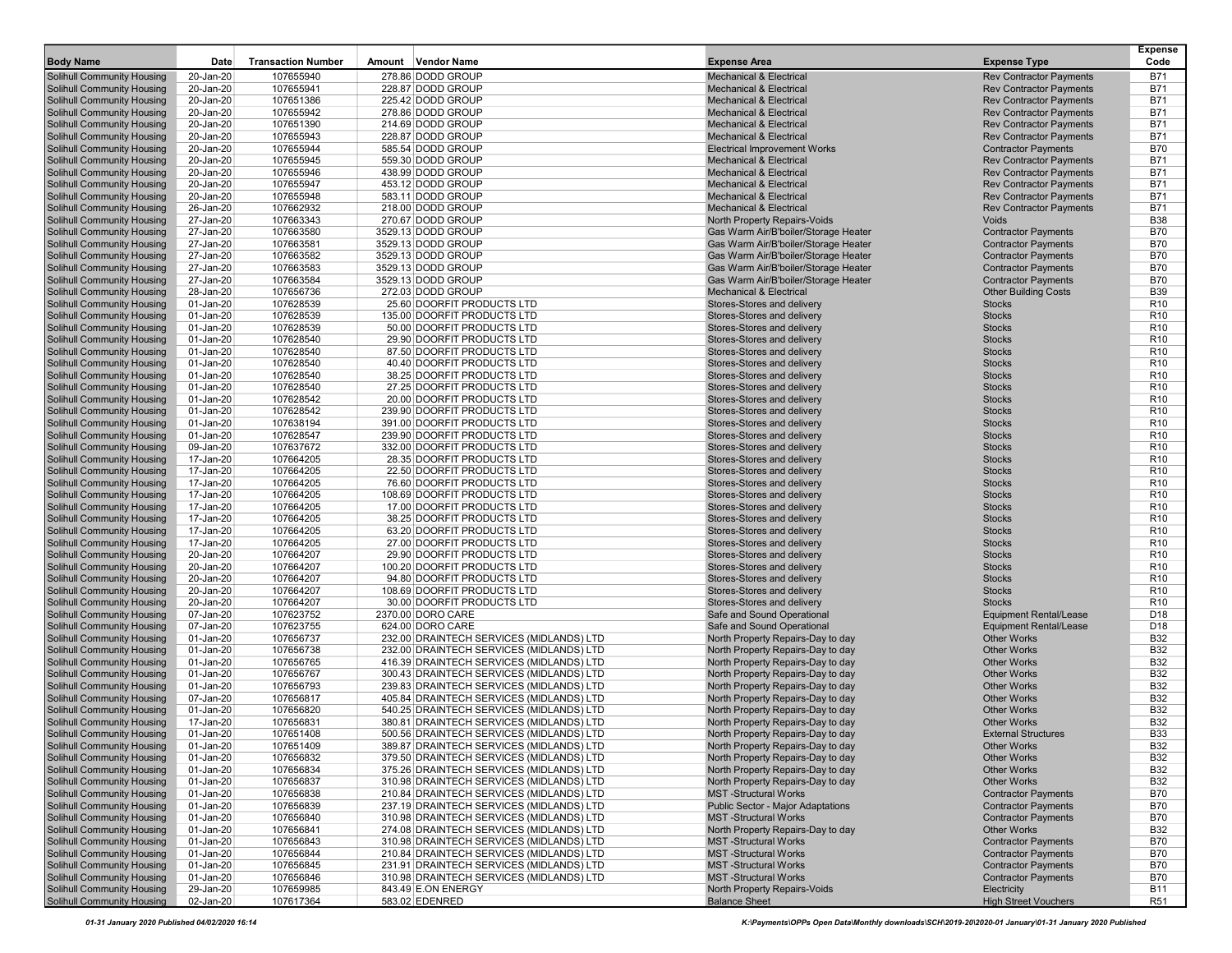| <b>Body Name</b>                                                       | Date                   | <b>Transaction Number</b> | Amount Vendor Name                                                               | <b>Expense Area</b>                                                                  | <b>Expense Type</b>                                      | <b>Expense</b><br>Code   |
|------------------------------------------------------------------------|------------------------|---------------------------|----------------------------------------------------------------------------------|--------------------------------------------------------------------------------------|----------------------------------------------------------|--------------------------|
| <b>Solihull Community Housing</b>                                      | 02-Jan-20              | 107617364                 | $-291.51$ EDENRED                                                                | <b>Balance Sheet</b>                                                                 | <b>High Street Vouchers</b>                              | R <sub>51</sub>          |
| <b>Solihull Community Housing</b>                                      | 13-Jan-20              | 107631727                 | 294.01 ELDERCARE                                                                 | Safe and Sound Operational                                                           | <b>Equipment Rental/Lease</b>                            | D <sub>18</sub>          |
| Solihull Community Housing                                             | 10-Jan-20              | 107630744                 | 3974.82 ELDERCARE                                                                | Safe and Sound Operational                                                           | <b>Other Supplier/Services Costs</b>                     | D90                      |
| <b>Solihull Community Housing</b>                                      | 13-Jan-20              | 107631728                 | -294.01 ELDERCARE                                                                | Safe and Sound Operational                                                           | <b>Equipment Rental/Lease</b>                            | D <sub>18</sub>          |
| Solihull Community Housing                                             | 01-Jan-20              | 107628142                 | 535.89 ENVIROCALL LTD                                                            | North Property Repairs-Day to day                                                    | <b>Internal Works</b>                                    | <b>B31</b>               |
| Solihull Community Housing                                             | 01-Jan-20              | 107628145                 | 465.07 ENVIROCALL LTD                                                            | North Property Repairs-Day to day                                                    | <b>Internal Works</b>                                    | <b>B31</b>               |
| <b>Solihull Community Housing</b><br><b>Solihull Community Housing</b> | 01-Jan-20<br>01-Jan-20 | 107628148<br>107628153    | 253.61 ENVIROCALL LTD<br>619.96 ENVIROCALL LTD                                   | North Property Repairs-Day to day<br>North Property Repairs-Day to day               | <b>Internal Works</b><br><b>Internal Works</b>           | <b>B31</b><br><b>B31</b> |
| Solihull Community Housing                                             | 01-Jan-20              | 107628164                 | 487.20 ENVIROCALL LTD                                                            | North Property Repairs-Day to day                                                    | <b>Internal Works</b>                                    | <b>B31</b>               |
| Solihull Community Housing                                             | 08-Jan-20              | 107646801                 | 236.20 ENVIROCALL LTD                                                            | North Property Repairs-Day to day                                                    | <b>Internal Works</b>                                    | <b>B31</b>               |
| <b>Solihull Community Housing</b>                                      | 06-Jan-20              | 107646802                 | 619.31 ENVIROCALL LTD                                                            | North Property Repairs-Day to day                                                    | <b>Internal Works</b>                                    | <b>B31</b>               |
| Solihull Community Housing                                             | 01-Jan-20              | 107628208                 | 220.05 ENVIROCALL LTD                                                            | North Property Repairs-Day to day                                                    | <b>Internal Works</b>                                    | <b>B31</b>               |
| Solihull Community Housing                                             | 14-Jan-20              | 107656950                 | 264.00 ENVIROCALL LTD                                                            | North Property Repairs-Day to day                                                    | <b>Internal Works</b>                                    | <b>B31</b>               |
| <b>Solihull Community Housing</b>                                      | 21-Jan-20              | 107663718                 | 237.60 ENVIROCALL LTD                                                            | Public Sector - Major Adaptations                                                    | <b>Contractor Payments</b>                               | <b>B70</b>               |
| <b>Solihull Community Housing</b>                                      | 20-Jan-20              | 107663725                 | 294.90 ENVIROCALL LTD                                                            | North Property Repairs-Day to day                                                    | <b>Internal Works</b>                                    | <b>B31</b>               |
| Solihull Community Housing                                             | 15-Jan-20              | 107638092                 | 19707.80 ENVIRONMENTAL CONTRACTS LTD                                             | Stores-Stores and delivery                                                           | <b>Waste Disposal</b>                                    | E20                      |
| Solihull Community Housing                                             | 06-Jan-20              | 107622744<br>107634092    | 522.50 EUROPEAN METAL RECYCLING LTD                                              | Stores-Stores and delivery                                                           | <b>Waste Disposal</b>                                    | E20<br>E20               |
| <b>Solihull Community Housing</b><br>Solihull Community Housing        | 14-Jan-20<br>01-Jan-20 | 107649830                 | 503.50 EUROPEAN METAL RECYCLING LTD<br>264.50 FAMILY CARE TRUST (SOLIHULL)       | Stores-Stores and delivery<br>North Property Repairs-Voids                           | <b>Waste Disposal</b><br>Voids                           | <b>B38</b>               |
| Solihull Community Housing                                             | 01-Jan-20              | 107649830                 | 396.75 FAMILY CARE TRUST (SOLIHULL)                                              | North Property Repairs-Voids                                                         | Voids                                                    | <b>B38</b>               |
| Solihull Community Housing                                             | 01-Jan-20              | 107649830                 | 264.50 FAMILY CARE TRUST (SOLIHULL)                                              | <b>North Property Repairs-Voids</b>                                                  | Voids                                                    | <b>B38</b>               |
| Solihull Community Housing                                             | 01-Jan-20              | 107649830                 | 132.25 FAMILY CARE TRUST (SOLIHULL)                                              | North Property Repairs-Voids                                                         | Voids                                                    | <b>B38</b>               |
| <b>Solihull Community Housing</b>                                      | 01-Jan-20              | 107649830                 | 264.50 FAMILY CARE TRUST (SOLIHULL)                                              | North Property Repairs-Voids                                                         | Voids                                                    | <b>B38</b>               |
| Solihull Community Housing                                             | 01-Jan-20              | 107649830                 | 132.25 FAMILY CARE TRUST (SOLIHULL)                                              | North Property Repairs-Voids                                                         | Voids                                                    | <b>B38</b>               |
| <b>Solihull Community Housing</b>                                      | 01-Jan-20              | 107649830                 | 200.00 FAMILY CARE TRUST (SOLIHULL)                                              | North Property Repairs-Voids                                                         | Voids                                                    | <b>B38</b>               |
| Solihull Community Housing                                             | 01-Jan-20              | 107649831                 | 396.75 FAMILY CARE TRUST (SOLIHULL)                                              | North Property Repairs-Day to day                                                    | <b>External Structures</b>                               | <b>B33</b>               |
| Solihull Community Housing                                             | 01-Jan-20              | 107649831                 | 132.25 FAMILY CARE TRUST (SOLIHULL)                                              | North Property Repairs-Day to day                                                    | <b>External Structures</b>                               | <b>B33</b>               |
| Solihull Community Housing                                             | 13-Jan-20              | 107632692                 | 253.00 GRANGE REMOVAL CO LTD<br>513.00 HANDICARE ACCESSIBILITY LTD               | <b>MST-Structural Works</b>                                                          | <b>Contractor Payments</b>                               | <b>B70</b><br><b>B70</b> |
| <b>Solihull Community Housing</b><br><b>Solihull Community Housing</b> | 01-Jan-20<br>01-Jan-20 | 107651453<br>107651454    | 213.00 HANDICARE ACCESSIBILITY LTD                                               | <b>Public Sector - Major Adaptations</b><br><b>Public Sector - Major Adaptations</b> | <b>Contractor Payments</b><br><b>Contractor Payments</b> | <b>B70</b>               |
| Solihull Community Housing                                             | 01-Jan-20              | 107651455                 | 213.00 HANDICARE ACCESSIBILITY LTD                                               | <b>Public Sector - Major Adaptations</b>                                             | <b>Contractor Payments</b>                               | <b>B70</b>               |
| <b>Solihull Community Housing</b>                                      | 01-Jan-20              | 107651456                 | 1919.00 HANDICARE ACCESSIBILITY LTD                                              | <b>Private Sector - Disabled Facilities Grants</b>                                   | <b>Contractor Payments</b>                               | <b>B70</b>               |
| <b>Solihull Community Housing</b>                                      | 01-Jan-20              | 107651457                 | 1782.00 HANDICARE ACCESSIBILITY LTD                                              | <b>Private Sector - Disabled Facilities Grants</b>                                   | <b>Contractor Payments</b>                               | <b>B70</b>               |
| <b>Solihull Community Housing</b>                                      | 01-Jan-20              | 107651458                 | 1863.00 HANDICARE ACCESSIBILITY LTD                                              | Private Sector - Disabled Facilities Grants                                          | <b>Contractor Payments</b>                               | <b>B70</b>               |
| Solihull Community Housing                                             | 01-Jan-20              | 107651459                 | 2081.00 HANDICARE ACCESSIBILITY LTD                                              | <b>Public Sector - Major Adaptations</b>                                             | <b>Contractor Payments</b>                               | <b>B70</b>               |
| <b>Solihull Community Housing</b>                                      | 01-Jan-20              | 107651460                 | 2317.00 HANDICARE ACCESSIBILITY LTD                                              | <b>Public Sector - Major Adaptations</b>                                             | <b>Contractor Payments</b>                               | <b>B70</b>               |
| Solihull Community Housing                                             | 01-Jan-20              | 107651461                 | 2240.00 HANDICARE ACCESSIBILITY LTD                                              | <b>Private Sector - Disabled Facilities Grants</b>                                   | <b>Contractor Payments</b>                               | <b>B70</b>               |
| Solihull Community Housing                                             | 01-Jan-20              | 107651462                 | 1240.00 HANDICARE ACCESSIBILITY LTD                                              | <b>Public Sector - Major Adaptations</b>                                             | <b>Contractor Payments</b>                               | <b>B70</b>               |
| Solihull Community Housing<br><b>Solihull Community Housing</b>        | 01-Jan-20<br>17-Jan-20 | 107657148<br>107642460    | 2136.50 HANDICARE ACCESSIBILITY LTD<br>767.00 HANDICARE ACCESSIBILITY LTD        | <b>Public Sector - Major Adaptations</b><br>Home Improvement Agency                  | <b>Contractor Payments</b><br>Adaptations                | <b>B70</b><br><b>B83</b> |
| <b>Solihull Community Housing</b>                                      | 17-Jan-20              | 107642461                 | 1222.95 HANDICARE ACCESSIBILITY LTD                                              | Home Improvement Agency                                                              | Adaptations                                              | <b>B83</b>               |
| Solihull Community Housing                                             | 17-Jan-20              | 107642462                 | 569.66 HANDICARE ACCESSIBILITY LTD                                               | Home Improvement Agency                                                              | Adaptations                                              | <b>B83</b>               |
| <b>Solihull Community Housing</b>                                      | 01-Jan-20              | 107651450                 | 4003.35 HARDYMAN GROUP LTD                                                       | Private Sector - Disabled Facilities Grants                                          | <b>Contractor Payments</b>                               | <b>B70</b>               |
| Solihull Community Housing                                             | 01-Jan-20              | 107651451                 | 4804.81 HARDYMAN GROUP LTD                                                       | <b>Public Sector - Major Adaptations</b>                                             | <b>Contractor Payments</b>                               | <b>B70</b>               |
| Solihull Community Housing                                             | 13-Jan-20              | 107651452                 | 13365.78 HARDYMAN GROUP LTD                                                      | <b>Public Sector - Major Adaptations</b>                                             | <b>Contractor Payments</b>                               | <b>B70</b>               |
| Solihull Community Housing                                             | 08-Jan-20              | 107626780                 | 2713.55 HI-SPEC FACILITIES SERVICES PLC                                          | <b>Endeavour House</b>                                                               | Cleaning                                                 | <b>B50</b>               |
| Solihull Community Housing                                             | 08-Jan-20              | 107626780                 | 1098.99 HI-SPEC FACILITIES SERVICES PLC                                          | <b>Endeavour House</b>                                                               | <b>Other Premises Costs</b>                              | <b>B90</b>               |
| <b>Solihull Community Housing</b>                                      | 08-Jan-20              | 107626780                 | 345.36 HI-SPEC FACILITIES SERVICES PLC                                           | <b>CCTV</b>                                                                          | Cleaning                                                 | <b>B50</b>               |
| Solihull Community Housing<br><b>Solihull Community Housing</b>        | 08-Jan-20              | 107626780                 | 186.68 HI-SPEC FACILITIES SERVICES PLC<br>246.69 HI-SPEC FACILITIES SERVICES PLC | <b>Auckland Hall</b>                                                                 | Cleaning                                                 | <b>B50</b><br><b>B50</b> |
| Solihull Community Housing                                             | 08-Jan-20<br>08-Jan-20 | 107626780<br>107626780    | 186.68 HI-SPEC FACILITIES SERVICES PLC                                           | <b>Crabtree Hall</b><br>Whar Hall Farm Community Hall                                | Cleaning<br>Cleaning                                     | <b>B50</b>               |
| Solihull Community Housing                                             | 08-Jan-20              | 107626780                 | 740.06 HI-SPEC FACILITIES SERVICES PLC                                           | <b>Frontline Offices</b>                                                             | Cleaning                                                 | <b>B50</b>               |
| Solihull Community Housing                                             | 08-Jan-20              | 107626780                 | 1013.42 HI-SPEC FACILITIES SERVICES PLC                                          | <b>Business Support - MST Back Office Support</b>                                    | Cleaning                                                 | <b>B50</b>               |
| <b>Solihull Community Housing</b>                                      | 24-Jan-20              | 107653320                 | 504216.91 HM REVENUE & CUSTOMS                                                   | <b>VAT</b>                                                                           | <b>Creditor: Government</b>                              | S04                      |
| <b>Solihull Community Housing</b>                                      | 22-Jan-20              | 107649718                 | 3133.00 HM REVENUE & CUSTOMS                                                     | <b>Central Administration</b>                                                        | <b>Other Employee Costs</b>                              | A90                      |
| <b>Solihull Community Housing</b>                                      | 08-Jan-20              | 107626717                 | 3159.00 HM REVENUE & CUSTOMS                                                     | <b>Central Administration</b>                                                        | <b>Other Employee Costs</b>                              | A90                      |
| Solihull Community Housing                                             | 16-Jan-20              | 107640855                 | 3168.94 HNS SIGNS                                                                | Rebranding                                                                           | <b>Professional Fees</b>                                 | D <sub>50</sub>          |
| Solihull Community Housing                                             | 22-Jan-20              | 107649826                 | 820.00 HQN LTD                                                                   | <b>Central Administration</b>                                                        | <b>Professional Fees</b>                                 | D <sub>50</sub>          |
| <b>Solihull Community Housing</b>                                      | 09-Jan-20              | 107628523                 | 450.00 HQN LTD                                                                   | Training                                                                             | Training                                                 | A80                      |
| <b>Solihull Community Housing</b><br>Solihull Community Housing        | 22-Jan-20<br>31-Jan-20 | 107649820<br>107665157    | 219.00 HQN LTD<br>219.00 HQN LTD                                                 | Training<br>Training                                                                 | Training<br>Training                                     | A80<br>A80               |
| <b>Solihull Community Housing</b>                                      | 31-Jan-20              | 107665223                 | 250.00 HQN LTD                                                                   | Training                                                                             | Training                                                 | A80                      |
| Solihull Community Housing                                             | 16-Jan-20              | 107651463                 | 277.07 HUNTLEY REFRIGERATION LTD                                                 | <b>Frontline Offices</b>                                                             | <b>General Building Costs</b>                            | <b>B30</b>               |
| Solihull Community Housing                                             | 16-Jan-20              | 107651464                 | 277.07 HUNTLEY REFRIGERATION LTD                                                 | Business Support - MST Back Office Support                                           | <b>Other Premises Costs</b>                              | <b>B90</b>               |
| Solihull Community Housing                                             | 16-Jan-20              | 107651465                 | 316.65 HUNTLEY REFRIGERATION LTD                                                 | <b>CCTV</b>                                                                          | <b>Other Premises Costs</b>                              | <b>B90</b>               |
| Solihull Community Housing                                             | 16-Jan-20              | 107651466                 | 875.82 HUNTLEY REFRIGERATION LTD                                                 | <b>Saxon Court</b>                                                                   | <b>Other Premises Costs</b>                              | <b>B90</b>               |
| Solihull Community Housing                                             | 06-Jan-20              | 107622710                 | 3093.87 INLAND REVENUE ONLY                                                      | Sub Contractors Tax                                                                  | Creditor: Inland Revenue                                 | S02                      |
| <b>Solihull Community Housing</b>                                      | 08-Jan-20              | 107626182                 | 1500.00 IN-TEND LTD                                                              | Procurement                                                                          | <b>Professional Fees</b>                                 | D <sub>50</sub>          |
| Solihull Community Housing                                             | 07-Jan-20              | 107624407                 | 795.50 JAMES ANDREWS RECRUITMENT SOLUTIONS LTD                                   | <b>Estate Mgmt Team</b>                                                              | <b>Agency Staff</b>                                      | A60                      |
| <b>Solihull Community Housing</b>                                      | 03-Jan-20              | 107619887                 | 631.25 JAMES ANDREWS RECRUITMENT SOLUTIONS LTD                                   | <b>Housing Aid &amp; Homelessness</b>                                                | Agency Staff (Funded Posts)                              | A61                      |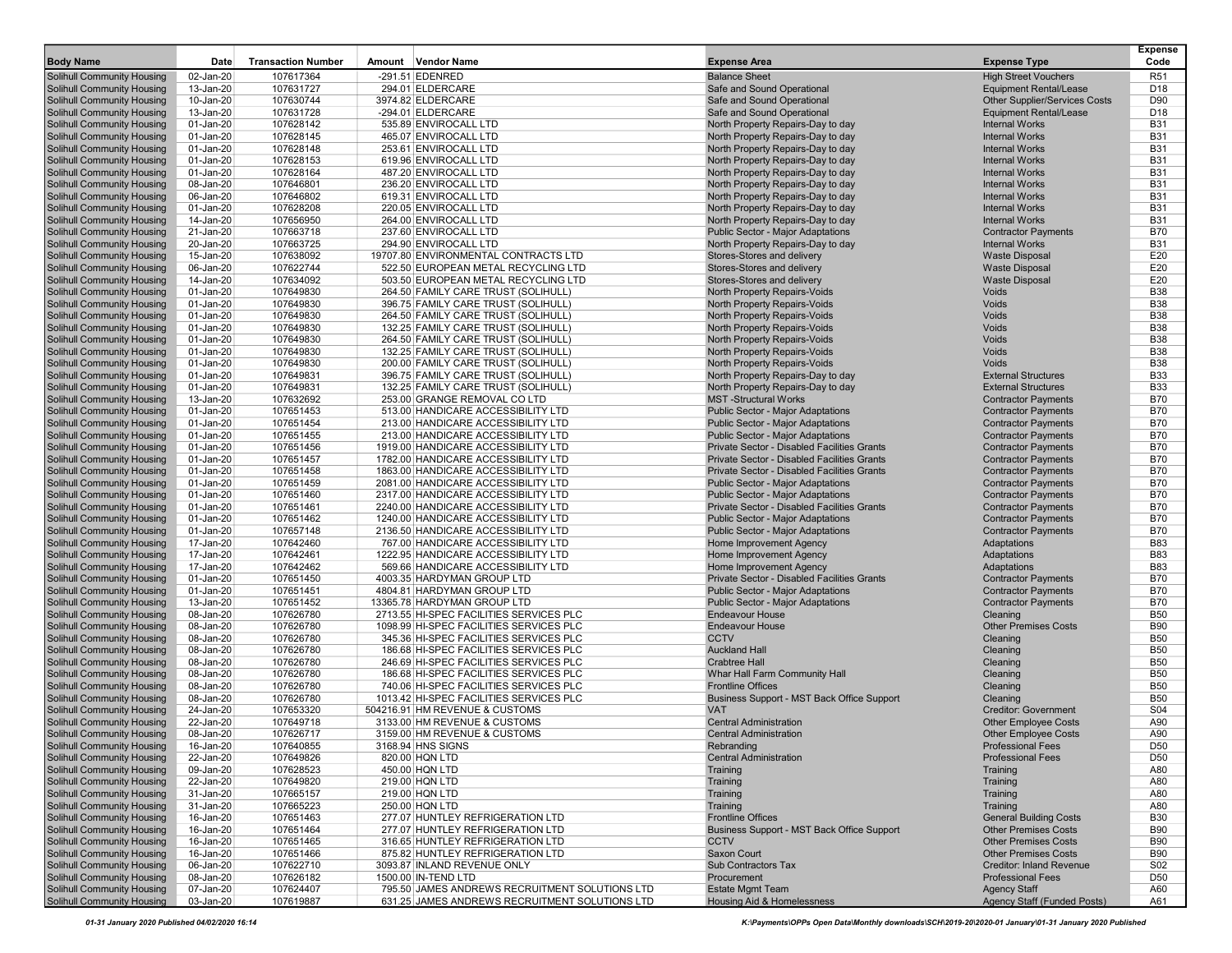| <b>Body Name</b>                                                       | Date                   | <b>Transaction Number</b> | Amount | <b>Vendor Name</b>                                                                               | <b>Expense Area</b>                                              | <b>Expense Type</b>                                       | <b>Expense</b><br>Code             |
|------------------------------------------------------------------------|------------------------|---------------------------|--------|--------------------------------------------------------------------------------------------------|------------------------------------------------------------------|-----------------------------------------------------------|------------------------------------|
| <b>Solihull Community Housing</b>                                      | 03-Jan-20              | 107619887                 |        | 411.75 JAMES ANDREWS RECRUITMENT SOLUTIONS LTD                                                   | <b>Housing Aid &amp; Homelessness</b>                            | Agency Staff (Funded Posts)                               | A61                                |
| <b>Solihull Community Housing</b>                                      | 03-Jan-20              | 107619878                 |        | 638.55 JAMES ANDREWS RECRUITMENT SOLUTIONS LTD                                                   | <b>Housing Aid &amp; Homelessness</b>                            | Agency Staff (Funded Posts)                               | A61                                |
| <b>Solihull Community Housing</b>                                      | 03-Jan-20              | 107619884                 |        | 331.10 JAMES ANDREWS RECRUITMENT SOLUTIONS LTD                                                   | <b>Housing Aid &amp; Homelessness</b>                            | <b>Agency Staff (Funded Posts)</b>                        | A61                                |
| <b>Solihull Community Housing</b>                                      | 03-Jan-20              | 107619885                 |        | 411.75 JAMES ANDREWS RECRUITMENT SOLUTIONS LTD                                                   | Housing Aid & Homelessness                                       | Agency Staff (Funded Posts)                               | A61                                |
| <b>Solihull Community Housing</b>                                      | 20-Jan-20              | 107643698                 |        | 490.74 JAMES ANDREWS RECRUITMENT SOLUTIONS LTD                                                   | <b>Housing Aid &amp; Homelessness</b>                            | Agency Staff (Funded Posts)                               | A61                                |
| <b>Solihull Community Housing</b><br><b>Solihull Community Housing</b> | 20-Jan-20<br>16-Jan-20 | 107643699<br>107640903    |        | 213.50 JAMES ANDREWS RECRUITMENT SOLUTIONS LTD<br>795.50 JAMES ANDREWS RECRUITMENT SOLUTIONS LTD | <b>Housing Aid &amp; Homelessness</b><br><b>Estate Mgmt Team</b> | <b>Agency Staff (Funded Posts)</b><br><b>Agency Staff</b> | A61<br>A60                         |
| <b>Solihull Community Housing</b>                                      | 20-Jan-20              | 107643707                 |        | 555.78 JAMES ANDREWS RECRUITMENT SOLUTIONS LTD                                                   | <b>Housing Aid &amp; Homelessness</b>                            | Agency Staff (Funded Posts)                               | A61                                |
| <b>Solihull Community Housing</b>                                      | 20-Jan-20              | 107643708                 |        | 1082.75 JAMES ANDREWS RECRUITMENT SOLUTIONS LTD                                                  | <b>Housing Aid &amp; Homelessness</b>                            | Agency Staff (Funded Posts)                               | A61                                |
| <b>Solihull Community Housing</b>                                      | 22-Jan-20              | 107649818                 |        | 795.50 JAMES ANDREWS RECRUITMENT SOLUTIONS LTD                                                   | <b>Estate Mgmt Team</b>                                          | <b>Agency Staff</b>                                       | A60                                |
| <b>Solihull Community Housing</b>                                      | 01-Jan-20              | 107628552                 |        | 10.40 JEWSON LTD                                                                                 | Stores-Stores and delivery                                       | <b>Stocks</b>                                             | R <sub>10</sub>                    |
| <b>Solihull Community Housing</b>                                      | 01-Jan-20              | 107628552                 |        | 83.22 JEWSON LTD                                                                                 | Stores-Stores and delivery                                       | <b>Stocks</b>                                             | R <sub>10</sub>                    |
| <b>Solihull Community Housing</b>                                      | 01-Jan-20              | 107628552                 |        | 97.38 JEWSON LTD                                                                                 | Stores-Stores and delivery                                       | <b>Stocks</b>                                             | R <sub>10</sub>                    |
| <b>Solihull Community Housing</b>                                      | 01-Jan-20              | 107628552                 |        | 48.00 JEWSON LTD                                                                                 | Stores-Stores and delivery                                       | <b>Stocks</b>                                             | R <sub>10</sub>                    |
| <b>Solihull Community Housing</b>                                      | 01-Jan-20              | 107628552                 |        | 118.52 JEWSON LTD                                                                                | Stores-Stores and delivery                                       | <b>Stocks</b>                                             | R <sub>10</sub>                    |
| <b>Solihull Community Housing</b>                                      | 01-Jan-20              | 107628552                 |        | 143.40 JEWSON LTD                                                                                | Stores-Stores and delivery                                       | <b>Stocks</b>                                             | R <sub>10</sub>                    |
| <b>Solihull Community Housing</b><br><b>Solihull Community Housing</b> | 01-Jan-20<br>01-Jan-20 | 107628552<br>107628552    |        | 93.40 JEWSON LTD<br>80.68 JEWSON LTD                                                             | Stores-Stores and delivery<br>Stores-Stores and delivery         | <b>Stocks</b><br><b>Stocks</b>                            | R <sub>10</sub><br>R <sub>10</sub> |
| <b>Solihull Community Housing</b>                                      | 01-Jan-20              | 107628552                 |        | 54.60 JEWSON LTD                                                                                 | Stores-Stores and delivery                                       | <b>Stocks</b>                                             | R <sub>10</sub>                    |
| Solihull Community Housing                                             | 01-Jan-20              | 107628552                 |        | 170.60 JEWSON LTD                                                                                | Stores-Stores and delivery                                       | <b>Stocks</b>                                             | R <sub>10</sub>                    |
| <b>Solihull Community Housing</b>                                      | 01-Jan-20              | 107628552                 |        | 66.48 JEWSON LTD                                                                                 | Stores-Stores and delivery                                       | <b>Stocks</b>                                             | R <sub>10</sub>                    |
| <b>Solihull Community Housing</b>                                      | 01-Jan-20              | 107628552                 |        | 190.00 JEWSON LTD                                                                                | Stores-Stores and delivery                                       | <b>Stocks</b>                                             | R <sub>10</sub>                    |
| <b>Solihull Community Housing</b>                                      | 01-Jan-20              | 107628552                 |        | 197.64 JEWSON LTD                                                                                | Stores-Stores and delivery                                       | <b>Stocks</b>                                             | R <sub>10</sub>                    |
| <b>Solihull Community Housing</b>                                      | 01-Jan-20              | 107628552                 |        | 209.20 JEWSON LTD                                                                                | Stores-Stores and delivery                                       | <b>Stocks</b>                                             | R <sub>10</sub>                    |
| <b>Solihull Community Housing</b>                                      | 01-Jan-20              | 107628552                 |        | 69.87 JEWSON LTD                                                                                 | Stores-Stores and delivery                                       | <b>Stocks</b>                                             | R <sub>10</sub>                    |
| <b>Solihull Community Housing</b>                                      | 01-Jan-20              | 107628552                 |        | 30.60 JEWSON LTD                                                                                 | Stores-Stores and delivery                                       | <b>Stocks</b>                                             | R <sub>10</sub>                    |
| <b>Solihull Community Housing</b>                                      | 01-Jan-20              | 107628552                 |        | 14.45 JEWSON LTD                                                                                 | Stores-Stores and delivery                                       | <b>Stocks</b>                                             | R <sub>10</sub>                    |
| <b>Solihull Community Housing</b>                                      | 01-Jan-20              | 107628552                 |        | 57.33 JEWSON LTD                                                                                 | Stores-Stores and delivery                                       | <b>Stocks</b>                                             | R <sub>10</sub>                    |
| <b>Solihull Community Housing</b><br><b>Solihull Community Housing</b> | 01-Jan-20<br>01-Jan-20 | 107628552<br>107628552    |        | 70.00 JEWSON LTD<br>60.00 JEWSON LTD                                                             | Stores-Stores and delivery<br>Stores-Stores and delivery         | <b>Stocks</b><br><b>Stocks</b>                            | R <sub>10</sub><br>R <sub>10</sub> |
| <b>Solihull Community Housing</b>                                      | 01-Jan-20              | 107628552                 |        | 88.44 JEWSON LTD                                                                                 | Stores-Stores and delivery                                       | <b>Stocks</b>                                             | R <sub>10</sub>                    |
| <b>Solihull Community Housing</b>                                      | 01-Jan-20              | 107628552                 |        | 26.95 JEWSON LTD                                                                                 | Stores-Stores and delivery                                       | <b>Stocks</b>                                             | R <sub>10</sub>                    |
| <b>Solihull Community Housing</b>                                      | 01-Jan-20              | 107628552                 |        | 60.00 JEWSON LTD                                                                                 | Stores-Stores and delivery                                       | <b>Stocks</b>                                             | R <sub>10</sub>                    |
| <b>Solihull Community Housing</b>                                      | 01-Jan-20              | 107628552                 |        | 41.00 JEWSON LTD                                                                                 | Stores-Stores and delivery                                       | <b>Stocks</b>                                             | R <sub>10</sub>                    |
| Solihull Community Housing                                             | 01-Jan-20              | 107628553                 |        | 17.40 JEWSON LTD                                                                                 | Stores-Stores and delivery                                       | <b>Stocks</b>                                             | R <sub>10</sub>                    |
| <b>Solihull Community Housing</b>                                      | 01-Jan-20              | 107628553                 |        | 22.10 JEWSON LTD                                                                                 | Stores-Stores and delivery                                       | <b>Stocks</b>                                             | R <sub>10</sub>                    |
| <b>Solihull Community Housing</b>                                      | 01-Jan-20              | 107628553                 |        | 16.00 JEWSON LTD                                                                                 | Stores-Stores and delivery                                       | <b>Stocks</b>                                             | R <sub>10</sub>                    |
| <b>Solihull Community Housing</b>                                      | 01-Jan-20              | 107628553                 |        | 6.95 JEWSON LTD                                                                                  | Stores-Stores and delivery                                       | <b>Stocks</b>                                             | R <sub>10</sub>                    |
| <b>Solihull Community Housing</b><br><b>Solihull Community Housing</b> | 01-Jan-20<br>01-Jan-20 | 107628553<br>107628553    |        | 32.40 JEWSON LTD<br>7.50 JEWSON LTD                                                              | Stores-Stores and delivery<br>Stores-Stores and delivery         | <b>Stocks</b><br><b>Stocks</b>                            | R <sub>10</sub><br>R <sub>10</sub> |
| <b>Solihull Community Housing</b>                                      | 01-Jan-20              | 107628553                 |        | 13.30 JEWSON LTD                                                                                 | Stores-Stores and delivery                                       | <b>Stocks</b>                                             | R <sub>10</sub>                    |
| <b>Solihull Community Housing</b>                                      | 01-Jan-20              | 107628553                 |        | 276.00 JEWSON LTD                                                                                | Stores-Stores and delivery                                       | <b>Stocks</b>                                             | R <sub>10</sub>                    |
| <b>Solihull Community Housing</b>                                      | 01-Jan-20              | 107628554                 |        | 645.48 JEWSON LTD                                                                                | Stores-Stores and delivery                                       | <b>Stocks</b>                                             | R <sub>10</sub>                    |
| <b>Solihull Community Housing</b>                                      | 01-Jan-20              | 107628554                 |        | 144.00 JEWSON LTD                                                                                | Stores-Stores and delivery                                       | <b>Stocks</b>                                             | R <sub>10</sub>                    |
| Solihull Community Housing                                             | 01-Jan-20              | 107628554                 |        | 975.00 JEWSON LTD                                                                                | Stores-Stores and delivery                                       | <b>Stocks</b>                                             | R <sub>10</sub>                    |
| <b>Solihull Community Housing</b>                                      | 01-Jan-20              | 107628555                 |        | 427.50 JEWSON LTD                                                                                | Stores-Stores and delivery                                       | <b>Stocks</b>                                             | R <sub>10</sub>                    |
| <b>Solihull Community Housing</b>                                      | 01-Jan-20              | 107628556                 |        | 149.28 JEWSON LTD                                                                                | Stores-Stores and delivery                                       | <b>Stocks</b>                                             | R <sub>10</sub>                    |
| <b>Solihull Community Housing</b>                                      | 01-Jan-20              | 107628556                 |        | 478.08 JEWSON LTD                                                                                | Stores-Stores and delivery                                       | <b>Stocks</b>                                             | R <sub>10</sub>                    |
| <b>Solihull Community Housing</b><br><b>Solihull Community Housing</b> | 01-Jan-20<br>01-Jan-20 | 107628557<br>107628558    |        | 262.50 JEWSON LTD<br>421.63 JEWSON LTD                                                           | Stores-Stores and delivery<br><b>Stores-Stores and delivery</b>  | <b>Stocks</b><br><b>Stocks</b>                            | R <sub>10</sub><br>R <sub>10</sub> |
| <b>Solihull Community Housing</b>                                      | 01-Jan-20              | 107628562                 |        | 16.00 JEWSON LTD                                                                                 | Stores-Stores and delivery                                       | <b>Stocks</b>                                             | R <sub>10</sub>                    |
| <b>Solihull Community Housing</b>                                      | 01-Jan-20              | 107628562                 |        | 10.40 JEWSON LTD                                                                                 | Stores-Stores and delivery                                       | <b>Stocks</b>                                             | R <sub>10</sub>                    |
| <b>Solihull Community Housing</b>                                      | 01-Jan-20              | 107628562                 |        | 303.60 JEWSON LTD                                                                                | Stores-Stores and delivery                                       | <b>Stocks</b>                                             | R <sub>10</sub>                    |
| <b>Solihull Community Housing</b>                                      | 01-Jan-20              | 107628562                 |        | 101.20 JEWSON LTD                                                                                | Stores-Stores and delivery                                       | <b>Stocks</b>                                             | R <sub>10</sub>                    |
| <b>Solihull Community Housing</b>                                      | 01-Jan-20              | 107628562                 |        | 55.60 JEWSON LTD                                                                                 | Stores-Stores and delivery                                       | <b>Stocks</b>                                             | R <sub>10</sub>                    |
| <b>Solihull Community Housing</b>                                      | 01-Jan-20              | 107628562                 |        | 65.00 JEWSON LTD                                                                                 | Stores-Stores and delivery                                       | <b>Stocks</b>                                             | R <sub>10</sub>                    |
| <b>Solihull Community Housing</b>                                      | 01-Jan-20              | 107628562                 |        | 176.90 JEWSON LTD                                                                                | Stores-Stores and delivery                                       | <b>Stocks</b>                                             | R <sub>10</sub>                    |
| <b>Solihull Community Housing</b>                                      | 01-Jan-20              | 107628562                 |        | 367.30 JEWSON LTD                                                                                | Stores-Stores and delivery                                       | <b>Stocks</b>                                             | R <sub>10</sub>                    |
| <b>Solihull Community Housing</b><br><b>Solihull Community Housing</b> | 01-Jan-20              | 107628562                 |        | 57.60 JEWSON LTD<br>95.00 JEWSON LTD                                                             | Stores-Stores and delivery<br>Stores-Stores and delivery         | <b>Stocks</b>                                             | R <sub>10</sub>                    |
| <b>Solihull Community Housing</b>                                      | 01-Jan-20<br>01-Jan-20 | 107628562<br>107628562    |        | 15.60 JEWSON LTD                                                                                 | Stores-Stores and delivery                                       | <b>Stocks</b><br><b>Stocks</b>                            | R <sub>10</sub><br>R <sub>10</sub> |
| <b>Solihull Community Housing</b>                                      | 01-Jan-20              | 107628562                 |        | 22.88 JEWSON LTD                                                                                 | Stores-Stores and delivery                                       | <b>Stocks</b>                                             | R <sub>10</sub>                    |
| <b>Solihull Community Housing</b>                                      | 01-Jan-20              | 107628562                 |        | 733.20 JEWSON LTD                                                                                | Stores-Stores and delivery                                       | <b>Stocks</b>                                             | R <sub>10</sub>                    |
| <b>Solihull Community Housing</b>                                      | 01-Jan-20              | 107628562                 |        | 29.40 JEWSON LTD                                                                                 | Stores-Stores and delivery                                       | <b>Stocks</b>                                             | R <sub>10</sub>                    |
| <b>Solihull Community Housing</b>                                      | 01-Jan-20              | 107628562                 |        | 556.00 JEWSON LTD                                                                                | Stores-Stores and delivery                                       | <b>Stocks</b>                                             | R <sub>10</sub>                    |
| <b>Solihull Community Housing</b>                                      | 01-Jan-20              | 107628562                 |        | 10.30 JEWSON LTD                                                                                 | Stores-Stores and delivery                                       | <b>Stocks</b>                                             | R <sub>10</sub>                    |
| <b>Solihull Community Housing</b>                                      | 01-Jan-20              | 107628562                 |        | 16.20 JEWSON LTD                                                                                 | Stores-Stores and delivery                                       | <b>Stocks</b>                                             | R <sub>10</sub>                    |
| Solihull Community Housing                                             | 01-Jan-20              | 107628562                 |        | 219.50 JEWSON LTD                                                                                | Stores-Stores and delivery                                       | <b>Stocks</b>                                             | R <sub>10</sub>                    |
| <b>Solihull Community Housing</b>                                      | 01-Jan-20              | 107628562                 |        | 45.60 JEWSON LTD                                                                                 | Stores-Stores and delivery                                       | <b>Stocks</b>                                             | R <sub>10</sub>                    |
| <b>Solihull Community Housing</b>                                      | 01-Jan-20              | 107628562                 |        | 27.90 JEWSON LTD                                                                                 | Stores-Stores and delivery                                       | <b>Stocks</b>                                             | R <sub>10</sub>                    |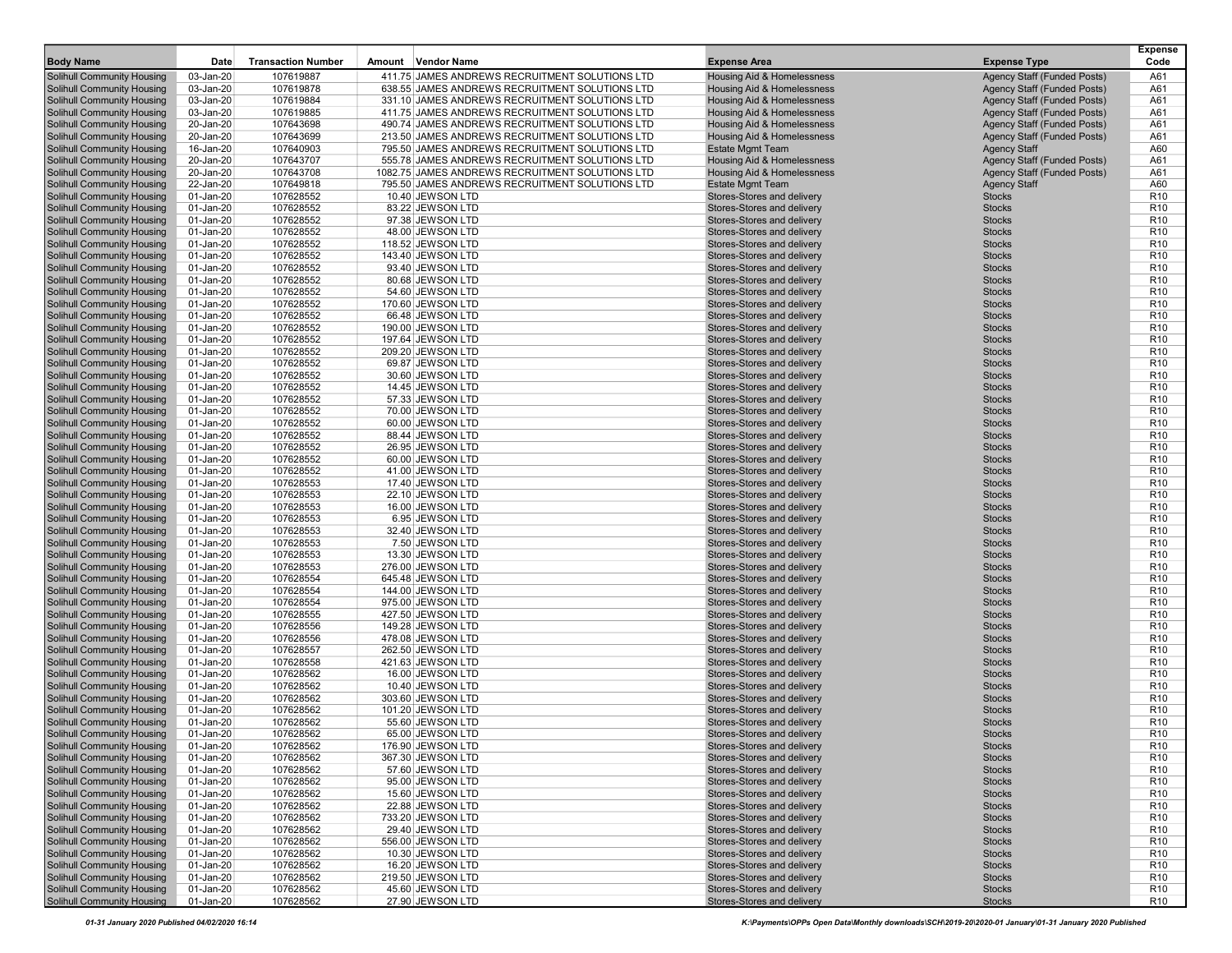| <b>Body Name</b>                                                       | Date                   | <b>Transaction Number</b> | Amount Vendor Name                     | <b>Expense Area</b>                                      | <b>Expense Type</b>            | <b>Expense</b><br>Code             |
|------------------------------------------------------------------------|------------------------|---------------------------|----------------------------------------|----------------------------------------------------------|--------------------------------|------------------------------------|
| <b>Solihull Community Housing</b>                                      | 01-Jan-20              | 107628567                 | 125.20 JEWSON LTD                      | Stores-Stores and delivery                               | <b>Stocks</b>                  | R <sub>10</sub>                    |
| <b>Solihull Community Housing</b>                                      | 01-Jan-20              | 107628567                 | 155.90 JEWSON LTD                      | Stores-Stores and delivery                               | <b>Stocks</b>                  | R <sub>10</sub>                    |
| <b>Solihull Community Housing</b>                                      | 01-Jan-20              | 107628568                 | 75.75 JEWSON LTD                       | Stores-Stores and delivery                               | <b>Stocks</b>                  | R <sub>10</sub>                    |
| <b>Solihull Community Housing</b>                                      | 01-Jan-20              | 107628568                 | 159.90 JEWSON LTD                      | Stores-Stores and delivery                               | <b>Stocks</b>                  | R <sub>10</sub>                    |
| <b>Solihull Community Housing</b>                                      | 01-Jan-20              | 107628568                 | 176.90 JEWSON LTD                      | Stores-Stores and delivery                               | <b>Stocks</b>                  | R <sub>10</sub>                    |
| <b>Solihull Community Housing</b>                                      | 01-Jan-20              | 107628568                 | 230.00 JEWSON LTD                      | Stores-Stores and delivery                               | <b>Stocks</b>                  | R <sub>10</sub>                    |
| <b>Solihull Community Housing</b>                                      | 01-Jan-20              | 107628570                 | 78.48 JEWSON LTD                       | Stores-Stores and delivery                               | <b>Stocks</b>                  | R <sub>10</sub>                    |
| <b>Solihull Community Housing</b>                                      | 01-Jan-20              | 107628570                 | 20.80 JEWSON LTD                       | Stores-Stores and delivery                               | <b>Stocks</b>                  | R <sub>10</sub>                    |
| <b>Solihull Community Housing</b>                                      | 01-Jan-20              | 107628570                 | 8.40 JEWSON LTD                        | Stores-Stores and delivery                               | <b>Stocks</b>                  | R <sub>10</sub>                    |
| <b>Solihull Community Housing</b><br><b>Solihull Community Housing</b> | 01-Jan-20<br>01-Jan-20 | 107628570<br>107628570    | 14.40 JEWSON LTD<br>150.06 JEWSON LTD  | Stores-Stores and delivery<br>Stores-Stores and delivery | <b>Stocks</b><br><b>Stocks</b> | R <sub>10</sub><br>R <sub>10</sub> |
| <b>Solihull Community Housing</b>                                      | 01-Jan-20              | 107628570                 | 47.60 JEWSON LTD                       | Stores-Stores and delivery                               | <b>Stocks</b>                  | R <sub>10</sub>                    |
| <b>Solihull Community Housing</b>                                      | 01-Jan-20              | 107628570                 | 9.55 JEWSON LTD                        | Stores-Stores and delivery                               | <b>Stocks</b>                  | R <sub>10</sub>                    |
| <b>Solihull Community Housing</b>                                      | 01-Jan-20              | 107628570                 | 53.17 JEWSON LTD                       | Stores-Stores and delivery                               | <b>Stocks</b>                  | R <sub>10</sub>                    |
| <b>Solihull Community Housing</b>                                      | 01-Jan-20              | 107628570                 | 193.20 JEWSON LTD                      | Stores-Stores and delivery                               | <b>Stocks</b>                  | R <sub>10</sub>                    |
| <b>Solihull Community Housing</b>                                      | 01-Jan-20              | 107628570                 | 87.74 JEWSON LTD                       | Stores-Stores and delivery                               | <b>Stocks</b>                  | R <sub>10</sub>                    |
| <b>Solihull Community Housing</b>                                      | 01-Jan-20              | 107628570                 | 113.85 JEWSON LTD                      | Stores-Stores and delivery                               | <b>Stocks</b>                  | R <sub>10</sub>                    |
| <b>Solihull Community Housing</b>                                      | 01-Jan-20              | 107628570                 | 53.10 JEWSON LTD                       | Stores-Stores and delivery                               | <b>Stocks</b>                  | R <sub>10</sub>                    |
| <b>Solihull Community Housing</b>                                      | 01-Jan-20              | 107628570                 | 202.20 JEWSON LTD                      | Stores-Stores and delivery                               | <b>Stocks</b>                  | R <sub>10</sub>                    |
| <b>Solihull Community Housing</b>                                      | 01-Jan-20              | 107628570                 | 106.00 JEWSON LTD                      | Stores-Stores and delivery                               | <b>Stocks</b>                  | R <sub>10</sub>                    |
| <b>Solihull Community Housing</b>                                      | 01-Jan-20              | 107628570                 | 442.00 JEWSON LTD                      | Stores-Stores and delivery                               | <b>Stocks</b>                  | R <sub>10</sub>                    |
| <b>Solihull Community Housing</b><br><b>Solihull Community Housing</b> | 01-Jan-20<br>01-Jan-20 | 107628575<br>107628575    | 12.40 JEWSON LTD<br>226.80 JEWSON LTD  | Stores-Stores and delivery<br>Stores-Stores and delivery | <b>Stocks</b><br><b>Stocks</b> | R <sub>10</sub><br>R <sub>10</sub> |
| <b>Solihull Community Housing</b>                                      | 01-Jan-20              | 107628575                 | 1542.24 JEWSON LTD                     | Stores-Stores and delivery                               | <b>Stocks</b>                  | R <sub>10</sub>                    |
| <b>Solihull Community Housing</b>                                      | 01-Jan-20              | 107628575                 | 279.00 JEWSON LTD                      | Stores-Stores and delivery                               | <b>Stocks</b>                  | R <sub>10</sub>                    |
| <b>Solihull Community Housing</b>                                      | 01-Jan-20              | 107628575                 | 59.50 JEWSON LTD                       | Stores-Stores and delivery                               | <b>Stocks</b>                  | R <sub>10</sub>                    |
| <b>Solihull Community Housing</b>                                      | 01-Jan-20              | 107628575                 | 5.00 JEWSON LTD                        | Stores-Stores and delivery                               | <b>Stocks</b>                  | R <sub>10</sub>                    |
| <b>Solihull Community Housing</b>                                      | 01-Jan-20              | 107628575                 | 203.60 JEWSON LTD                      | Stores-Stores and delivery                               | <b>Stocks</b>                  | R <sub>10</sub>                    |
| <b>Solihull Community Housing</b>                                      | 01-Jan-20              | 107628575                 | 111.00 JEWSON LTD                      | Stores-Stores and delivery                               | <b>Stocks</b>                  | R <sub>10</sub>                    |
| <b>Solihull Community Housing</b>                                      | 01-Jan-20              | 107628575                 | 6.60 JEWSON LTD                        | Stores-Stores and delivery                               | <b>Stocks</b>                  | R <sub>10</sub>                    |
| <b>Solihull Community Housing</b>                                      | 01-Jan-20              | 107628575                 | 27.90 JEWSON LTD                       | Stores-Stores and delivery                               | <b>Stocks</b>                  | R <sub>10</sub>                    |
| <b>Solihull Community Housing</b>                                      | 01-Jan-20              | 107628575                 | 120.00 JEWSON LTD                      | Stores-Stores and delivery                               | <b>Stocks</b>                  | R <sub>10</sub>                    |
| <b>Solihull Community Housing</b>                                      | 01-Jan-20              | 107628576<br>107628580    | 234.00 JEWSON LTD<br>32.40 JEWSON LTD  | Stores-Stores and delivery<br>Stores-Stores and delivery | <b>Stocks</b><br><b>Stocks</b> | R <sub>10</sub><br>R <sub>10</sub> |
| <b>Solihull Community Housing</b><br><b>Solihull Community Housing</b> | 01-Jan-20<br>01-Jan-20 | 107628580                 | 320.92 JEWSON LTD                      | Stores-Stores and delivery                               | <b>Stocks</b>                  | R <sub>10</sub>                    |
| <b>Solihull Community Housing</b>                                      | 01-Jan-20              | 107628580                 | 52.85 JEWSON LTD                       | Stores-Stores and delivery                               | <b>Stocks</b>                  | R <sub>10</sub>                    |
| <b>Solihull Community Housing</b>                                      | 01-Jan-20              | 107628580                 | 6.80 JEWSON LTD                        | Stores-Stores and delivery                               | <b>Stocks</b>                  | R <sub>10</sub>                    |
| <b>Solihull Community Housing</b>                                      | 01-Jan-20              | 107628580                 | 71.70 JEWSON LTD                       | Stores-Stores and delivery                               | <b>Stocks</b>                  | R <sub>10</sub>                    |
| <b>Solihull Community Housing</b>                                      | 01-Jan-20              | 107628580                 | 45.45 JEWSON LTD                       | Stores-Stores and delivery                               | <b>Stocks</b>                  | R <sub>10</sub>                    |
| <b>Solihull Community Housing</b>                                      | 01-Jan-20              | 107628580                 | 190.00 JEWSON LTD                      | Stores-Stores and delivery                               | <b>Stocks</b>                  | R <sub>10</sub>                    |
| <b>Solihull Community Housing</b>                                      | 01-Jan-20              | 107628580                 | 23.50 JEWSON LTD                       | Stores-Stores and delivery                               | <b>Stocks</b>                  | R <sub>10</sub>                    |
| <b>Solihull Community Housing</b>                                      | 01-Jan-20              | 107628580                 | 208.02 JEWSON LTD                      | Stores-Stores and delivery                               | <b>Stocks</b>                  | R <sub>10</sub>                    |
| <b>Solihull Community Housing</b>                                      | 01-Jan-20              | 107628580                 | 7.17 JEWSON LTD                        | Stores-Stores and delivery                               | <b>Stocks</b>                  | R <sub>10</sub>                    |
| <b>Solihull Community Housing</b><br><b>Solihull Community Housing</b> | 01-Jan-20<br>01-Jan-20 | 107628580<br>107628580    | 76.90 JEWSON LTD<br>46.95 JEWSON LTD   | Stores-Stores and delivery<br>Stores-Stores and delivery | <b>Stocks</b><br><b>Stocks</b> | R <sub>10</sub><br>R <sub>10</sub> |
| <b>Solihull Community Housing</b>                                      | 01-Jan-20              | 107628580                 | 107.70 JEWSON LTD                      | Stores-Stores and delivery                               | <b>Stocks</b>                  | R <sub>10</sub>                    |
| <b>Solihull Community Housing</b>                                      | 01-Jan-20              | 107628584                 | 139.70 JEWSON LTD                      | Stores-Stores and delivery                               | <b>Stocks</b>                  | R <sub>10</sub>                    |
| <b>Solihull Community Housing</b>                                      | 01-Jan-20              | 107628584                 | 91.68 JEWSON LTD                       | Stores-Stores and delivery                               | <b>Stocks</b>                  | R <sub>10</sub>                    |
| <b>Solihull Community Housing</b>                                      | 01-Jan-20              | 107628584                 | 5.60 JEWSON LTD                        | Stores-Stores and delivery                               | <b>Stocks</b>                  | R <sub>10</sub>                    |
| <b>Solihull Community Housing</b>                                      | 01-Jan-20              | 107628584                 | 170.60 JEWSON LTD                      | Stores-Stores and delivery                               | <b>Stocks</b>                  | R <sub>10</sub>                    |
| <b>Solihull Community Housing</b>                                      | 01-Jan-20              | 107628584                 | 97.50 JEWSON LTD                       | Stores-Stores and delivery                               | <b>Stocks</b>                  | R <sub>10</sub>                    |
| <b>Solihull Community Housing</b>                                      | 01-Jan-20              | 107628584                 | 5.30 JEWSON LTD                        | Stores-Stores and delivery                               | <b>Stocks</b>                  | R <sub>10</sub>                    |
| <b>Solihull Community Housing</b>                                      | 01-Jan-20              | 107628584                 | 13.05 JEWSON LTD                       | Stores-Stores and delivery                               | <b>Stocks</b>                  | R <sub>10</sub>                    |
| <b>Solihull Community Housing</b>                                      | 01-Jan-20              | 107628584                 | 3.90 JEWSON LTD                        | Stores-Stores and delivery                               | <b>Stocks</b>                  | R <sub>10</sub>                    |
| <b>Solihull Community Housing</b>                                      | 01-Jan-20              | 107628584                 | 56.00 JEWSON LTD                       | Stores-Stores and delivery<br>Stores-Stores and delivery | <b>Stocks</b>                  | R <sub>10</sub><br>R <sub>10</sub> |
| <b>Solihull Community Housing</b><br><b>Solihull Community Housing</b> | 01-Jan-20<br>01-Jan-20 | 107628584<br>107628584    | 177.80 JEWSON LTD<br>305.40 JEWSON LTD | Stores-Stores and delivery                               | <b>Stocks</b><br><b>Stocks</b> | R <sub>10</sub>                    |
| <b>Solihull Community Housing</b>                                      | 01-Jan-20              | 107628584                 | 19.89 JEWSON LTD                       | Stores-Stores and delivery                               | <b>Stocks</b>                  | R <sub>10</sub>                    |
| <b>Solihull Community Housing</b>                                      | 01-Jan-20              | 107628584                 | 129.50 JEWSON LTD                      | Stores-Stores and delivery                               | <b>Stocks</b>                  | R <sub>10</sub>                    |
| <b>Solihull Community Housing</b>                                      | 01-Jan-20              | 107630681                 | 24.30 JEWSON LTD                       | Stores-Stores and delivery                               | <b>Stocks</b>                  | R <sub>10</sub>                    |
| <b>Solihull Community Housing</b>                                      | 01-Jan-20              | 107630681                 | 6.20 JEWSON LTD                        | Stores-Stores and delivery                               | <b>Stocks</b>                  | R <sub>10</sub>                    |
| <b>Solihull Community Housing</b>                                      | 01-Jan-20              | 107630681                 | 88.68 JEWSON LTD                       | Stores-Stores and delivery                               | <b>Stocks</b>                  | R <sub>10</sub>                    |
| <b>Solihull Community Housing</b>                                      | 01-Jan-20              | 107630681                 | 96.45 JEWSON LTD                       | Stores-Stores and delivery                               | <b>Stocks</b>                  | R <sub>10</sub>                    |
| <b>Solihull Community Housing</b>                                      | 01-Jan-20              | 107630681                 | 12.60 JEWSON LTD                       | Stores-Stores and delivery                               | <b>Stocks</b>                  | R <sub>10</sub>                    |
| <b>Solihull Community Housing</b>                                      | 01-Jan-20              | 107630681                 | 3.55 JEWSON LTD                        | Stores-Stores and delivery                               | <b>Stocks</b>                  | R <sub>10</sub>                    |
| <b>Solihull Community Housing</b>                                      | 01-Jan-20              | 107630681                 | 450.60 JEWSON LTD                      | Stores-Stores and delivery                               | <b>Stocks</b>                  | R <sub>10</sub>                    |
| <b>Solihull Community Housing</b>                                      | 01-Jan-20              | 107630681                 | 28.86 JEWSON LTD                       | Stores-Stores and delivery                               | <b>Stocks</b>                  | R <sub>10</sub>                    |
| <b>Solihull Community Housing</b><br><b>Solihull Community Housing</b> | 01-Jan-20<br>01-Jan-20 | 107630681<br>107630681    | 111.20 JEWSON LTD<br>16.50 JEWSON LTD  | Stores-Stores and delivery<br>Stores-Stores and delivery | <b>Stocks</b><br><b>Stocks</b> | R <sub>10</sub><br>R <sub>10</sub> |
| <b>Solihull Community Housing</b>                                      | 01-Jan-20              | 107630681                 | 231.96 JEWSON LTD                      | Stores-Stores and delivery                               | <b>Stocks</b>                  | R <sub>10</sub>                    |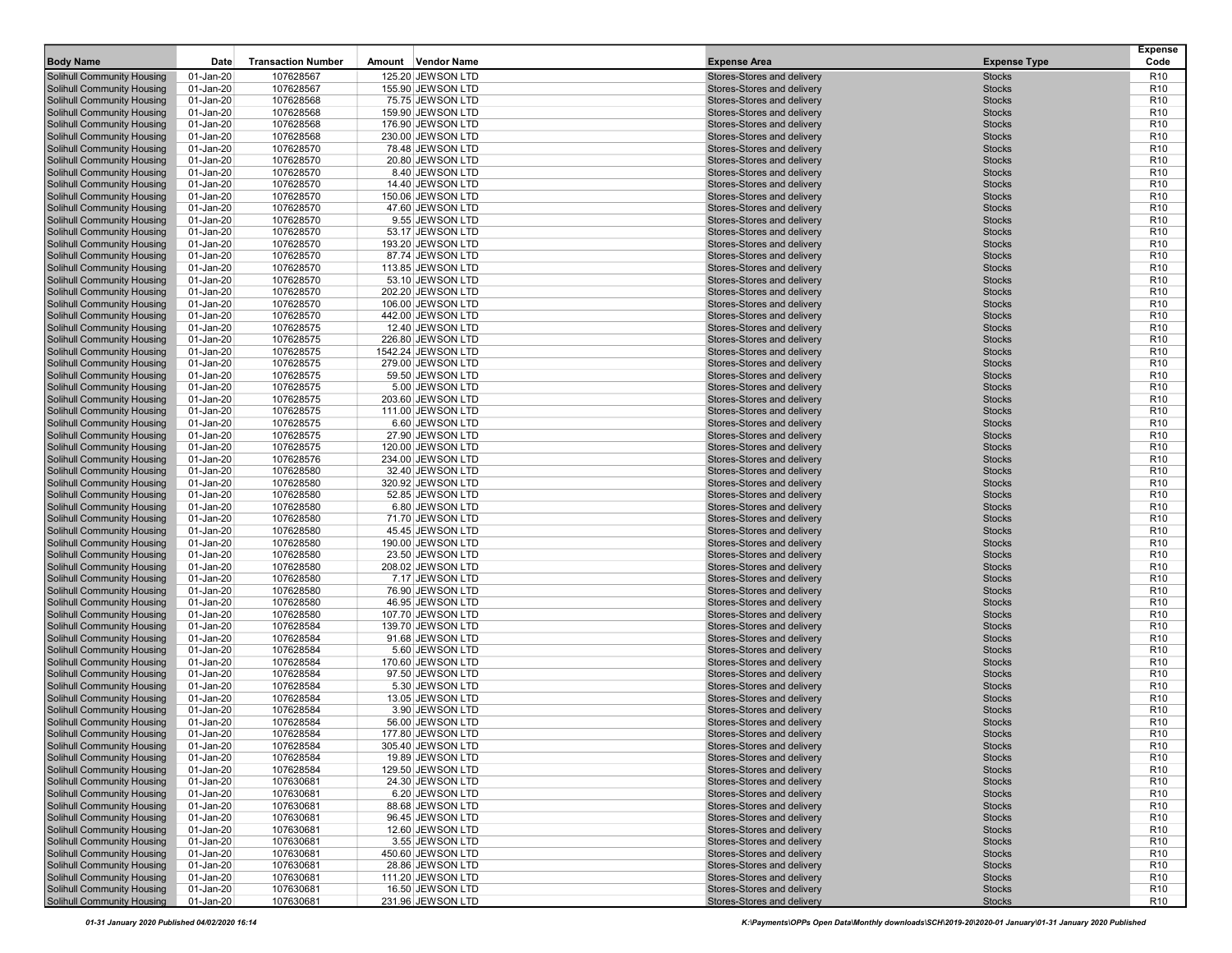| <b>Body Name</b>                                                       | Date                   | <b>Transaction Number</b> | Amount Vendor Name                     | <b>Expense Area</b>                                      | <b>Expense Type</b>            | <b>Expense</b><br>Code             |
|------------------------------------------------------------------------|------------------------|---------------------------|----------------------------------------|----------------------------------------------------------|--------------------------------|------------------------------------|
| <b>Solihull Community Housing</b>                                      | 01-Jan-20              | 107630681                 | 54.60 JEWSON LTD                       | Stores-Stores and delivery                               | <b>Stocks</b>                  | R <sub>10</sub>                    |
| <b>Solihull Community Housing</b>                                      | 01-Jan-20              | 107630681                 | 176.90 JEWSON LTD                      | Stores-Stores and delivery                               | <b>Stocks</b>                  | R <sub>10</sub>                    |
| <b>Solihull Community Housing</b>                                      | 01-Jan-20              | 107630681                 | 190.00 JEWSON LTD                      | Stores-Stores and delivery                               | <b>Stocks</b>                  | R <sub>10</sub>                    |
| <b>Solihull Community Housing</b>                                      | 01-Jan-20              | 107630681                 | 209.20 JEWSON LTD                      | Stores-Stores and delivery                               | <b>Stocks</b>                  | R <sub>10</sub>                    |
| <b>Solihull Community Housing</b>                                      | 01-Jan-20              | 107630681                 | 372.24 JEWSON LTD                      | Stores-Stores and delivery                               | <b>Stocks</b>                  | R <sub>10</sub>                    |
| <b>Solihull Community Housing</b>                                      | 01-Jan-20              | 107630681                 | 233.60 JEWSON LTD                      | Stores-Stores and delivery                               | <b>Stocks</b>                  | R <sub>10</sub>                    |
| <b>Solihull Community Housing</b>                                      | 01-Jan-20              | 107630681                 | 5.00 JEWSON LTD                        | Stores-Stores and delivery                               | <b>Stocks</b>                  | R <sub>10</sub>                    |
| <b>Solihull Community Housing</b>                                      | 01-Jan-20              | 107630681                 | 88.45 JEWSON LTD                       | Stores-Stores and delivery                               | <b>Stocks</b>                  | R <sub>10</sub>                    |
| <b>Solihull Community Housing</b>                                      | 01-Jan-20              | 107630681                 | 406.56 JEWSON LTD                      | Stores-Stores and delivery                               | <b>Stocks</b>                  | R <sub>10</sub>                    |
| <b>Solihull Community Housing</b><br><b>Solihull Community Housing</b> | 01-Jan-20<br>01-Jan-20 | 107630681<br>107630681    | 16.96 JEWSON LTD<br>41.91 JEWSON LTD   | Stores-Stores and delivery<br>Stores-Stores and delivery | <b>Stocks</b><br><b>Stocks</b> | R <sub>10</sub><br>R <sub>10</sub> |
| <b>Solihull Community Housing</b>                                      | 01-Jan-20              | 107630681                 | 311.40 JEWSON LTD                      | Stores-Stores and delivery                               | <b>Stocks</b>                  | R <sub>10</sub>                    |
| <b>Solihull Community Housing</b>                                      | 01-Jan-20              | 107630681                 | 4.50 JEWSON LTD                        | Stores-Stores and delivery                               | <b>Stocks</b>                  | R <sub>10</sub>                    |
| <b>Solihull Community Housing</b>                                      | 01-Jan-20              | 107630681                 | 47.00 JEWSON LTD                       | Stores-Stores and delivery                               | <b>Stocks</b>                  | R <sub>10</sub>                    |
| <b>Solihull Community Housing</b>                                      | 01-Jan-20              | 107630681                 | 82.88 JEWSON LTD                       | Stores-Stores and delivery                               | <b>Stocks</b>                  | R <sub>10</sub>                    |
| <b>Solihull Community Housing</b>                                      | 01-Jan-20              | 107630681                 | 26.95 JEWSON LTD                       | Stores-Stores and delivery                               | <b>Stocks</b>                  | R <sub>10</sub>                    |
| <b>Solihull Community Housing</b>                                      | 01-Jan-20              | 107630683                 | 414.48 JEWSON LTD                      | Stores-Stores and delivery                               | <b>Stocks</b>                  | R <sub>10</sub>                    |
| <b>Solihull Community Housing</b>                                      | 01-Jan-20              | 107630685                 | 325.00 JEWSON LTD                      | Stores-Stores and delivery                               | <b>Stocks</b>                  | R <sub>10</sub>                    |
| <b>Solihull Community Housing</b>                                      | 01-Jan-20              | 107630688                 | 5.70 JEWSON LTD                        | Stores-Stores and delivery                               | <b>Stocks</b>                  | R <sub>10</sub>                    |
| <b>Solihull Community Housing</b>                                      | 01-Jan-20              | 107630688                 | 86.45 JEWSON LTD                       | Stores-Stores and delivery                               | <b>Stocks</b>                  | R <sub>10</sub>                    |
| <b>Solihull Community Housing</b>                                      | 01-Jan-20              | 107630688                 | 214.20 JEWSON LTD                      | Stores-Stores and delivery                               | <b>Stocks</b>                  | R <sub>10</sub>                    |
| <b>Solihull Community Housing</b><br><b>Solihull Community Housing</b> | 01-Jan-20<br>01-Jan-20 | 107630688<br>107630688    | 21.90 JEWSON LTD<br>5.50 JEWSON LTD    | Stores-Stores and delivery<br>Stores-Stores and delivery | <b>Stocks</b><br><b>Stocks</b> | R <sub>10</sub><br>R <sub>10</sub> |
| <b>Solihull Community Housing</b>                                      | 01-Jan-20              | 107630688                 | 3.90 JEWSON LTD                        | Stores-Stores and delivery                               | <b>Stocks</b>                  | R <sub>10</sub>                    |
| <b>Solihull Community Housing</b>                                      | 01-Jan-20              | 107630688                 | 342.70 JEWSON LTD                      | Stores-Stores and delivery                               | <b>Stocks</b>                  | R <sub>10</sub>                    |
| <b>Solihull Community Housing</b>                                      | 01-Jan-20              | 107630688                 | 198.40 JEWSON LTD                      | Stores-Stores and delivery                               | <b>Stocks</b>                  | R <sub>10</sub>                    |
| <b>Solihull Community Housing</b>                                      | 01-Jan-20              | 107630688                 | 50.60 JEWSON LTD                       | Stores-Stores and delivery                               | <b>Stocks</b>                  | R <sub>10</sub>                    |
| <b>Solihull Community Housing</b>                                      | 01-Jan-20              | 107630688                 | 31.20 JEWSON LTD                       | Stores-Stores and delivery                               | <b>Stocks</b>                  | R <sub>10</sub>                    |
| <b>Solihull Community Housing</b>                                      | 01-Jan-20              | 107630688                 | 15.80 JEWSON LTD                       | Stores-Stores and delivery                               | <b>Stocks</b>                  | R <sub>10</sub>                    |
| <b>Solihull Community Housing</b>                                      | 01-Jan-20              | 107630688                 | 29.70 JEWSON LTD                       | Stores-Stores and delivery                               | <b>Stocks</b>                  | R <sub>10</sub>                    |
| <b>Solihull Community Housing</b>                                      | 01-Jan-20              | 107630688                 | 31.00 JEWSON LTD                       | Stores-Stores and delivery                               | <b>Stocks</b>                  | R <sub>10</sub>                    |
| <b>Solihull Community Housing</b>                                      | 01-Jan-20              | 107630688                 | 375.20 JEWSON LTD                      | Stores-Stores and delivery                               | <b>Stocks</b>                  | R <sub>10</sub>                    |
| <b>Solihull Community Housing</b>                                      | 01-Jan-20              | 107630688<br>107630688    | 20.70 JEWSON LTD                       | Stores-Stores and delivery<br>Stores-Stores and delivery | <b>Stocks</b><br><b>Stocks</b> | R <sub>10</sub><br>R <sub>10</sub> |
| <b>Solihull Community Housing</b><br><b>Solihull Community Housing</b> | 01-Jan-20<br>01-Jan-20 | 107630688                 | 101.65 JEWSON LTD<br>230.00 JEWSON LTD | Stores-Stores and delivery                               | <b>Stocks</b>                  | R <sub>10</sub>                    |
| <b>Solihull Community Housing</b>                                      | 01-Jan-20              | 107630688                 | 210.00 JEWSON LTD                      | Stores-Stores and delivery                               | <b>Stocks</b>                  | R <sub>10</sub>                    |
| <b>Solihull Community Housing</b>                                      | 01-Jan-20              | 107630688                 | 5.25 JEWSON LTD                        | Stores-Stores and delivery                               | <b>Stocks</b>                  | R <sub>10</sub>                    |
| <b>Solihull Community Housing</b>                                      | 01-Jan-20              | 107630688                 | 133.06 JEWSON LTD                      | Stores-Stores and delivery                               | <b>Stocks</b>                  | R <sub>10</sub>                    |
| <b>Solihull Community Housing</b>                                      | 01-Jan-20              | 107630688                 | 288.00 JEWSON LTD                      | Stores-Stores and delivery                               | <b>Stocks</b>                  | R <sub>10</sub>                    |
| <b>Solihull Community Housing</b>                                      | 01-Jan-20              | 107630688                 | 28.40 JEWSON LTD                       | Stores-Stores and delivery                               | <b>Stocks</b>                  | R <sub>10</sub>                    |
| <b>Solihull Community Housing</b>                                      | 01-Jan-20              | 107630688                 | 74.15 JEWSON LTD                       | Stores-Stores and delivery                               | <b>Stocks</b>                  | R <sub>10</sub>                    |
| <b>Solihull Community Housing</b>                                      | 01-Jan-20              | 107630688                 | 47.40 JEWSON LTD                       | Stores-Stores and delivery                               | <b>Stocks</b>                  | R <sub>10</sub>                    |
| <b>Solihull Community Housing</b>                                      | 01-Jan-20              | 107630688                 | 60.50 JEWSON LTD                       | Stores-Stores and delivery                               | <b>Stocks</b>                  | R <sub>10</sub>                    |
| <b>Solihull Community Housing</b><br><b>Solihull Community Housing</b> | 01-Jan-20<br>01-Jan-20 | 107630688<br>107630688    | 13.75 JEWSON LTD<br>22.65 JEWSON LTD   | Stores-Stores and delivery<br>Stores-Stores and delivery | <b>Stocks</b><br><b>Stocks</b> | R <sub>10</sub><br>R <sub>10</sub> |
| <b>Solihull Community Housing</b>                                      | 01-Jan-20              | 107630688                 | 27.90 JEWSON LTD                       | Stores-Stores and delivery                               | <b>Stocks</b>                  | R <sub>10</sub>                    |
| <b>Solihull Community Housing</b>                                      | 01-Jan-20              | 107630690                 | 127.50 JEWSON LTD                      | Stores-Stores and delivery                               | <b>Stocks</b>                  | R <sub>10</sub>                    |
| <b>Solihull Community Housing</b>                                      | 01-Jan-20              | 107630690                 | 280.00 JEWSON LTD                      | Stores-Stores and delivery                               | <b>Stocks</b>                  | R <sub>10</sub>                    |
| <b>Solihull Community Housing</b>                                      | 01-Jan-20              | 107630690                 | 268.90 JEWSON LTD                      | Stores-Stores and delivery                               | <b>Stocks</b>                  | R <sub>10</sub>                    |
| <b>Solihull Community Housing</b>                                      | 01-Jan-20              | 107630690                 | 135.00 JEWSON LTD                      | Stores-Stores and delivery                               | <b>Stocks</b>                  | R <sub>10</sub>                    |
| <b>Solihull Community Housing</b>                                      | 01-Jan-20              | 107630690                 | 112.00 JEWSON LTD                      | Stores-Stores and delivery                               | <b>Stocks</b>                  | R <sub>10</sub>                    |
| <b>Solihull Community Housing</b>                                      | 01-Jan-20              | 107630690                 | 32.94 JEWSON LTD                       | Stores-Stores and delivery                               | <b>Stocks</b>                  | R <sub>10</sub>                    |
| <b>Solihull Community Housing</b>                                      | 01-Jan-20              | 107630690                 | 149.90 JEWSON LTD                      | Stores-Stores and delivery                               | <b>Stocks</b>                  | R <sub>10</sub>                    |
| <b>Solihull Community Housing</b>                                      | 01-Jan-20              | 107630690                 | 52.68 JEWSON LTD                       | Stores-Stores and delivery                               | <b>Stocks</b>                  | R <sub>10</sub>                    |
| <b>Solihull Community Housing</b><br><b>Solihull Community Housing</b> | 01-Jan-20              | 107630690<br>107630690    | 559.98 JEWSON LTD<br>66.00 JEWSON LTD  | Stores-Stores and delivery<br>Stores-Stores and delivery | <b>Stocks</b><br><b>Stocks</b> | R <sub>10</sub><br>R <sub>10</sub> |
| <b>Solihull Community Housing</b>                                      | 01-Jan-20<br>01-Jan-20 | 107630690                 | 48.00 JEWSON LTD                       | Stores-Stores and delivery                               | <b>Stocks</b>                  | R <sub>10</sub>                    |
| <b>Solihull Community Housing</b>                                      | 01-Jan-20              | 107630690                 | 27.20 JEWSON LTD                       | Stores-Stores and delivery                               | <b>Stocks</b>                  | R <sub>10</sub>                    |
| <b>Solihull Community Housing</b>                                      | 01-Jan-20              | 107630690                 | 22.36 JEWSON LTD                       | Stores-Stores and delivery                               | <b>Stocks</b>                  | R <sub>10</sub>                    |
| <b>Solihull Community Housing</b>                                      | 01-Jan-20              | 107630690                 | 19.98 JEWSON LTD                       | Stores-Stores and delivery                               | <b>Stocks</b>                  | R <sub>10</sub>                    |
| <b>Solihull Community Housing</b>                                      | 01-Jan-20              | 107630691                 | 57.60 JEWSON LTD                       | Stores-Stores and delivery                               | <b>Stocks</b>                  | R <sub>10</sub>                    |
| <b>Solihull Community Housing</b>                                      | 01-Jan-20              | 107630691                 | 190.00 JEWSON LTD                      | Stores-Stores and delivery                               | <b>Stocks</b>                  | R <sub>10</sub>                    |
| <b>Solihull Community Housing</b>                                      | 01-Jan-20              | 107630691                 | 17.25 JEWSON LTD                       | Stores-Stores and delivery                               | <b>Stocks</b>                  | R <sub>10</sub>                    |
| <b>Solihull Community Housing</b>                                      | 01-Jan-20              | 107630692                 | 2.15 JEWSON LTD                        | Stores-Stores and delivery                               | <b>Stocks</b>                  | R <sub>10</sub>                    |
| <b>Solihull Community Housing</b>                                      | 01-Jan-20              | 107630692                 | 54.40 JEWSON LTD                       | Stores-Stores and delivery                               | <b>Stocks</b>                  | R <sub>10</sub>                    |
| <b>Solihull Community Housing</b>                                      | 01-Jan-20              | 107630692                 | 101.20 JEWSON LTD                      | Stores-Stores and delivery                               | <b>Stocks</b>                  | R <sub>10</sub>                    |
| <b>Solihull Community Housing</b><br><b>Solihull Community Housing</b> | 01-Jan-20              | 107630692<br>107630692    | 161.54 JEWSON LTD<br>53.15 JEWSON LTD  | Stores-Stores and delivery<br>Stores-Stores and delivery | <b>Stocks</b><br><b>Stocks</b> | R <sub>10</sub><br>R <sub>10</sub> |
| <b>Solihull Community Housing</b>                                      | 01-Jan-20<br>01-Jan-20 | 107630692                 | 27.30 JEWSON LTD                       | Stores-Stores and delivery                               | <b>Stocks</b>                  | R <sub>10</sub>                    |
| <b>Solihull Community Housing</b>                                      | 01-Jan-20              | 107630692                 | 205.70 JEWSON LTD                      | Stores-Stores and delivery                               | <b>Stocks</b>                  | R <sub>10</sub>                    |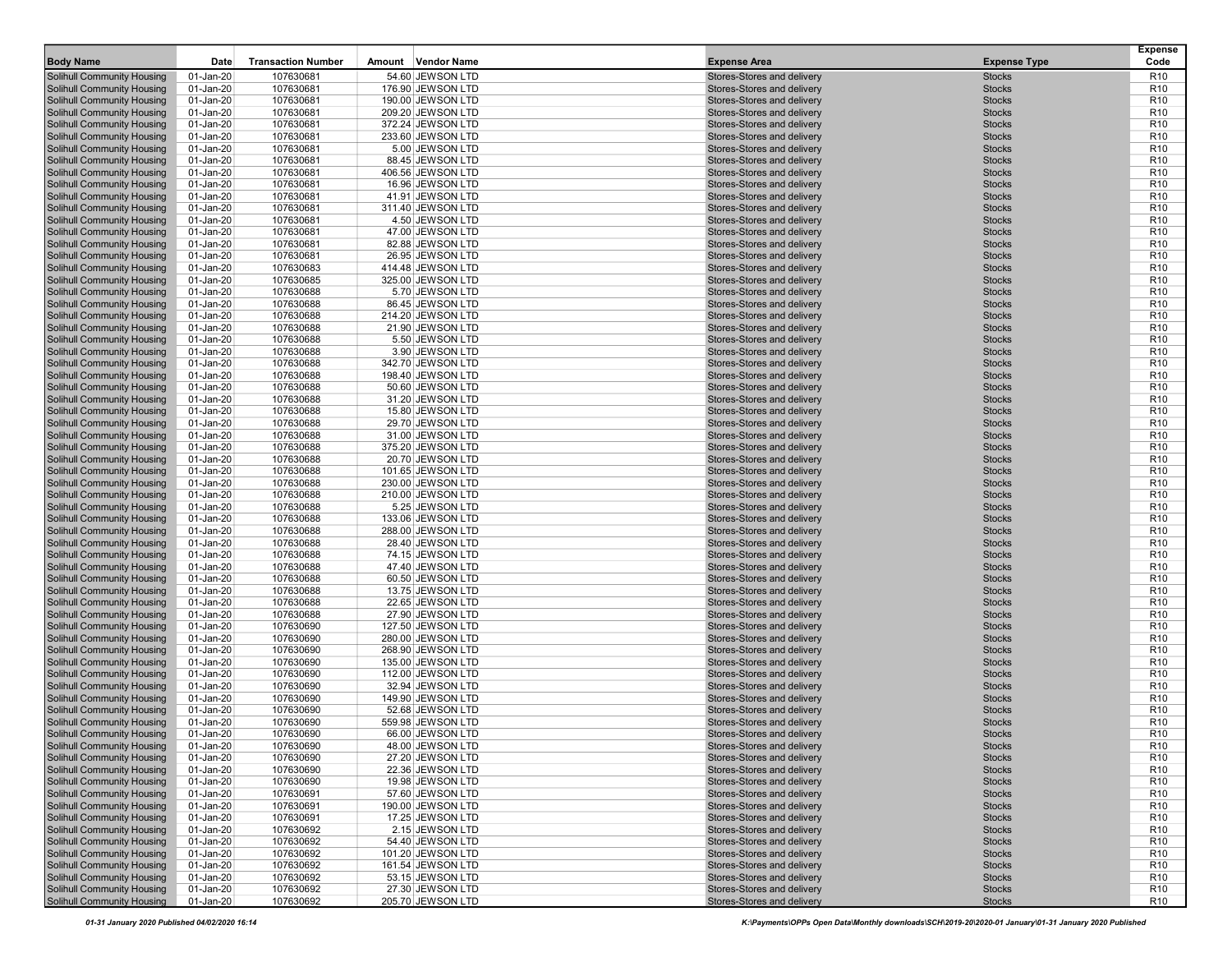| <b>Body Name</b>                                                       | Date                   | <b>Transaction Number</b> | Amount Vendor Name                    | <b>Expense Area</b>                                      | <b>Expense Type</b>            | <b>Expense</b><br>Code             |
|------------------------------------------------------------------------|------------------------|---------------------------|---------------------------------------|----------------------------------------------------------|--------------------------------|------------------------------------|
| <b>Solihull Community Housing</b>                                      | 01-Jan-20              | 107630692                 | 6.60 JEWSON LTD                       | Stores-Stores and delivery                               | <b>Stocks</b>                  | R <sub>10</sub>                    |
| <b>Solihull Community Housing</b>                                      | 01-Jan-20              | 107630692                 | 60.90 JEWSON LTD                      | Stores-Stores and delivery                               | <b>Stocks</b>                  | R <sub>10</sub>                    |
| <b>Solihull Community Housing</b>                                      | 01-Jan-20              | 107630692                 | 26.00 JEWSON LTD                      | Stores-Stores and delivery                               | <b>Stocks</b>                  | R <sub>10</sub>                    |
| <b>Solihull Community Housing</b>                                      | 01-Jan-20              | 107630692                 | 9.80 JEWSON LTD                       | Stores-Stores and delivery                               | <b>Stocks</b>                  | R <sub>10</sub>                    |
| <b>Solihull Community Housing</b>                                      | 01-Jan-20              | 107630692                 | 14.45 JEWSON LTD                      | Stores-Stores and delivery                               | <b>Stocks</b>                  | R <sub>10</sub>                    |
| <b>Solihull Community Housing</b>                                      | 01-Jan-20              | 107630692                 | 112.60 JEWSON LTD                     | Stores-Stores and delivery                               | <b>Stocks</b>                  | R <sub>10</sub>                    |
| <b>Solihull Community Housing</b>                                      | 01-Jan-20              | 107630692                 | 41.91 JEWSON LTD                      | Stores-Stores and delivery                               | <b>Stocks</b>                  | R <sub>10</sub>                    |
| <b>Solihull Community Housing</b>                                      | 01-Jan-20              | 107630692                 | 19.05 JEWSON LTD                      | Stores-Stores and delivery                               | <b>Stocks</b>                  | R <sub>10</sub>                    |
| <b>Solihull Community Housing</b>                                      | 01-Jan-20              | 107630692                 | 8.80 JEWSON LTD                       | Stores-Stores and delivery                               | <b>Stocks</b>                  | R <sub>10</sub>                    |
| <b>Solihull Community Housing</b><br><b>Solihull Community Housing</b> | 01-Jan-20<br>01-Jan-20 | 107630692<br>107630692    | 129.35 JEWSON LTD<br>15.00 JEWSON LTD | Stores-Stores and delivery<br>Stores-Stores and delivery | <b>Stocks</b><br><b>Stocks</b> | R <sub>10</sub><br>R <sub>10</sub> |
| <b>Solihull Community Housing</b>                                      | 02-Jan-20              | 107630695                 | 36.00 JEWSON LTD                      | Stores-Stores and delivery                               | <b>Stocks</b>                  | R <sub>10</sub>                    |
| <b>Solihull Community Housing</b>                                      | 02-Jan-20              | 107630695                 | 433.80 JEWSON LTD                     | Stores-Stores and delivery                               | <b>Stocks</b>                  | R <sub>10</sub>                    |
| <b>Solihull Community Housing</b>                                      | 02-Jan-20              | 107630698                 | 40.00 JEWSON LTD                      | Stores-Stores and delivery                               | <b>Stocks</b>                  | R <sub>10</sub>                    |
| <b>Solihull Community Housing</b>                                      | 02-Jan-20              | 107630698                 | 32.20 JEWSON LTD                      | Stores-Stores and delivery                               | <b>Stocks</b>                  | R <sub>10</sub>                    |
| <b>Solihull Community Housing</b>                                      | 02-Jan-20              | 107630698                 | 7.70 JEWSON LTD                       | Stores-Stores and delivery                               | <b>Stocks</b>                  | R <sub>10</sub>                    |
| <b>Solihull Community Housing</b>                                      | 02-Jan-20              | 107630698                 | 41.60 JEWSON LTD                      | Stores-Stores and delivery                               | <b>Stocks</b>                  | R <sub>10</sub>                    |
| <b>Solihull Community Housing</b>                                      | 02-Jan-20              | 107630698                 | 48.00 JEWSON LTD                      | Stores-Stores and delivery                               | <b>Stocks</b>                  | R <sub>10</sub>                    |
| <b>Solihull Community Housing</b>                                      | 02-Jan-20              | 107630698                 | 36.60 JEWSON LTD                      | Stores-Stores and delivery                               | <b>Stocks</b>                  | R <sub>10</sub>                    |
| <b>Solihull Community Housing</b>                                      | 02-Jan-20              | 107630698                 | 29.60 JEWSON LTD                      | Stores-Stores and delivery                               | <b>Stocks</b>                  | R <sub>10</sub>                    |
| <b>Solihull Community Housing</b>                                      | 02-Jan-20              | 107630698                 | 70.80 JEWSON LTD                      | Stores-Stores and delivery                               | <b>Stocks</b>                  | R <sub>10</sub>                    |
| <b>Solihull Community Housing</b><br><b>Solihull Community Housing</b> | 02-Jan-20<br>02-Jan-20 | 107630698<br>107630698    | 9.80 JEWSON LTD<br>247.24 JEWSON LTD  | Stores-Stores and delivery<br>Stores-Stores and delivery | <b>Stocks</b><br><b>Stocks</b> | R <sub>10</sub><br>R <sub>10</sub> |
| <b>Solihull Community Housing</b>                                      | 02-Jan-20              | 107630698                 | 5.61 JEWSON LTD                       | Stores-Stores and delivery                               | <b>Stocks</b>                  | R <sub>10</sub>                    |
| <b>Solihull Community Housing</b>                                      | 02-Jan-20              | 107630698                 | 733.20 JEWSON LTD                     | Stores-Stores and delivery                               | <b>Stocks</b>                  | R <sub>10</sub>                    |
| <b>Solihull Community Housing</b>                                      | 02-Jan-20              | 107630698                 | 59.50 JEWSON LTD                      | Stores-Stores and delivery                               | <b>Stocks</b>                  | R <sub>10</sub>                    |
| <b>Solihull Community Housing</b>                                      | 02-Jan-20              | 107630698                 | 243.40 JEWSON LTD                     | Stores-Stores and delivery                               | <b>Stocks</b>                  | R <sub>10</sub>                    |
| <b>Solihull Community Housing</b>                                      | 02-Jan-20              | 107630698                 | 243.40 JEWSON LTD                     | Stores-Stores and delivery                               | <b>Stocks</b>                  | R <sub>10</sub>                    |
| <b>Solihull Community Housing</b>                                      | 02-Jan-20              | 107630698                 | 39.60 JEWSON LTD                      | Stores-Stores and delivery                               | <b>Stocks</b>                  | R <sub>10</sub>                    |
| <b>Solihull Community Housing</b>                                      | 02-Jan-20              | 107630698                 | 38.20 JEWSON LTD                      | Stores-Stores and delivery                               | <b>Stocks</b>                  | R <sub>10</sub>                    |
| <b>Solihull Community Housing</b>                                      | 02-Jan-20              | 107630698                 | 336.30 JEWSON LTD                     | Stores-Stores and delivery                               | <b>Stocks</b>                  | R <sub>10</sub>                    |
| <b>Solihull Community Housing</b>                                      | 02-Jan-20              | 107630698                 | 84.30 JEWSON LTD                      | Stores-Stores and delivery                               | <b>Stocks</b>                  | R <sub>10</sub>                    |
| <b>Solihull Community Housing</b>                                      | 02-Jan-20              | 107630700<br>107630700    | 195.60 JEWSON LTD                     | Stores-Stores and delivery<br>Stores-Stores and delivery | <b>Stocks</b><br><b>Stocks</b> | R <sub>10</sub><br>R <sub>10</sub> |
| <b>Solihull Community Housing</b><br><b>Solihull Community Housing</b> | 02-Jan-20<br>02-Jan-20 | 107630701                 | 105.98 JEWSON LTD<br>89.57 JEWSON LTD | Stores-Stores and delivery                               | <b>Stocks</b>                  | R <sub>10</sub>                    |
| <b>Solihull Community Housing</b>                                      | 02-Jan-20              | 107630701                 | 478.08 JEWSON LTD                     | Stores-Stores and delivery                               | <b>Stocks</b>                  | R <sub>10</sub>                    |
| <b>Solihull Community Housing</b>                                      | 02-Jan-20              | 107630701                 | 26.00 JEWSON LTD                      | Stores-Stores and delivery                               | <b>Stocks</b>                  | R <sub>10</sub>                    |
| <b>Solihull Community Housing</b>                                      | 03-Jan-20              | 107638195                 | 271.78 JEWSON LTD                     | Stores-Stores and delivery                               | <b>Stocks</b>                  | R <sub>10</sub>                    |
| <b>Solihull Community Housing</b>                                      | 03-Jan-20              | 107638195                 | 147.00 JEWSON LTD                     | Stores-Stores and delivery                               | <b>Stocks</b>                  | R <sub>10</sub>                    |
| <b>Solihull Community Housing</b>                                      | 03-Jan-20              | 107638197                 | 13.92 JEWSON LTD                      | Stores-Stores and delivery                               | <b>Stocks</b>                  | R <sub>10</sub>                    |
| <b>Solihull Community Housing</b>                                      | 03-Jan-20              | 107638197                 | 10.40 JEWSON LTD                      | Stores-Stores and delivery                               | <b>Stocks</b>                  | R <sub>10</sub>                    |
| <b>Solihull Community Housing</b>                                      | 03-Jan-20              | 107638197                 | 35.40 JEWSON LTD                      | Stores-Stores and delivery                               | <b>Stocks</b>                  | R <sub>10</sub>                    |
| <b>Solihull Community Housing</b>                                      | 03-Jan-20              | 107638197                 | 55.60 JEWSON LTD                      | Stores-Stores and delivery                               | <b>Stocks</b>                  | R <sub>10</sub>                    |
| <b>Solihull Community Housing</b><br><b>Solihull Community Housing</b> | 03-Jan-20              | 107638197<br>107638197    | 71.70 JEWSON LTD<br>161.68 JEWSON LTD | Stores-Stores and delivery<br>Stores-Stores and delivery | <b>Stocks</b><br><b>Stocks</b> | R <sub>10</sub><br>R <sub>10</sub> |
| <b>Solihull Community Housing</b>                                      | 03-Jan-20<br>03-Jan-20 | 107638197                 | 106.80 JEWSON LTD                     | Stores-Stores and delivery                               | <b>Stocks</b>                  | R <sub>10</sub>                    |
| <b>Solihull Community Housing</b>                                      | 03-Jan-20              | 107638197                 | 96.85 JEWSON LTD                      | Stores-Stores and delivery                               | <b>Stocks</b>                  | R <sub>10</sub>                    |
| <b>Solihull Community Housing</b>                                      | 03-Jan-20              | 107638197                 | 263.52 JEWSON LTD                     | Stores-Stores and delivery                               | <b>Stocks</b>                  | R <sub>10</sub>                    |
| <b>Solihull Community Housing</b>                                      | 03-Jan-20              | 107638197                 | 67.65 JEWSON LTD                      | Stores-Stores and delivery                               | <b>Stocks</b>                  | R <sub>10</sub>                    |
| <b>Solihull Community Housing</b>                                      | 03-Jan-20              | 107638197                 | 28.26 JEWSON LTD                      | Stores-Stores and delivery                               | <b>Stocks</b>                  | R <sub>10</sub>                    |
| <b>Solihull Community Housing</b>                                      | 03-Jan-20              | 107638197                 | 121.50 JEWSON LTD                     | Stores-Stores and delivery                               | <b>Stocks</b>                  | R <sub>10</sub>                    |
| <b>Solihull Community Housing</b>                                      | 03-Jan-20              | 107638197                 | 101.80 JEWSON LTD                     | Stores-Stores and delivery                               | <b>Stocks</b>                  | R <sub>10</sub>                    |
| <b>Solihull Community Housing</b>                                      | 03-Jan-20              | 107638197                 | 108.00 JEWSON LTD                     | Stores-Stores and delivery                               | <b>Stocks</b>                  | R <sub>10</sub>                    |
| <b>Solihull Community Housing</b>                                      | 03-Jan-20              | 107638197                 | 203.60 JEWSON LTD                     | Stores-Stores and delivery                               | <b>Stocks</b>                  | R <sub>10</sub>                    |
| <b>Solihull Community Housing</b><br><b>Solihull Community Housing</b> | 03-Jan-20<br>03-Jan-20 | 107638197<br>107638197    | 11.80 JEWSON LTD<br>19.00 JEWSON LTD  | Stores-Stores and delivery<br>Stores-Stores and delivery | <b>Stocks</b><br><b>Stocks</b> | R <sub>10</sub><br>R <sub>10</sub> |
| <b>Solihull Community Housing</b>                                      | 03-Jan-20              | 107638197                 | 202.20 JEWSON LTD                     | Stores-Stores and delivery                               | <b>Stocks</b>                  | R <sub>10</sub>                    |
| <b>Solihull Community Housing</b>                                      | 03-Jan-20              | 107638198                 | 341.20 JEWSON LTD                     | Stores-Stores and delivery                               | <b>Stocks</b>                  | R <sub>10</sub>                    |
| <b>Solihull Community Housing</b>                                      | 03-Jan-20              | 107638199                 | 821.80 JEWSON LTD                     | Stores-Stores and delivery                               | <b>Stocks</b>                  | R <sub>10</sub>                    |
| <b>Solihull Community Housing</b>                                      | 03-Jan-20              | 107638200                 | 31.40 JEWSON LTD                      | Stores-Stores and delivery                               | <b>Stocks</b>                  | R <sub>10</sub>                    |
| <b>Solihull Community Housing</b>                                      | 03-Jan-20              | 107638200                 | 17.30 JEWSON LTD                      | Stores-Stores and delivery                               | <b>Stocks</b>                  | R <sub>10</sub>                    |
| <b>Solihull Community Housing</b>                                      | 03-Jan-20              | 107638200                 | 97.38 JEWSON LTD                      | Stores-Stores and delivery                               | <b>Stocks</b>                  | R <sub>10</sub>                    |
| <b>Solihull Community Housing</b>                                      | 03-Jan-20              | 107638200                 | 645.48 JEWSON LTD                     | Stores-Stores and delivery                               | <b>Stocks</b>                  | R <sub>10</sub>                    |
| <b>Solihull Community Housing</b>                                      | 03-Jan-20              | 107638200                 | 17.40 JEWSON LTD                      | Stores-Stores and delivery                               | <b>Stocks</b>                  | R <sub>10</sub>                    |
| <b>Solihull Community Housing</b>                                      | 03-Jan-20              | 107638200                 | 194.59 JEWSON LTD                     | Stores-Stores and delivery                               | <b>Stocks</b>                  | R <sub>10</sub>                    |
| <b>Solihull Community Housing</b>                                      | 03-Jan-20              | 107638200                 | 67.10 JEWSON LTD                      | Stores-Stores and delivery                               | <b>Stocks</b>                  | R <sub>10</sub>                    |
| <b>Solihull Community Housing</b><br><b>Solihull Community Housing</b> | 03-Jan-20<br>03-Jan-20 | 107638200<br>107638200    | 87.24 JEWSON LTD<br>975.00 JEWSON LTD | Stores-Stores and delivery<br>Stores-Stores and delivery | <b>Stocks</b><br><b>Stocks</b> | R <sub>10</sub><br>R <sub>10</sub> |
| <b>Solihull Community Housing</b>                                      | 03-Jan-20              | 107638200                 | 85.40 JEWSON LTD                      | Stores-Stores and delivery                               | <b>Stocks</b>                  | R <sub>10</sub>                    |
| <b>Solihull Community Housing</b>                                      | 03-Jan-20              | 107638200                 | 106.00 JEWSON LTD                     | Stores-Stores and delivery                               | <b>Stocks</b>                  | R <sub>10</sub>                    |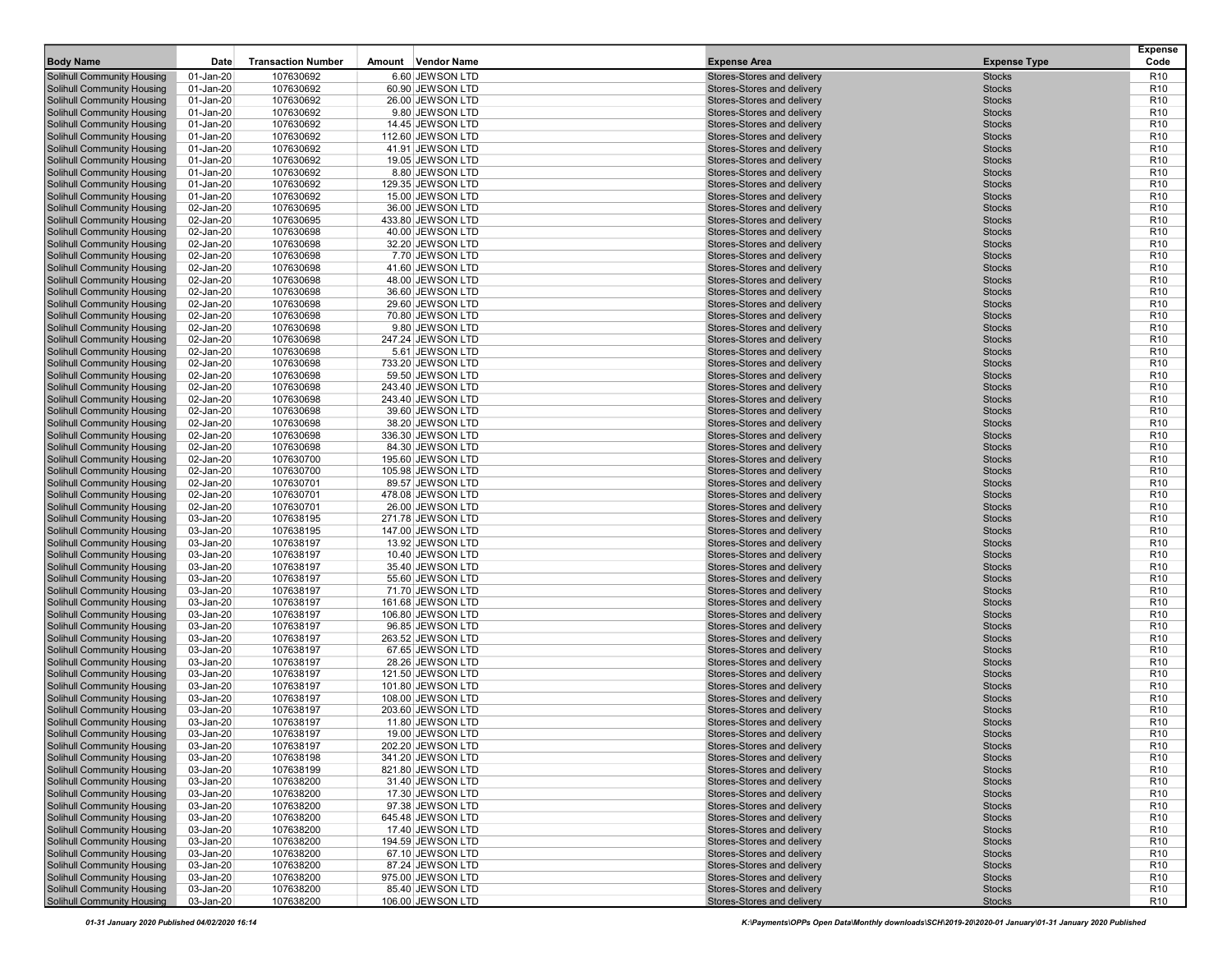| <b>Body Name</b>                                                       | Date                   | <b>Transaction Number</b> | Amount Vendor Name                    | <b>Expense Area</b>                                      | <b>Expense Type</b>            | <b>Expense</b><br>Code             |
|------------------------------------------------------------------------|------------------------|---------------------------|---------------------------------------|----------------------------------------------------------|--------------------------------|------------------------------------|
| <b>Solihull Community Housing</b>                                      | 03-Jan-20              | 107638200                 | 88.44 JEWSON LTD                      | Stores-Stores and delivery                               | <b>Stocks</b>                  | R <sub>10</sub>                    |
| <b>Solihull Community Housing</b>                                      | 03-Jan-20              | 107638200                 | 129.50 JEWSON LTD                     | Stores-Stores and delivery                               | <b>Stocks</b>                  | R <sub>10</sub>                    |
| <b>Solihull Community Housing</b>                                      | 03-Jan-20              | 107638200                 | 29.10 JEWSON LTD                      | Stores-Stores and delivery                               | <b>Stocks</b>                  | R <sub>10</sub>                    |
| <b>Solihull Community Housing</b>                                      | 07-Jan-20              | 107647707                 | 505.50 JEWSON LTD                     | Stores-Stores and delivery                               | <b>Stocks</b>                  | R <sub>10</sub>                    |
| <b>Solihull Community Housing</b>                                      | 07-Jan-20              | 107638204                 | 83.22 JEWSON LTD                      | Stores-Stores and delivery                               | <b>Stocks</b>                  | R <sub>10</sub>                    |
| <b>Solihull Community Housing</b>                                      | 07-Jan-20              | 107638204                 | 7.60 JEWSON LTD                       | Stores-Stores and delivery                               | <b>Stocks</b>                  | R <sub>10</sub>                    |
| <b>Solihull Community Housing</b>                                      | 07-Jan-20              | 107638204                 | 303.60 JEWSON LTD                     | Stores-Stores and delivery                               | <b>Stocks</b>                  | R <sub>10</sub>                    |
| <b>Solihull Community Housing</b>                                      | 07-Jan-20              | 107638204                 | 39.20 JEWSON LTD                      | Stores-Stores and delivery                               | <b>Stocks</b>                  | R <sub>10</sub>                    |
| <b>Solihull Community Housing</b>                                      | 07-Jan-20              | 107638204                 | 94.80 JEWSON LTD                      | Stores-Stores and delivery                               | <b>Stocks</b>                  | R <sub>10</sub>                    |
| <b>Solihull Community Housing</b><br>Solihull Community Housing        | 07-Jan-20<br>07-Jan-20 | 107638204<br>107638204    | 450.60 JEWSON LTD<br>45.45 JEWSON LTD | Stores-Stores and delivery<br>Stores-Stores and delivery | <b>Stocks</b><br><b>Stocks</b> | R <sub>10</sub><br>R <sub>10</sub> |
| <b>Solihull Community Housing</b>                                      | 07-Jan-20              | 107638204                 | 93.40 JEWSON LTD                      | Stores-Stores and delivery                               | <b>Stocks</b>                  | R <sub>10</sub>                    |
| Solihull Community Housing                                             | 07-Jan-20              | 107638204                 | 130.00 JEWSON LTD                     | Stores-Stores and delivery                               | <b>Stocks</b>                  | R <sub>10</sub>                    |
| <b>Solihull Community Housing</b>                                      | 07-Jan-20              | 107638204                 | 42.00 JEWSON LTD                      | Stores-Stores and delivery                               | <b>Stocks</b>                  | R <sub>10</sub>                    |
| <b>Solihull Community Housing</b>                                      | 07-Jan-20              | 107638204                 | 60.90 JEWSON LTD                      | Stores-Stores and delivery                               | <b>Stocks</b>                  | R <sub>10</sub>                    |
| <b>Solihull Community Housing</b>                                      | 07-Jan-20              | 107638204                 | 57.54 JEWSON LTD                      | Stores-Stores and delivery                               | <b>Stocks</b>                  | R <sub>10</sub>                    |
| <b>Solihull Community Housing</b>                                      | 07-Jan-20              | 107638204                 | 226.80 JEWSON LTD                     | Stores-Stores and delivery                               | <b>Stocks</b>                  | R <sub>10</sub>                    |
| <b>Solihull Community Housing</b>                                      | 07-Jan-20              | 107638204                 | 27.50 JEWSON LTD                      | Stores-Stores and delivery<br>Stores-Stores and delivery | <b>Stocks</b><br><b>Stocks</b> | R <sub>10</sub><br>R <sub>10</sub> |
| <b>Solihull Community Housing</b><br><b>Solihull Community Housing</b> | 07-Jan-20<br>07-Jan-20 | 107638204<br>107638204    | 20.70 JEWSON LTD<br>19.83 JEWSON LTD  | Stores-Stores and delivery                               | <b>Stocks</b>                  | R <sub>10</sub>                    |
| <b>Solihull Community Housing</b>                                      | 07-Jan-20              | 107638204                 | 51.12 JEWSON LTD                      | Stores-Stores and delivery                               | <b>Stocks</b>                  | R <sub>10</sub>                    |
| <b>Solihull Community Housing</b>                                      | 07-Jan-20              | 107638204                 | 21.80 JEWSON LTD                      | Stores-Stores and delivery                               | <b>Stocks</b>                  | R <sub>10</sub>                    |
| <b>Solihull Community Housing</b>                                      | 07-Jan-20              | 107638204                 | 21.03 JEWSON LTD                      | Stores-Stores and delivery                               | <b>Stocks</b>                  | R <sub>10</sub>                    |
| <b>Solihull Community Housing</b>                                      | 07-Jan-20              | 107638204                 | 256.40 JEWSON LTD                     | Stores-Stores and delivery                               | <b>Stocks</b>                  | R <sub>10</sub>                    |
| <b>Solihull Community Housing</b>                                      | 07-Jan-20              | 107638204                 | 6.80 JEWSON LTD                       | Stores-Stores and delivery                               | <b>Stocks</b>                  | R <sub>10</sub>                    |
| <b>Solihull Community Housing</b>                                      | 07-Jan-20              | 107638204                 | 35.10 JEWSON LTD                      | Stores-Stores and delivery                               | <b>Stocks</b>                  | R <sub>10</sub>                    |
| Solihull Community Housing                                             | 07-Jan-20              | 107638204                 | 46.95 JEWSON LTD                      | Stores-Stores and delivery                               | <b>Stocks</b>                  | R <sub>10</sub>                    |
| <b>Solihull Community Housing</b><br><b>Solihull Community Housing</b> | 07-Jan-20<br>07-Jan-20 | 107638204<br>107638204    | 26.95 JEWSON LTD<br>86.24 JEWSON LTD  | Stores-Stores and delivery<br>Stores-Stores and delivery | <b>Stocks</b><br><b>Stocks</b> | R <sub>10</sub><br>R <sub>10</sub> |
| <b>Solihull Community Housing</b>                                      | 08-Jan-20              | 107638208                 | 49.50 JEWSON LTD                      | Stores-Stores and delivery                               | <b>Stocks</b>                  | R <sub>10</sub>                    |
| <b>Solihull Community Housing</b>                                      | 08-Jan-20              | 107638208                 | 19.20 JEWSON LTD                      | Stores-Stores and delivery                               | <b>Stocks</b>                  | R <sub>10</sub>                    |
| <b>Solihull Community Housing</b>                                      | 08-Jan-20              | 107638208                 | 58.36 JEWSON LTD                      | Stores-Stores and delivery                               | <b>Stocks</b>                  | R <sub>10</sub>                    |
| <b>Solihull Community Housing</b>                                      | 08-Jan-20              | 107638208                 | 20.90 JEWSON LTD                      | Stores-Stores and delivery                               | <b>Stocks</b>                  | R <sub>10</sub>                    |
| <b>Solihull Community Housing</b>                                      | 08-Jan-20              | 107638208                 | 101.20 JEWSON LTD                     | Stores-Stores and delivery                               | <b>Stocks</b>                  | R <sub>10</sub>                    |
| <b>Solihull Community Housing</b>                                      | 08-Jan-20              | 107638208                 | 3.35 JEWSON LTD                       | Stores-Stores and delivery                               | <b>Stocks</b>                  | R <sub>10</sub>                    |
| <b>Solihull Community Housing</b><br><b>Solihull Community Housing</b> | 08-Jan-20<br>08-Jan-20 | 107638208<br>107638208    | 578.70 JEWSON LTD<br>11.70 JEWSON LTD | Stores-Stores and delivery<br>Stores-Stores and delivery | <b>Stocks</b><br><b>Stocks</b> | R <sub>10</sub><br>R <sub>10</sub> |
| <b>Solihull Community Housing</b>                                      | 08-Jan-20              | 107638208                 | 5.90 JEWSON LTD                       | Stores-Stores and delivery                               | <b>Stocks</b>                  | R <sub>10</sub>                    |
| <b>Solihull Community Housing</b>                                      | 08-Jan-20              | 107638208                 | 60.40 JEWSON LTD                      | Stores-Stores and delivery                               | <b>Stocks</b>                  | R <sub>10</sub>                    |
| <b>Solihull Community Housing</b>                                      | 08-Jan-20              | 107638208                 | 1542.24 JEWSON LTD                    | Stores-Stores and delivery                               | <b>Stocks</b>                  | R <sub>10</sub>                    |
| <b>Solihull Community Housing</b>                                      | 08-Jan-20              | 107638208                 | 107.00 JEWSON LTD                     | Stores-Stores and delivery                               | <b>Stocks</b>                  | R <sub>10</sub>                    |
| <b>Solihull Community Housing</b>                                      | 08-Jan-20              | 107638208                 | 70.00 JEWSON LTD                      | Stores-Stores and delivery                               | <b>Stocks</b>                  | R <sub>10</sub>                    |
| Solihull Community Housing                                             | 08-Jan-20              | 107638209                 | 89.57 JEWSON LTD                      | Stores-Stores and delivery                               | <b>Stocks</b>                  | R <sub>10</sub>                    |
| <b>Solihull Community Housing</b><br><b>Solihull Community Housing</b> | 08-Jan-20<br>09-Jan-20 | 107638209<br>107638213    | 334.66 JEWSON LTD<br>43.14 JEWSON LTD | Stores-Stores and delivery<br>Stores-Stores and delivery | <b>Stocks</b><br><b>Stocks</b> | R <sub>10</sub><br>R <sub>10</sub> |
| <b>Solihull Community Housing</b>                                      | 09-Jan-20              | 107638213                 | 57.00 JEWSON LTD                      | Stores-Stores and delivery                               | <b>Stocks</b>                  | R <sub>10</sub>                    |
| <b>Solihull Community Housing</b>                                      | 09-Jan-20              | 107638213                 | 403.20 JEWSON LTD                     | Stores-Stores and delivery                               | <b>Stocks</b>                  | R <sub>10</sub>                    |
| <b>Solihull Community Housing</b>                                      | 09-Jan-20              | 107647708                 | 61.40 JEWSON LTD                      | <b>Stores-Stores and delivery</b>                        | <b>Stocks</b>                  | R <sub>10</sub>                    |
| <b>Solihull Community Housing</b>                                      | 09-Jan-20              | 107647708                 | 32.40 JEWSON LTD                      | Stores-Stores and delivery                               | <b>Stocks</b>                  | R <sub>10</sub>                    |
| <b>Solihull Community Housing</b>                                      | 09-Jan-20              | 107647708                 | 202.40 JEWSON LTD                     | Stores-Stores and delivery                               | <b>Stocks</b>                  | R <sub>10</sub>                    |
| <b>Solihull Community Housing</b>                                      | 09-Jan-20              | 107647708                 | 7.75 JEWSON LTD                       | Stores-Stores and delivery                               | <b>Stocks</b>                  | R <sub>10</sub>                    |
| Solihull Community Housing<br><b>Solihull Community Housing</b>        | 09-Jan-20<br>09-Jan-20 | 107647708<br>107647708    | 0.95 JEWSON LTD<br>58.14 JEWSON LTD   | Stores-Stores and delivery<br>Stores-Stores and delivery | <b>Stocks</b><br><b>Stocks</b> | R <sub>10</sub><br>R <sub>10</sub> |
| <b>Solihull Community Housing</b>                                      | 09-Jan-20              | 107647708                 | 57.60 JEWSON LTD                      | Stores-Stores and delivery                               | <b>Stocks</b>                  | R <sub>10</sub>                    |
| <b>Solihull Community Housing</b>                                      | 09-Jan-20              | 107647708                 | 35.00 JEWSON LTD                      | Stores-Stores and delivery                               | <b>Stocks</b>                  | R <sub>10</sub>                    |
| <b>Solihull Community Housing</b>                                      | 09-Jan-20              | 107647708                 | 99.80 JEWSON LTD                      | Stores-Stores and delivery                               | <b>Stocks</b>                  | R <sub>10</sub>                    |
| <b>Solihull Community Housing</b>                                      | 09-Jan-20              | 107647708                 | 245.50 JEWSON LTD                     | Stores-Stores and delivery                               | <b>Stocks</b>                  | R <sub>10</sub>                    |
| <b>Solihull Community Housing</b>                                      | 09-Jan-20              | 107647708                 | 205.00 JEWSON LTD                     | Stores-Stores and delivery                               | <b>Stocks</b>                  | R <sub>10</sub>                    |
| <b>Solihull Community Housing</b>                                      | 09-Jan-20              | 107647708                 | 66.35 JEWSON LTD                      | Stores-Stores and delivery                               | <b>Stocks</b>                  | R <sub>10</sub>                    |
| <b>Solihull Community Housing</b><br><b>Solihull Community Housing</b> | 09-Jan-20              | 107647708                 | 62.00 JEWSON LTD                      | Stores-Stores and delivery                               | <b>Stocks</b>                  | R <sub>10</sub>                    |
| <b>Solihull Community Housing</b>                                      | 09-Jan-20<br>09-Jan-20 | 107647708<br>107647708    | 18.24 JEWSON LTD<br>1.73 JEWSON LTD   | Stores-Stores and delivery<br>Stores-Stores and delivery | <b>Stocks</b>                  | R <sub>10</sub>                    |
| <b>Solihull Community Housing</b>                                      | 09-Jan-20              | 107647708                 | 129.50 JEWSON LTD                     | Stores-Stores and delivery                               | <b>Stocks</b><br><b>Stocks</b> | R <sub>10</sub><br>R <sub>10</sub> |
| <b>Solihull Community Housing</b>                                      | 09-Jan-20              | 107647708                 | 27.90 JEWSON LTD                      | Stores-Stores and delivery                               | <b>Stocks</b>                  | R <sub>10</sub>                    |
| <b>Solihull Community Housing</b>                                      | 10-Jan-20              | 107638217                 | 283.63 JEWSON LTD                     | Stores-Stores and delivery                               | <b>Stocks</b>                  | R <sub>10</sub>                    |
| <b>Solihull Community Housing</b>                                      | 10-Jan-20              | 107638217                 | 1099.58 JEWSON LTD                    | Stores-Stores and delivery                               | <b>Stocks</b>                  | R <sub>10</sub>                    |
| <b>Solihull Community Housing</b>                                      | 10-Jan-20              | 107638217                 | 26.00 JEWSON LTD                      | Stores-Stores and delivery                               | <b>Stocks</b>                  | R <sub>10</sub>                    |
| <b>Solihull Community Housing</b>                                      | 10-Jan-20              | 107638218                 | 1235.00 JEWSON LTD                    | Stores-Stores and delivery                               | <b>Stocks</b>                  | R <sub>10</sub>                    |
| <b>Solihull Community Housing</b>                                      | 10-Jan-20              | 107638220                 | 17.40 JEWSON LTD                      | Stores-Stores and delivery                               | <b>Stocks</b>                  | R <sub>10</sub><br>R <sub>10</sub> |
| <b>Solihull Community Housing</b>                                      | 10-Jan-20              | 107638220                 | 1.11 JEWSON LTD                       | Stores-Stores and delivery                               | <b>Stocks</b>                  |                                    |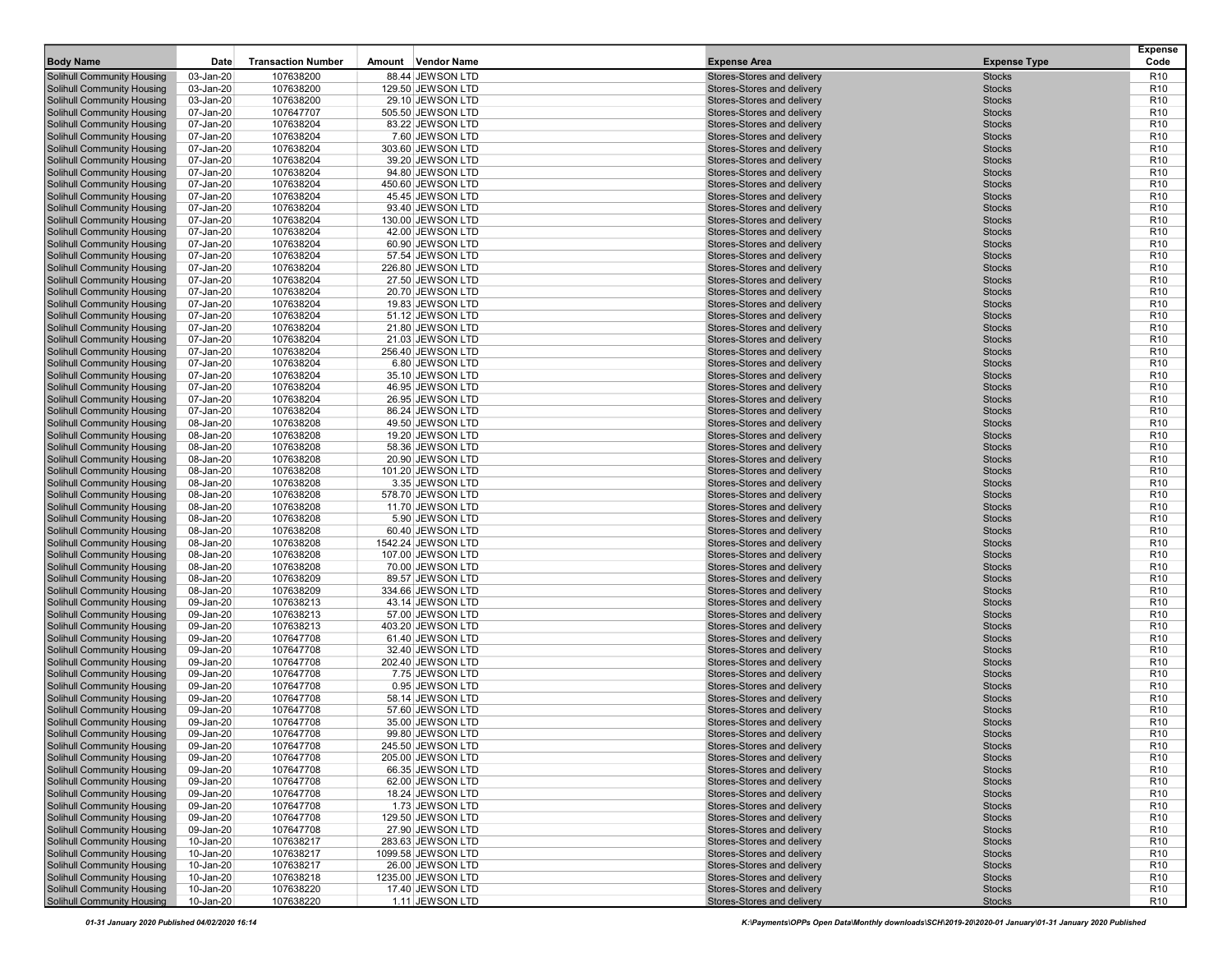| <b>Body Name</b>                                                       | Date                   | <b>Transaction Number</b> | Amount Vendor Name                     | <b>Expense Area</b>                                      | <b>Expense Type</b>            | <b>Expense</b><br>Code             |
|------------------------------------------------------------------------|------------------------|---------------------------|----------------------------------------|----------------------------------------------------------|--------------------------------|------------------------------------|
| <b>Solihull Community Housing</b>                                      | 10-Jan-20              | 107638220                 | 139.70 JEWSON LTD                      | Stores-Stores and delivery                               | <b>Stocks</b>                  | R <sub>10</sub>                    |
| <b>Solihull Community Housing</b>                                      | 10-Jan-20              | 107638220                 | 71.80 JEWSON LTD                       | Stores-Stores and delivery                               | <b>Stocks</b>                  | R <sub>10</sub>                    |
| <b>Solihull Community Housing</b>                                      | 10-Jan-20              | 107638220                 | 30.60 JEWSON LTD                       | Stores-Stores and delivery                               | <b>Stocks</b>                  | R <sub>10</sub>                    |
| <b>Solihull Community Housing</b>                                      | 10-Jan-20              | 107638220                 | 62.82 JEWSON LTD                       | Stores-Stores and delivery                               | <b>Stocks</b>                  | R <sub>10</sub>                    |
| <b>Solihull Community Housing</b>                                      | 10-Jan-20              | 107638220                 | 59.50 JEWSON LTD                       | Stores-Stores and delivery                               | <b>Stocks</b>                  | R <sub>10</sub>                    |
| <b>Solihull Community Housing</b>                                      | 10-Jan-20              | 107638220                 | 32.40 JEWSON LTD                       | Stores-Stores and delivery                               | <b>Stocks</b>                  | R <sub>10</sub>                    |
| <b>Solihull Community Housing</b>                                      | 10-Jan-20              | 107638220                 | 28.00 JEWSON LTD                       | Stores-Stores and delivery                               | <b>Stocks</b>                  | R <sub>10</sub>                    |
| <b>Solihull Community Housing</b>                                      | 10-Jan-20              | 107638220                 | 51.60 JEWSON LTD                       | Stores-Stores and delivery                               | <b>Stocks</b>                  | R <sub>10</sub>                    |
| <b>Solihull Community Housing</b>                                      | 10-Jan-20              | 107638220                 | 35.05 JEWSON LTD                       | Stores-Stores and delivery                               | <b>Stocks</b>                  | R <sub>10</sub>                    |
| <b>Solihull Community Housing</b><br><b>Solihull Community Housing</b> | 10-Jan-20<br>10-Jan-20 | 107638220<br>107638220    | 4.00 JEWSON LTD<br>16.20 JEWSON LTD    | Stores-Stores and delivery<br>Stores-Stores and delivery | <b>Stocks</b><br><b>Stocks</b> | R <sub>10</sub><br>R <sub>10</sub> |
| <b>Solihull Community Housing</b>                                      | 10-Jan-20              | 107638220                 | 16.50 JEWSON LTD                       | Stores-Stores and delivery                               | <b>Stocks</b>                  | R <sub>10</sub>                    |
| Solihull Community Housing                                             | 10-Jan-20              | 107638220                 | 8.00 JEWSON LTD                        | Stores-Stores and delivery                               | <b>Stocks</b>                  | R <sub>10</sub>                    |
| <b>Solihull Community Housing</b>                                      | 10-Jan-20              | 107638220                 | 22.65 JEWSON LTD                       | Stores-Stores and delivery                               | <b>Stocks</b>                  | R <sub>10</sub>                    |
| <b>Solihull Community Housing</b>                                      | 10-Jan-20              | 107638220                 | 75.25 JEWSON LTD                       | Stores-Stores and delivery                               | <b>Stocks</b>                  | R <sub>10</sub>                    |
| <b>Solihull Community Housing</b>                                      | 10-Jan-20              | 107638220                 | 176.20 JEWSON LTD                      | Stores-Stores and delivery                               | <b>Stocks</b>                  | R <sub>10</sub>                    |
| <b>Solihull Community Housing</b>                                      | 13-Jan-20              | 107647709                 | 2.15 JEWSON LTD                        | Stores-Stores and delivery                               | <b>Stocks</b>                  | R <sub>10</sub>                    |
| <b>Solihull Community Housing</b>                                      | 13-Jan-20              | 107647709                 | 6.69 JEWSON LTD                        | Stores-Stores and delivery                               | <b>Stocks</b>                  | R <sub>10</sub>                    |
| <b>Solihull Community Housing</b>                                      | 13-Jan-20              | 107647709                 | 115.00 JEWSON LTD                      | Stores-Stores and delivery                               | <b>Stocks</b>                  | R <sub>10</sub>                    |
| Solihull Community Housing                                             | 13-Jan-20              | 107647709                 | 14.74 JEWSON LTD                       | Stores-Stores and delivery                               | <b>Stocks</b>                  | R <sub>10</sub>                    |
| <b>Solihull Community Housing</b>                                      | 13-Jan-20              | 107647709                 | 11.00 JEWSON LTD                       | Stores-Stores and delivery                               | <b>Stocks</b>                  | R <sub>10</sub>                    |
| <b>Solihull Community Housing</b><br><b>Solihull Community Housing</b> | 13-Jan-20<br>13-Jan-20 | 107647709<br>107647709    | 9.60 JEWSON LTD<br>198.40 JEWSON LTD   | Stores-Stores and delivery<br>Stores-Stores and delivery | <b>Stocks</b><br><b>Stocks</b> | R <sub>10</sub><br>R <sub>10</sub> |
| <b>Solihull Community Housing</b>                                      | 13-Jan-20              | 107647709                 | 48.30 JEWSON LTD                       | Stores-Stores and delivery                               | <b>Stocks</b>                  | R <sub>10</sub>                    |
| <b>Solihull Community Housing</b>                                      | 13-Jan-20              | 107647709                 | 136.08 JEWSON LTD                      | Stores-Stores and delivery                               | <b>Stocks</b>                  | R <sub>10</sub>                    |
| <b>Solihull Community Housing</b>                                      | 13-Jan-20              | 107647709                 | 375.20 JEWSON LTD                      | Stores-Stores and delivery                               | <b>Stocks</b>                  | R <sub>10</sub>                    |
| <b>Solihull Community Housing</b>                                      | 13-Jan-20              | 107647709                 | 3.02 JEWSON LTD                        | Stores-Stores and delivery                               | <b>Stocks</b>                  | R <sub>10</sub>                    |
| <b>Solihull Community Housing</b>                                      | 13-Jan-20              | 107647709                 | 143.60 JEWSON LTD                      | Stores-Stores and delivery                               | <b>Stocks</b>                  | R <sub>10</sub>                    |
| <b>Solihull Community Housing</b>                                      | 13-Jan-20              | 107647709                 | 115.00 JEWSON LTD                      | Stores-Stores and delivery                               | <b>Stocks</b>                  | R <sub>10</sub>                    |
| <b>Solihull Community Housing</b>                                      | 13-Jan-20              | 107647709                 | 43.60 JEWSON LTD                       | Stores-Stores and delivery                               | <b>Stocks</b>                  | R <sub>10</sub>                    |
| <b>Solihull Community Housing</b>                                      | 13-Jan-20              | 107647709                 | 56.50 JEWSON LTD                       | Stores-Stores and delivery                               | <b>Stocks</b>                  | R <sub>10</sub>                    |
| <b>Solihull Community Housing</b>                                      | 13-Jan-20              | 107647709                 | 111.00 JEWSON LTD                      | Stores-Stores and delivery                               | <b>Stocks</b>                  | R <sub>10</sub>                    |
| <b>Solihull Community Housing</b>                                      | 13-Jan-20              | 107647709<br>107647709    | 106.00 JEWSON LTD                      | Stores-Stores and delivery<br>Stores-Stores and delivery | <b>Stocks</b><br><b>Stocks</b> | R <sub>10</sub><br>R <sub>10</sub> |
| <b>Solihull Community Housing</b><br><b>Solihull Community Housing</b> | 13-Jan-20<br>13-Jan-20 | 107647709                 | 25.76 JEWSON LTD<br>45.60 JEWSON LTD   | Stores-Stores and delivery                               | <b>Stocks</b>                  | R <sub>10</sub>                    |
| <b>Solihull Community Housing</b>                                      | 14-Jan-20              | 107647712                 | 580.00 JEWSON LTD                      | Stores-Stores and delivery                               | <b>Stocks</b>                  | R <sub>10</sub>                    |
| <b>Solihull Community Housing</b>                                      | 14-Jan-20              | 107647716                 | 485.10 JEWSON LTD                      | Stores-Stores and delivery                               | <b>Stocks</b>                  | R <sub>10</sub>                    |
| Solihull Community Housing                                             | 14-Jan-20              | 107647716                 | 77.43 JEWSON LTD                       | Stores-Stores and delivery                               | <b>Stocks</b>                  | R <sub>10</sub>                    |
| <b>Solihull Community Housing</b>                                      | 15-Jan-20              | 107647720                 | 36.40 JEWSON LTD                       | Stores-Stores and delivery                               | <b>Stocks</b>                  | R <sub>10</sub>                    |
| <b>Solihull Community Housing</b>                                      | 15-Jan-20              | 107647720                 | 214.20 JEWSON LTD                      | Stores-Stores and delivery                               | <b>Stocks</b>                  | R <sub>10</sub>                    |
| <b>Solihull Community Housing</b>                                      | 15-Jan-20              | 107647720                 | 6.40 JEWSON LTD                        | Stores-Stores and delivery                               | <b>Stocks</b>                  | R <sub>10</sub>                    |
| <b>Solihull Community Housing</b>                                      | 15-Jan-20              | 107647720                 | 450.60 JEWSON LTD                      | Stores-Stores and delivery                               | <b>Stocks</b>                  | R <sub>10</sub>                    |
| <b>Solihull Community Housing</b>                                      | 15-Jan-20              | 107647720                 | 170.60 JEWSON LTD                      | Stores-Stores and delivery                               | <b>Stocks</b>                  | R <sub>10</sub>                    |
| <b>Solihull Community Housing</b><br>Solihull Community Housing        | 15-Jan-20<br>15-Jan-20 | 107647720<br>107647720    | 233.60 JEWSON LTD<br>226.80 JEWSON LTD | Stores-Stores and delivery<br>Stores-Stores and delivery | <b>Stocks</b><br><b>Stocks</b> | R <sub>10</sub><br>R <sub>10</sub> |
| <b>Solihull Community Housing</b>                                      | 15-Jan-20              | 107647720                 | 60.75 JEWSON LTD                       | Stores-Stores and delivery                               | <b>Stocks</b>                  | R <sub>10</sub>                    |
| <b>Solihull Community Housing</b>                                      | 15-Jan-20              | 107647720                 | 78.75 JEWSON LTD                       | Stores-Stores and delivery                               | <b>Stocks</b>                  | R <sub>10</sub>                    |
| <b>Solihull Community Housing</b>                                      | 15-Jan-20              | 107647720                 | 19.35 JEWSON LTD                       | Stores-Stores and delivery                               | <b>Stocks</b>                  | R <sub>10</sub>                    |
| <b>Solihull Community Housing</b>                                      | 15-Jan-20              | 107647720                 | 74.00 JEWSON LTD                       | Stores-Stores and delivery                               | <b>Stocks</b>                  | R <sub>10</sub>                    |
| <b>Solihull Community Housing</b>                                      | 15-Jan-20              | 107647722                 | 230.00 JEWSON LTD                      | Stores-Stores and delivery                               | <b>Stocks</b>                  | R <sub>10</sub>                    |
| <b>Solihull Community Housing</b>                                      | 15-Jan-20              | 107647723                 | 159.90 JEWSON LTD                      | Stores-Stores and delivery                               | <b>Stocks</b>                  | R <sub>10</sub>                    |
| <b>Solihull Community Housing</b>                                      | 15-Jan-20              | 107647723                 | 57.60 JEWSON LTD                       | Stores-Stores and delivery                               | <b>Stocks</b>                  | R <sub>10</sub>                    |
| <b>Solihull Community Housing</b>                                      | 15-Jan-20              | 107647723                 | 190.00 JEWSON LTD                      | Stores-Stores and delivery                               | <b>Stocks</b>                  | R <sub>10</sub>                    |
| <b>Solihull Community Housing</b>                                      | 16-Jan-20              | 107647724                 | 354.30 JEWSON LTD                      | Stores-Stores and delivery                               | <b>Stocks</b>                  | R <sub>10</sub>                    |
| <b>Solihull Community Housing</b><br><b>Solihull Community Housing</b> | 16-Jan-20<br>16-Jan-20 | 107647724<br>107647727    | 208.32 JEWSON LTD<br>161.55 JEWSON LTD | Stores-Stores and delivery<br>Stores-Stores and delivery | <b>Stocks</b><br><b>Stocks</b> | R <sub>10</sub><br>R <sub>10</sub> |
| <b>Solihull Community Housing</b>                                      | 16-Jan-20              | 107647727                 | 167.13 JEWSON LTD                      | Stores-Stores and delivery                               | <b>Stocks</b>                  | R <sub>10</sub>                    |
| <b>Solihull Community Housing</b>                                      | 16-Jan-20              | 107647727                 | 23.00 JEWSON LTD                       | Stores-Stores and delivery                               | <b>Stocks</b>                  | R <sub>10</sub>                    |
| <b>Solihull Community Housing</b>                                      | 16-Jan-20              | 107647728                 | 23.00 JEWSON LTD                       | Stores-Stores and delivery                               | <b>Stocks</b>                  | R <sub>10</sub>                    |
| <b>Solihull Community Housing</b>                                      | 16-Jan-20              | 107647728                 | 3.90 JEWSON LTD                        | Stores-Stores and delivery                               | <b>Stocks</b>                  | R <sub>10</sub>                    |
| <b>Solihull Community Housing</b>                                      | 16-Jan-20              | 107647728                 | 6.50 JEWSON LTD                        | Stores-Stores and delivery                               | <b>Stocks</b>                  | R <sub>10</sub>                    |
| <b>Solihull Community Housing</b>                                      | 16-Jan-20              | 107647728                 | 16.97 JEWSON LTD                       | Stores-Stores and delivery                               | <b>Stocks</b>                  | R <sub>10</sub>                    |
| <b>Solihull Community Housing</b>                                      | 16-Jan-20              | 107647728                 | 48.00 JEWSON LTD                       | Stores-Stores and delivery                               | <b>Stocks</b>                  | R <sub>10</sub>                    |
| <b>Solihull Community Housing</b>                                      | 16-Jan-20              | 107647728                 | 29.60 JEWSON LTD                       | Stores-Stores and delivery                               | <b>Stocks</b>                  | R <sub>10</sub>                    |
| <b>Solihull Community Housing</b>                                      | 16-Jan-20              | 107647728                 | 101.20 JEWSON LTD                      | Stores-Stores and delivery                               | <b>Stocks</b>                  | R <sub>10</sub>                    |
| <b>Solihull Community Housing</b>                                      | 16-Jan-20              | 107647728                 | 202.40 JEWSON LTD                      | Stores-Stores and delivery                               | <b>Stocks</b>                  | R <sub>10</sub>                    |
| <b>Solihull Community Housing</b><br><b>Solihull Community Housing</b> | 16-Jan-20              | 107647728<br>107647728    | 139.70 JEWSON LTD<br>29.60 JEWSON LTD  | Stores-Stores and delivery<br>Stores-Stores and delivery | <b>Stocks</b><br><b>Stocks</b> | R <sub>10</sub><br>R <sub>10</sub> |
| <b>Solihull Community Housing</b>                                      | 16-Jan-20<br>16-Jan-20 | 107647728                 | 81.30 JEWSON LTD                       | Stores-Stores and delivery                               | <b>Stocks</b>                  | R <sub>10</sub>                    |
| <b>Solihull Community Housing</b>                                      | 16-Jan-20              | 107647728                 | 8.00 JEWSON LTD                        | Stores-Stores and delivery                               | <b>Stocks</b>                  | R <sub>10</sub>                    |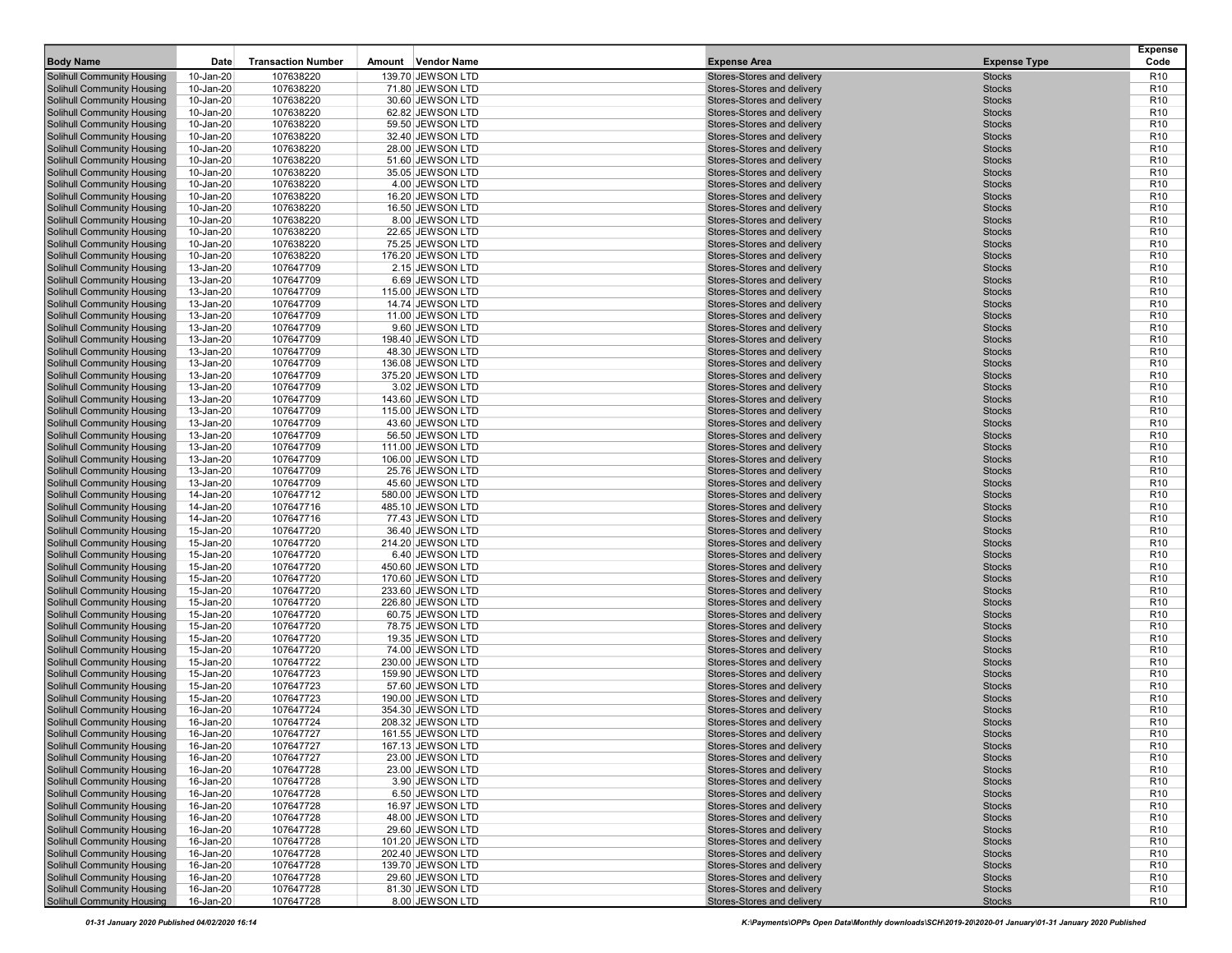| <b>Body Name</b>                                                       | Date                      | <b>Transaction Number</b> | Amount Vendor Name                                                       | <b>Expense Area</b>                                                      | <b>Expense Type</b>                                          | <b>Expense</b><br>Code             |
|------------------------------------------------------------------------|---------------------------|---------------------------|--------------------------------------------------------------------------|--------------------------------------------------------------------------|--------------------------------------------------------------|------------------------------------|
| <b>Solihull Community Housing</b>                                      | 16-Jan-20                 | 107647728                 | 5.90 JEWSON LTD                                                          | Stores-Stores and delivery                                               | <b>Stocks</b>                                                | R <sub>10</sub>                    |
| <b>Solihull Community Housing</b>                                      | 16-Jan-20                 | 107647728                 | 28.02 JEWSON LTD                                                         | Stores-Stores and delivery                                               | <b>Stocks</b>                                                | R <sub>10</sub>                    |
| <b>Solihull Community Housing</b>                                      | 16-Jan-20                 | 107647728                 | 18.80 JEWSON LTD                                                         | Stores-Stores and delivery                                               | <b>Stocks</b>                                                | R <sub>10</sub>                    |
| <b>Solihull Community Housing</b>                                      | 16-Jan-20                 | 107647728                 | 1542.24 JEWSON LTD                                                       | Stores-Stores and delivery                                               | <b>Stocks</b>                                                | R <sub>10</sub>                    |
| <b>Solihull Community Housing</b>                                      | 16-Jan-20                 | 107647728                 | 62.10 JEWSON LTD                                                         | Stores-Stores and delivery                                               | <b>Stocks</b>                                                | R <sub>10</sub>                    |
| <b>Solihull Community Housing</b>                                      | 16-Jan-20                 | 107647728                 | 16.80 JEWSON LTD                                                         | Stores-Stores and delivery                                               | <b>Stocks</b>                                                | R <sub>10</sub>                    |
| <b>Solihull Community Housing</b>                                      | 16-Jan-20                 | 107647728                 | 10.20 JEWSON LTD                                                         | Stores-Stores and delivery                                               | <b>Stocks</b>                                                | R <sub>10</sub>                    |
| <b>Solihull Community Housing</b>                                      | 16-Jan-20                 | 107647728                 | 8.00 JEWSON LTD                                                          | Stores-Stores and delivery                                               | <b>Stocks</b>                                                | R <sub>10</sub>                    |
| <b>Solihull Community Housing</b>                                      | $16$ -Jan-20<br>16-Jan-20 | 107647728<br>107647728    | 585.00 JEWSON LTD<br>62.00 JEWSON LTD                                    | Stores-Stores and delivery<br>Stores-Stores and delivery                 | <b>Stocks</b><br><b>Stocks</b>                               | R <sub>10</sub><br>R <sub>10</sub> |
| <b>Solihull Community Housing</b><br>Solihull Community Housing        | 16-Jan-20                 | 107647728                 | 38.20 JEWSON LTD                                                         | Stores-Stores and delivery                                               | <b>Stocks</b>                                                | R <sub>10</sub>                    |
| <b>Solihull Community Housing</b>                                      | 16-Jan-20                 | 107647728                 | 205.00 JEWSON LTD                                                        | Stores-Stores and delivery                                               | <b>Stocks</b>                                                | R <sub>10</sub>                    |
| Solihull Community Housing                                             | 18-Jan-20                 | 107664213                 | 807.50 JEWSON LTD                                                        | Stores-Stores and delivery                                               | <b>Stocks</b>                                                | R <sub>10</sub>                    |
| <b>Solihull Community Housing</b>                                      | 18-Jan-20                 | 107664214                 | 32.20 JEWSON LTD                                                         | Stores-Stores and delivery                                               | <b>Stocks</b>                                                | R <sub>10</sub>                    |
| <b>Solihull Community Housing</b>                                      | 18-Jan-20                 | 107664214                 | 17.30 JEWSON LTD                                                         | Stores-Stores and delivery                                               | <b>Stocks</b>                                                | R <sub>10</sub>                    |
| <b>Solihull Community Housing</b>                                      | 18-Jan-20                 | 107664214                 | 9.40 JEWSON LTD                                                          | Stores-Stores and delivery                                               | <b>Stocks</b>                                                | R <sub>10</sub>                    |
| <b>Solihull Community Housing</b>                                      | 18-Jan-20                 | 107664214                 | 88.20 JEWSON LTD                                                         | Stores-Stores and delivery                                               | <b>Stocks</b>                                                | R <sub>10</sub>                    |
| <b>Solihull Community Housing</b>                                      | 18-Jan-20                 | 107664214<br>107664214    | 8.40 JEWSON LTD                                                          | Stores-Stores and delivery<br>Stores-Stores and delivery                 | <b>Stocks</b><br><b>Stocks</b>                               | R <sub>10</sub><br>R <sub>10</sub> |
| <b>Solihull Community Housing</b><br>Solihull Community Housing        | 18-Jan-20<br>18-Jan-20    | 107664214                 | 94.80 JEWSON LTD<br>39.60 JEWSON LTD                                     | Stores-Stores and delivery                                               | <b>Stocks</b>                                                | R <sub>10</sub>                    |
| <b>Solihull Community Housing</b>                                      | 18-Jan-20                 | 107664214                 | 55.60 JEWSON LTD                                                         | Stores-Stores and delivery                                               | <b>Stocks</b>                                                | R <sub>10</sub>                    |
| <b>Solihull Community Housing</b>                                      | 18-Jan-20                 | 107664214                 | 60.58 JEWSON LTD                                                         | Stores-Stores and delivery                                               | <b>Stocks</b>                                                | R <sub>10</sub>                    |
| <b>Solihull Community Housing</b>                                      | 18-Jan-20                 | 107664214                 | 58.14 JEWSON LTD                                                         | Stores-Stores and delivery                                               | <b>Stocks</b>                                                | R <sub>10</sub>                    |
| <b>Solihull Community Housing</b>                                      | 18-Jan-20                 | 107664214                 | 53.17 JEWSON LTD                                                         | Stores-Stores and delivery                                               | <b>Stocks</b>                                                | R <sub>10</sub>                    |
| <b>Solihull Community Housing</b>                                      | 18-Jan-20                 | 107664214                 | 38.40 JEWSON LTD                                                         | Stores-Stores and delivery                                               | <b>Stocks</b>                                                | R <sub>10</sub>                    |
| <b>Solihull Community Housing</b>                                      | 18-Jan-20                 | 107664214                 | 403.20 JEWSON LTD                                                        | Stores-Stores and delivery                                               | <b>Stocks</b>                                                | R <sub>10</sub>                    |
| <b>Solihull Community Housing</b>                                      | 18-Jan-20                 | 107664214                 | 88.44 JEWSON LTD                                                         | Stores-Stores and delivery                                               | <b>Stocks</b>                                                | R <sub>10</sub>                    |
| <b>Solihull Community Housing</b><br><b>Solihull Community Housing</b> | 18-Jan-20<br>20-Jan-20    | 107664214<br>107664218    | 265.20 JEWSON LTD<br>230.00 JEWSON LTD                                   | Stores-Stores and delivery<br>Stores-Stores and delivery                 | <b>Stocks</b><br><b>Stocks</b>                               | R <sub>10</sub><br>R <sub>10</sub> |
| <b>Solihull Community Housing</b>                                      | 20-Jan-20                 | 107664219                 | 522.50 JEWSON LTD                                                        | Stores-Stores and delivery                                               | <b>Stocks</b>                                                | R <sub>10</sub>                    |
| <b>Solihull Community Housing</b>                                      | 10-Jan-20                 | 107629666                 | 1088.46 JLA TOTAL CARE LTD                                               | <b>Laundry Service</b>                                                   | <b>Equipment Rental/Lease</b>                                | D <sub>18</sub>                    |
| <b>Solihull Community Housing</b>                                      | 01-Jan-20                 | 107651498                 | 5000.00 JOHN GILLESPIE CONTRACTORS LTD                                   | <b>Private Sector - Disabled Facilities Grants</b>                       | <b>Contractor Payments</b>                                   | <b>B70</b>                         |
| <b>Solihull Community Housing</b>                                      | 01-Jan-20                 | 107651499                 | 5000.00 JOHN GILLESPIE CONTRACTORS LTD                                   | Private Sector - Disabled Facilities Grants                              | <b>Contractor Payments</b>                                   | <b>B70</b>                         |
| <b>Solihull Community Housing</b>                                      | 01-Jan-20                 | 107651500                 | 11380.79 JOHN GILLESPIE CONTRACTORS LTD                                  | <b>Public Sector - Major Adaptations</b>                                 | <b>Contractor Payments</b>                                   | <b>B70</b>                         |
| <b>Solihull Community Housing</b>                                      | 01-Jan-20                 | 107610666                 | 818.16 KARTER THOMAS LTD                                                 | <b>Estate Mgmt Team</b>                                                  | <b>Agency Staff</b>                                          | A60                                |
| <b>Solihull Community Housing</b>                                      | 01-Jan-20                 | 107610667                 | 794.43 KARTER THOMAS LTD                                                 | <b>Estate Mgmt Team</b>                                                  | <b>Agency Staff</b>                                          | A60<br>A60                         |
| <b>Solihull Community Housing</b><br>Solihull Community Housing        | 08-Jan-20<br>16-Jan-20    | 107626651<br>107641265    | 767.55 KARTER THOMAS LTD<br>764.82 KARTER THOMAS LTD                     | <b>Estate Mgmt Team</b><br><b>Estate Mgmt Team</b>                       | <b>Agency Staff</b><br><b>Agency Staff</b>                   | A60                                |
| <b>Solihull Community Housing</b>                                      | 22-Jan-20                 | 107649822                 | 800.73 KARTER THOMAS LTD                                                 | <b>Estate Mgmt Team</b>                                                  | <b>Agency Staff</b>                                          | A60                                |
| <b>Solihull Community Housing</b>                                      | 29-Jan-20                 | 107659986                 | 791.49 KARTER THOMAS LTD                                                 | <b>Estate Mgmt Team</b>                                                  | <b>Agency Staff</b>                                          | A60                                |
| <b>Solihull Community Housing</b>                                      | 16-Jan-20                 | 107641267                 | 329.34 KILLGERM CHEMICALS LTD                                            | Anti Graffiti Team                                                       | <b>Materials</b>                                             | D <sub>13</sub>                    |
| <b>Solihull Community Housing</b>                                      | 20-Jan-20                 | 107643696                 | 299.00 LANDLORD INFORMATION NETWORK LTD                                  | Income Collection Team                                                   | <b>Professional Fees</b>                                     | D <sub>50</sub>                    |
| <b>Solihull Community Housing</b>                                      | 07-Jan-20                 | 107625315                 | 1785.24 LEGRAND                                                          | Safe and Sound Operational                                               | <b>Equipment Rental/Lease</b>                                | D <sub>18</sub>                    |
| <b>Solihull Community Housing</b>                                      | 07-Jan-20                 | 107623731                 | 558.00 LEGRAND                                                           | Safe and Sound Operational                                               | <b>Equipment Rental/Lease</b>                                | D <sub>18</sub>                    |
| Solihull Community Housing<br><b>Solihull Community Housing</b>        | 23-Jan-20<br>30-Jan-20    | 107651811<br>107662788    | 21529.63 LEX AUTOLEASE LIMITED<br>5756.46 LEX AUTOLEASE LIMITED          | <b>Client - Fleet Management</b><br><b>Client - Fleet Management</b>     | <b>Vehicle Hire</b><br><b>Vehicle Hire</b>                   | C <sub>30</sub><br>C <sub>30</sub> |
| <b>Solihull Community Housing</b>                                      | 06-Jan-20                 | 107622750                 | 21529.63 LEX AUTOLEASE LIMITED                                           | Client - Fleet Management                                                | <b>Vehicle Hire</b>                                          | C30                                |
| <b>Solihull Community Housing</b>                                      | 30-Jan-20                 | 107662790                 | 5756.46 LEX AUTOLEASE LIMITED                                            | Client - Fleet Management                                                | <b>Vehicle Hire</b>                                          | C <sub>30</sub>                    |
| <b>Solihull Community Housing</b>                                      | 29-Jan-20                 | 107661340                 | 3700.00 LEX AUTOLEASE LIMITED                                            | <b>Client - Fleet Management</b>                                         | <b>Vehicle Hire</b>                                          | C30                                |
| <b>Solihull Community Housing</b>                                      | 27-Jan-20                 | 107654763                 | 7392.00 LIBERATA UK LIMITED                                              | <b>Income Collection Team</b>                                            | <b>Court Fees</b>                                            | D <sub>54</sub>                    |
| <b>Solihull Community Housing</b>                                      | 17-Jan-20                 | 107646713                 | 327.55 LIFT & ENGINEERING SERVICES                                       | <b>Mechanical &amp; Electrical</b>                                       | <b>Utility Related Works</b>                                 | <b>B34</b>                         |
| <b>Solihull Community Housing</b>                                      | 17-Jan-20                 | 107646714                 | 327.55 LIFT & ENGINEERING SERVICES                                       | <b>Mechanical &amp; Electrical</b>                                       | <b>Utility Related Works</b>                                 | <b>B34</b>                         |
| <b>Solihull Community Housing</b>                                      | 17-Jan-20                 | 107646715                 | 272.53 LIFT & ENGINEERING SERVICES                                       | <b>Mechanical &amp; Electrical</b>                                       | <b>Utility Related Works</b>                                 | <b>B34</b>                         |
| <b>Solihull Community Housing</b><br><b>Solihull Community Housing</b> | 17-Jan-20<br>17-Jan-20    | 107646716<br>107646724    | 416.93 LIFT & ENGINEERING SERVICES<br>407.33 LIFT & ENGINEERING SERVICES | <b>Mechanical &amp; Electrical</b><br><b>Mechanical &amp; Electrical</b> | <b>Utility Related Works</b>                                 | <b>B34</b><br><b>B34</b>           |
| <b>Solihull Community Housing</b>                                      | 17-Jan-20                 | 107646725                 | 316.53 LIFT & ENGINEERING SERVICES                                       | <b>Mechanical &amp; Electrical</b>                                       | <b>Utility Related Works</b><br><b>Utility Related Works</b> | <b>B34</b>                         |
| <b>Solihull Community Housing</b>                                      | 17-Jan-20                 | 107646726                 | 294.53 LIFT & ENGINEERING SERVICES                                       | <b>Mechanical &amp; Electrical</b>                                       | <b>Utility Related Works</b>                                 | <b>B34</b>                         |
| Solihull Community Housing                                             | 17-Jan-20                 | 107656848                 | 521.04 LIFT & ENGINEERING SERVICES                                       | <b>Mechanical &amp; Electrical</b>                                       | <b>Utility Related Works</b>                                 | <b>B34</b>                         |
| <b>Solihull Community Housing</b>                                      | 17-Jan-20                 | 107663667                 | 1564.00 LIFT & ENGINEERING SERVICES                                      | <b>Mechanical &amp; Electrical</b>                                       | <b>Utility Related Works</b>                                 | <b>B34</b>                         |
| <b>Solihull Community Housing</b>                                      | 17-Jan-20                 | 107663668                 | 1564.00 LIFT & ENGINEERING SERVICES                                      | <b>Mechanical &amp; Electrical</b>                                       | <b>Utility Related Works</b>                                 | <b>B34</b>                         |
| <b>Solihull Community Housing</b>                                      | 08-Jan-20                 | 107626711                 | 465.11 LYRECO UK LTD                                                     | <b>Endeavour House</b>                                                   | Stationery                                                   | D <sub>25</sub>                    |
| <b>Solihull Community Housing</b><br><b>Solihull Community Housing</b> | 08-Jan-20                 | 107626713                 | 314.69 LYRECO UK LTD<br>980.00 M&P PRESERVATION                          | <b>Endeavour House</b>                                                   | Stationery                                                   | D <sub>25</sub>                    |
| <b>Solihull Community Housing</b>                                      | 07-Jan-20<br>08-Jan-20    | 107623757<br>107626649    | 20620.49 MAN COMMERCIAL PROTECTION LTD                                   | North Property Repairs-Day to day<br><b>CCTV</b>                         | <b>External Structures</b><br>Security                       | <b>B33</b><br><b>B43</b>           |
| <b>Solihull Community Housing</b>                                      | 02-Jan-20                 | 107617311                 | 1583.33 MAXKING LTD                                                      | <b>Biomass System</b>                                                    | <b>Biomass Plant Room Managemen</b>                          | B46                                |
| <b>Solihull Community Housing</b>                                      | 02-Jan-20                 | 107617309                 | 1583.33 MAXKING LTD                                                      | <b>Biomass System</b>                                                    | <b>Biomass Plant Room Managemen</b>                          | <b>B46</b>                         |
| <b>Solihull Community Housing</b>                                      | 13-Jan-20                 | 107632688                 | 1872.00 MAXKING LTD                                                      | <b>Biomass System</b>                                                    | <b>Biomass Plant Room Managemen</b>                          | <b>B46</b>                         |
| Solihull Community Housing                                             | 01-Jan-20                 | 107634146                 | 1613.33 MITIE PROPERTY SERVICES (UK) LTD                                 | <b>Planned Maintenance</b>                                               | <b>Planned Works</b>                                         | <b>B36</b>                         |
| <b>Solihull Community Housing</b>                                      | 01-Jan-20                 | 107634147                 | 1613.33 MITIE PROPERTY SERVICES (UK) LTD                                 | <b>Planned Maintenance</b>                                               | <b>Planned Works</b>                                         | <b>B36</b>                         |
| <b>Solihull Community Housing</b>                                      | 01-Jan-20                 | 107634148                 | 1613.33 MITIE PROPERTY SERVICES (UK) LTD                                 | <b>Planned Maintenance</b>                                               | <b>Planned Works</b>                                         | <b>B36</b>                         |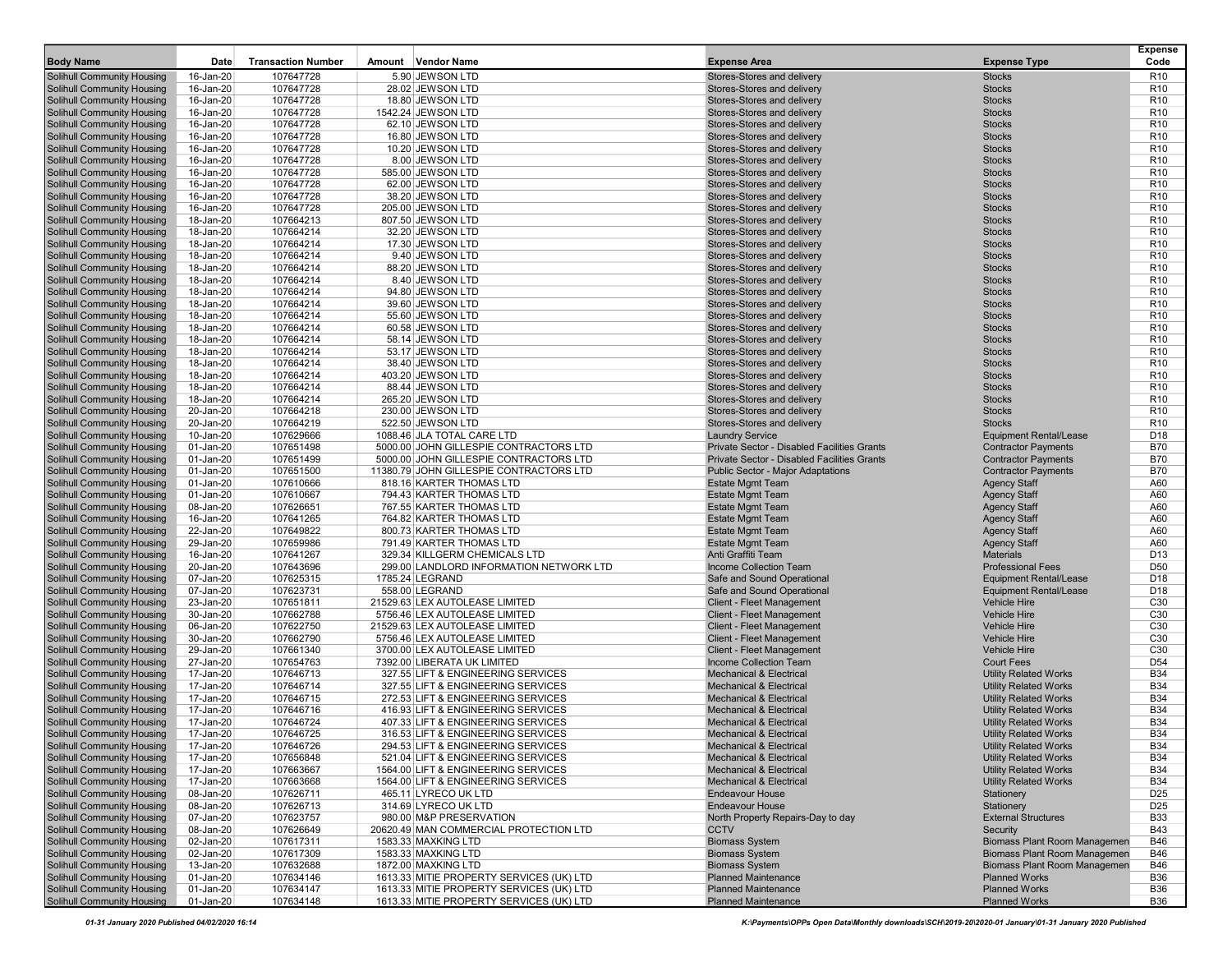| <b>Body Name</b>                                                       | Date                   | <b>Transaction Number</b> | Amount Vendor Name                                                                                       | <b>Expense Area</b>                                                      | <b>Expense Type</b>                                              | <b>Expense</b><br>Code   |
|------------------------------------------------------------------------|------------------------|---------------------------|----------------------------------------------------------------------------------------------------------|--------------------------------------------------------------------------|------------------------------------------------------------------|--------------------------|
| <b>Solihull Community Housing</b>                                      | 01-Jan-20              | 107634149                 | 1728.40 MITIE PROPERTY SERVICES (UK) LTD                                                                 | <b>Planned Maintenance</b>                                               | <b>Planned Works</b>                                             | <b>B36</b>               |
| Solihull Community Housing                                             | 01-Jan-20              | 107634150                 | 1293.50 MITIE PROPERTY SERVICES (UK) LTD                                                                 | <b>Planned Maintenance</b>                                               | <b>Planned Works</b>                                             | <b>B36</b>               |
| Solihull Community Housing                                             | 01-Jan-20              | 107634151                 | 21245.83 MITIE PROPERTY SERVICES (UK) LTD                                                                | <b>Planned Maintenance</b>                                               | <b>Planned Works</b>                                             | <b>B36</b>               |
| <b>Solihull Community Housing</b>                                      | 01-Jan-20              | 107634152                 | 1613.33 MITIE PROPERTY SERVICES (UK) LTD                                                                 | <b>Planned Maintenance</b>                                               | <b>Planned Works</b>                                             | <b>B36</b>               |
| Solihull Community Housing                                             | 03-Jan-20              | 107634153                 | 1613.33 MITIE PROPERTY SERVICES (UK) LTD                                                                 | <b>Planned Maintenance</b>                                               | <b>Planned Works</b>                                             | <b>B36</b>               |
| Solihull Community Housing                                             | 17-Jan-20              | 107651496                 | 1733.65 MITIE PROPERTY SERVICES (UK) LTD                                                                 | <b>Planned Maintenance</b>                                               | <b>Planned Works</b>                                             | <b>B36</b>               |
| <b>Solihull Community Housing</b>                                      | 17-Jan-20              | 107651497                 | 1773.15 MITIE PROPERTY SERVICES (UK) LTD                                                                 | <b>Planned Maintenance</b>                                               | <b>Planned Works</b>                                             | <b>B36</b>               |
| Solihull Community Housing                                             | 22-Jan-20              | 107649846                 | 702.00 MITIE PROPERTY SERVICES (UK) LTD                                                                  | North Property Repairs-Voids                                             | <b>Voids</b><br><b>Voids</b>                                     | <b>B38</b><br><b>B38</b> |
| Solihull Community Housing<br>Solihull Community Housing               | 22-Jan-20<br>06-Jan-20 | 107649845<br>107622776    | 702.00 MITIE PROPERTY SERVICES (UK) LTD<br>524.72 MORGAN HUNT UK LTD                                     | North Property Repairs-Voids<br><b>Welfare Reform Work</b>               | <b>Agency Staff</b>                                              | A60                      |
| <b>Solihull Community Housing</b>                                      | 13-Jan-20              | 107632694                 | 566.25 MORGAN HUNT UK LTD                                                                                | <b>Call Centre</b>                                                       | <b>Agency Staff</b>                                              | A60                      |
| Solihull Community Housing                                             | 09-Jan-20              | 107629203                 | 786.75 MORGAN HUNT UK LTD                                                                                | Anti Graffiti Team                                                       | <b>Agency Staff</b>                                              | A60                      |
| Solihull Community Housing                                             | 30-Jan-20              | 107662778                 | 495.43 MORGAN HUNT UK LTD                                                                                | <b>Mechanical &amp; Electrical</b>                                       | <b>Agency Staff</b>                                              | A60                      |
| <b>Solihull Community Housing</b>                                      | 09-Jan-20              | 107629345                 | 635.85 MORGAN HUNT UK LTD                                                                                | North Property Repairs-Day to day                                        | <b>Agency Staff</b>                                              | A60                      |
| <b>Solihull Community Housing</b>                                      | 20-Jan-20              | 107643697                 | 524.48 MORGAN HUNT UK LTD                                                                                | <b>Welfare Reform Work</b>                                               | <b>Agency Staff</b>                                              | A60                      |
| <b>Solihull Community Housing</b>                                      | 09-Jan-20              | 107627688                 | 256.95 MORGAN HUNT UK LTD                                                                                | North Property Repairs-Day to day                                        | <b>Agency Staff</b>                                              | A60                      |
| <b>Solihull Community Housing</b>                                      | 09-Jan-20              | 107627696                 | 312.69 MORGAN HUNT UK LTD                                                                                | North Property Repairs-Day to day                                        | <b>Agency Staff</b>                                              | A60                      |
| <b>Solihull Community Housing</b>                                      | 09-Jan-20              | 107629206                 | 314.70 MORGAN HUNT UK LTD                                                                                | Anti Graffiti Team                                                       | <b>Agency Staff</b>                                              | A60                      |
| <b>Solihull Community Housing</b>                                      | 09-Jan-20              | 107627686                 | 328.71 MORGAN HUNT UK LTD                                                                                | North Property Repairs-Day to day                                        | <b>Agency Staff</b>                                              | A60                      |
| Solihull Community Housing                                             | 09-Jan-20              | 107627693<br>107627683    | 343.68 MORGAN HUNT UK LTD<br>435.15 MORGAN HUNT UK LTD                                                   | North Property Repairs-Day to day                                        | <b>Agency Staff</b>                                              | A60<br>A60               |
| Solihull Community Housing<br>Solihull Community Housing               | 09-Jan-20<br>09-Jan-20 | 107627690                 | 518.66 MORGAN HUNT UK LTD                                                                                | North Property Repairs-Day to day<br>North Property Repairs-Day to day   | <b>Agency Staff</b><br><b>Agency Staff</b>                       | A60                      |
| Solihull Community Housing                                             | 09-Jan-20              | 107629186                 | 339.75 MORGAN HUNT UK LTD                                                                                | <b>Call Centre</b>                                                       | <b>Agency Staff</b>                                              | A60                      |
| Solihull Community Housing                                             | 09-Jan-20              | 107627698                 | 334.41 MORGAN HUNT UK LTD                                                                                | North Property Repairs-Day to day                                        | <b>Agency Staff</b>                                              | A60                      |
| Solihull Community Housing                                             | 09-Jan-20              | 107629207                 | 472.05 MORGAN HUNT UK LTD                                                                                | Anti Graffiti Team                                                       | <b>Agency Staff</b>                                              | A60                      |
| Solihull Community Housing                                             | 30-Jan-20              | 107662777                 | 341.45 MORGAN HUNT UK LTD                                                                                | <b>Mechanical &amp; Electrical</b>                                       | <b>Agency Staff</b>                                              | A60                      |
| Solihull Community Housing                                             | 09-Jan-20              | 107627692                 | 345.77 MORGAN HUNT UK LTD                                                                                | North Property Repairs-Day to day                                        | <b>Agency Staff</b>                                              | A60                      |
| Solihull Community Housing                                             | 09-Jan-20              | 107627700                 | 345.77 MORGAN HUNT UK LTD                                                                                | North Property Repairs-Day to day                                        | <b>Agency Staff</b>                                              | A60                      |
| <b>Solihull Community Housing</b>                                      | 28-Jan-20              | 107658098                 | 426.58 MORGAN HUNT UK LTD                                                                                | <b>Call Centre</b>                                                       | <b>Agency Staff</b>                                              | A60                      |
| Solihull Community Housing                                             | 01-Jan-20              | 107651469                 | 1327.24 MOSSVALE MAINTENANCE & SEALING SERVICES LTD                                                      | <b>Mechanical &amp; Electrical</b>                                       | <b>Rev Contractor Payments</b>                                   | <b>B71</b>               |
| Solihull Community Housing                                             | 01-Jan-20              | 107651491                 | 725.25 MOSSVALE MAINTENANCE & SEALING SERVICES LTD                                                       | <b>Mechanical &amp; Electrical</b>                                       | <b>Rev Contractor Payments</b>                                   | <b>B71</b>               |
| Solihull Community Housing<br><b>Solihull Community Housing</b>        | 01-Jan-20<br>01-Jan-20 | 107651492<br>107651493    | 389.30 MOSSVALE MAINTENANCE & SEALING SERVICES LTD<br>732.96 MOSSVALE MAINTENANCE & SEALING SERVICES LTD | North Property Repairs-Day to day<br><b>Mechanical &amp; Electrical</b>  | <b>Other Works</b>                                               | <b>B32</b><br><b>B71</b> |
| <b>Solihull Community Housing</b>                                      | 01-Jan-20              | 107651494                 | 294.19 MOSSVALE MAINTENANCE & SEALING SERVICES LTD                                                       | <b>Mechanical &amp; Electrical</b>                                       | <b>Rev Contractor Payments</b><br><b>Rev Contractor Payments</b> | <b>B71</b>               |
| Solihull Community Housing                                             | 01-Jan-20              | 107628587                 | 77.50 NATIONAL SAFETY SUPPLIES                                                                           | Stores-Stores and delivery                                               | <b>Stocks</b>                                                    | R <sub>10</sub>          |
| <b>Solihull Community Housing</b>                                      | 01-Jan-20              | 107628587                 | 148.44 NATIONAL SAFETY SUPPLIES                                                                          | Stores-Stores and delivery                                               | <b>Stocks</b>                                                    | R <sub>10</sub>          |
| Solihull Community Housing                                             | 02-Jan-20              | 107628589                 | 179.80 NATIONAL SAFETY SUPPLIES                                                                          | Stores-Stores and delivery                                               | <b>Stocks</b>                                                    | R <sub>10</sub>          |
| Solihull Community Housing                                             | 02-Jan-20              | 107628589                 | 71.16 NATIONAL SAFETY SUPPLIES                                                                           | Stores-Stores and delivery                                               | <b>Stocks</b>                                                    | R <sub>10</sub>          |
| Solihull Community Housing                                             | 03-Jan-20              | 107634140                 | 215.70 N-CAP FLOORING LTD                                                                                | North Property Repairs-Day to day                                        | <b>Internal Works</b>                                            | <b>B31</b>               |
| Solihull Community Housing                                             | 03-Jan-20              | 107634141                 | 295.65 N-CAP FLOORING LTD                                                                                | North Property Repairs-Day to day                                        | <b>Internal Works</b>                                            | <b>B31</b>               |
| Solihull Community Housing                                             | 03-Jan-20              | 107634142                 | 270.45 N-CAP FLOORING LTD                                                                                | North Property Repairs-Day to day                                        | <b>Internal Works</b>                                            | <b>B31</b>               |
| Solihull Community Housing                                             | 03-Jan-20              | 107634143                 | 288.48 N-CAP FLOORING LTD                                                                                | North Property Repairs-Voids                                             | <b>Voids</b>                                                     | <b>B38</b>               |
| <b>Solihull Community Housing</b><br>Solihull Community Housing        | 03-Jan-20<br>10-Jan-20 | 107634144<br>107639701    | 360.60 N-CAP FLOORING LTD<br>288.48 N-CAP FLOORING LTD                                                   | North Property Repairs-Voids                                             | <b>Voids</b><br><b>Voids</b>                                     | <b>B38</b><br><b>B38</b> |
| Solihull Community Housing                                             | 10-Jan-20              | 107639702                 | 380.01 N-CAP FLOORING LTD                                                                                | <b>North Property Repairs-Voids</b><br>North Property Repairs-Day to day | <b>Internal Works</b>                                            | <b>B31</b>               |
| <b>Solihull Community Housing</b>                                      | 10-Jan-20              | 107639704                 | 290.55 N-CAP FLOORING LTD                                                                                | North Property Repairs-Day to day                                        | <b>Internal Works</b>                                            | <b>B31</b>               |
| Solihull Community Housing                                             | 20-Jan-20              | 107657251                 | 288.48 N-CAP FLOORING LTD                                                                                | North Property Repairs-Day to day                                        | <b>Internal Works</b>                                            | <b>B31</b>               |
| Solihull Community Housing                                             | 20-Jan-20              | 107657252                 | 368.25 N-CAP FLOORING LTD                                                                                | North Property Repairs-Day to day                                        | <b>Internal Works</b>                                            | <b>B31</b>               |
| Solihull Community Housing                                             | 20-Jan-20              | 107657253                 | 505.05 N-CAP FLOORING LTD                                                                                | North Property Repairs-Day to day                                        | <b>Internal Works</b>                                            | <b>B31</b>               |
| <b>Solihull Community Housing</b>                                      | 20-Jan-20              | 107657254                 | 289.74 N-CAP FLOORING LTD                                                                                | North Property Repairs-Day to day                                        | <b>Internal Works</b>                                            | <b>B31</b>               |
| Solihull Community Housing                                             | 20-Jan-20              | 107657255                 | 252.42 N-CAP FLOORING LTD                                                                                | North Property Repairs-Day to day                                        | <b>Internal Works</b>                                            | <b>B31</b>               |
| Solihull Community Housing                                             | 20-Jan-20              | 107657256                 | 257.76 N-CAP FLOORING LTD                                                                                | <b>North Property Repairs-Voids</b>                                      | Voids                                                            | <b>B38</b>               |
| Solihull Community Housing                                             | 20-Jan-20              | 107657257                 | 210.42 N-CAP FLOORING LTD                                                                                | North Property Repairs-Day to day                                        | <b>Internal Works</b>                                            | <b>B31</b>               |
| <b>Solihull Community Housing</b><br><b>Solihull Community Housing</b> | 20-Jan-20<br>20-Jan-20 | 107657258<br>107657259    | 209.76 N-CAP FLOORING LTD<br>240.48 N-CAP FLOORING LTD                                                   | North Property Repairs-Day to day                                        | <b>Internal Works</b><br>Voids                                   | <b>B31</b><br><b>B38</b> |
| <b>Solihull Community Housing</b>                                      | 24-Jan-20              | 107657260                 | 417.60 N-CAP FLOORING LTD                                                                                | North Property Repairs-Voids<br>North Property Repairs-Voids             | Voids                                                            | <b>B38</b>               |
| <b>Solihull Community Housing</b>                                      | 24-Jan-20              | 107657262                 | 240.48 N-CAP FLOORING LTD                                                                                | North Property Repairs-Day to day                                        | <b>Internal Works</b>                                            | <b>B31</b>               |
| Solihull Community Housing                                             | 01-Jan-20              | 107623733                 | 736.88 NERG LTD                                                                                          | <b>Biomass System</b>                                                    | <b>Biomass Boilers</b>                                           | <b>B45</b>               |
| <b>Solihull Community Housing</b>                                      | 01-Jan-20              | 107623734                 | 1878.80 NERG LTD                                                                                         | <b>Biomass System</b>                                                    | <b>Biomass Boilers</b>                                           | <b>B45</b>               |
| <b>Solihull Community Housing</b>                                      | 01-Jan-20              | 107623735                 | 1464.00 NERG LTD                                                                                         | <b>Biomass System</b>                                                    | <b>Biomass Boilers</b>                                           | <b>B45</b>               |
| <b>Solihull Community Housing</b>                                      | 01-Jan-20              | 107623736                 | 1259.04 NERG LTD                                                                                         | <b>Biomass System</b>                                                    | <b>Biomass Boilers</b>                                           | <b>B45</b>               |
| Solihull Community Housing                                             | 01-Jan-20              | 107623737                 | 2127.68 NERG LTD                                                                                         | <b>Biomass System</b>                                                    | <b>Biomass Boilers</b>                                           | <b>B45</b>               |
| Solihull Community Housing                                             | 01-Jan-20              | 107623738                 | 1410.32 NERG LTD                                                                                         | <b>Biomass System</b>                                                    | <b>Biomass Boilers</b>                                           | <b>B45</b>               |
| Solihull Community Housing                                             | 01-Jan-20              | 107623739                 | 1971.52 NERG LTD                                                                                         | <b>Biomass System</b>                                                    | <b>Biomass Boilers</b>                                           | <b>B45</b>               |
| Solihull Community Housing                                             | 01-Jan-20              | 107623740                 | 2342.40 NERG LTD                                                                                         | <b>Biomass System</b>                                                    | <b>Biomass Boilers</b>                                           | <b>B45</b>               |
| <b>Solihull Community Housing</b>                                      | 01-Jan-20              | 107623741                 | 2376.56 NERG LTD                                                                                         | <b>Biomass System</b>                                                    | <b>Biomass Boilers</b>                                           | <b>B45</b>               |
| Solihull Community Housing<br><b>Solihull Community Housing</b>        | 01-Jan-20<br>01-Jan-20 | 107623742<br>107623743    | 976.00 NERG LTD<br>3347.68 NERG LTD                                                                      | <b>Biomass System</b><br><b>Biomass System</b>                           | <b>Biomass Boilers</b><br><b>Biomass Boilers</b>                 | <b>B45</b><br><b>B45</b> |
| <b>Solihull Community Housing</b>                                      | 01-Jan-20              | 107623744                 | 980.88 NERG LTD                                                                                          | <b>Biomass System</b>                                                    | <b>Biomass Boilers</b>                                           | <b>B45</b>               |
| <b>Solihull Community Housing</b>                                      | $01$ -Jan-20           | 107623745                 | 3376.96 NERG LTD                                                                                         | <b>Biomass System</b>                                                    | <b>Biomass Boilers</b>                                           | <b>B45</b>               |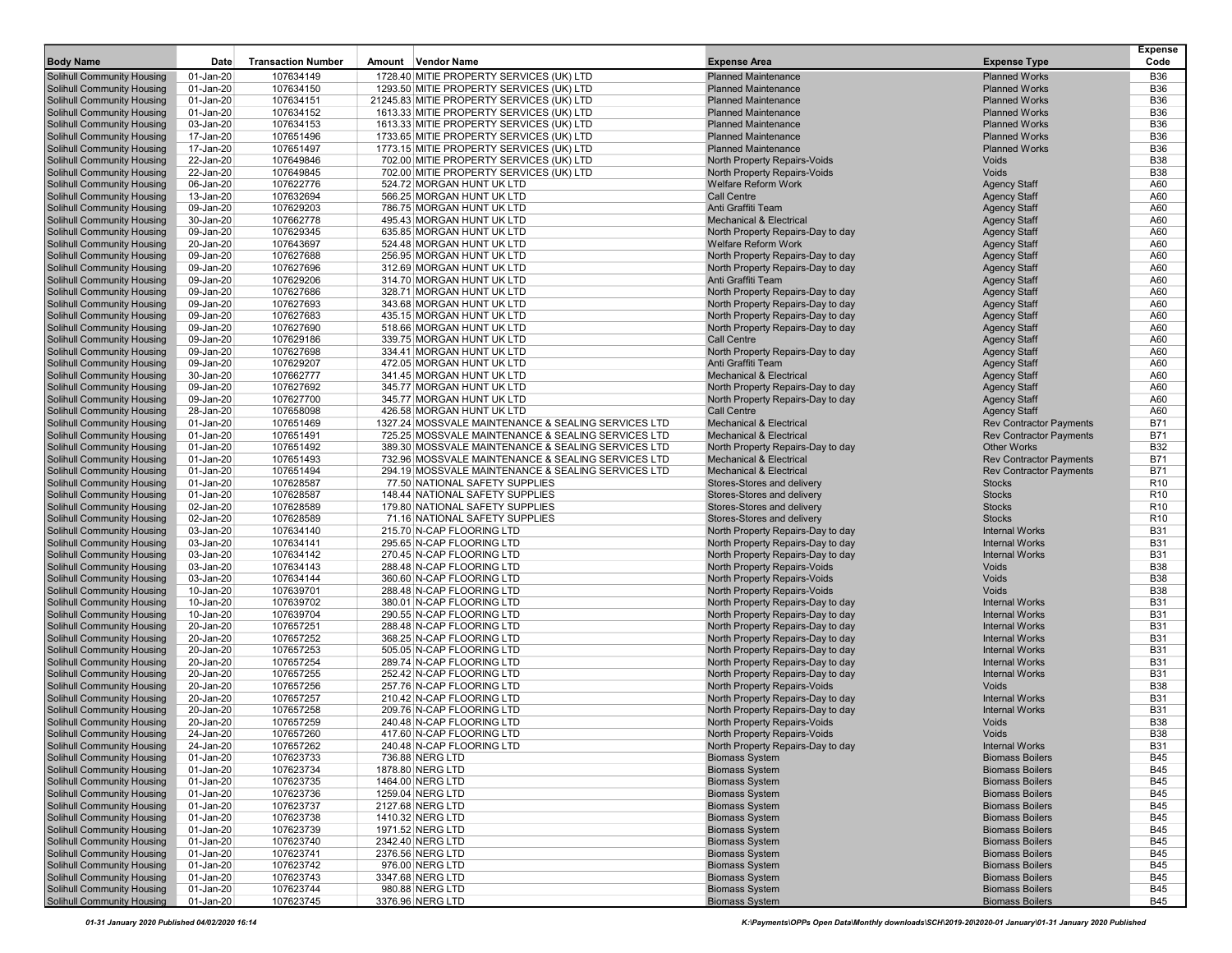| <b>Body Name</b>                                                       | Date                   | <b>Transaction Number</b> | Amount Vendor Name                                                                | <b>Expense Area</b>                                                      | <b>Expense Type</b>                                      | <b>Expense</b><br>Code   |
|------------------------------------------------------------------------|------------------------|---------------------------|-----------------------------------------------------------------------------------|--------------------------------------------------------------------------|----------------------------------------------------------|--------------------------|
| <b>Solihull Community Housing</b>                                      | 01-Jan-20              | 107623746                 | 1537.20 NERG LTD                                                                  | <b>Biomass System</b>                                                    | <b>Biomass Boilers</b>                                   | <b>B45</b>               |
| <b>Solihull Community Housing</b>                                      | 01-Jan-20              | 107623747                 | 3337.92 NERG LTD                                                                  | <b>Biomass System</b>                                                    | <b>Biomass Boilers</b>                                   | <b>B45</b>               |
| <b>Solihull Community Housing</b>                                      | 01-Jan-20              | 107623748                 | 1825.12 NERG LTD                                                                  | <b>Biomass System</b>                                                    | <b>Biomass Boilers</b>                                   | <b>B45</b>               |
| <b>Solihull Community Housing</b>                                      | 01-Jan-20              | 107623749                 | 1678.72 NERG LTD                                                                  | <b>Biomass System</b>                                                    | <b>Biomass Boilers</b>                                   | <b>B45</b>               |
| <b>Solihull Community Housing</b>                                      | 01-Jan-20              | 107623750                 | 1478.64 NERG LTD                                                                  | <b>Biomass System</b>                                                    | <b>Biomass Boilers</b>                                   | <b>B45</b>               |
| Solihull Community Housing<br><b>Solihull Community Housing</b>        | 01-Jan-20<br>21-Jan-20 | 107623751<br>107645665    | 1903.20 NERG LTD<br>592.00 NIYAA PEOPLE                                           | <b>Biomass System</b><br>North Property Repairs-Day to day               | <b>Biomass Boilers</b><br><b>Agency Staff</b>            | <b>B45</b><br>A60        |
| <b>Solihull Community Housing</b>                                      | 21-Jan-20              | 107645666                 | 240.00 NIYAA PEOPLE                                                               | North Property Repairs-Day to day                                        | <b>Agency Staff</b>                                      | A60                      |
| <b>Solihull Community Housing</b>                                      | 21-Jan-20              | 107645667                 | 592.00 NIYAA PEOPLE                                                               | North Property Repairs-Day to day                                        | <b>Agency Staff</b>                                      | A60                      |
| <b>Solihull Community Housing</b>                                      | 21-Jan-20              | 107645668                 | 693.60 NIYAA PEOPLE                                                               | North Property Repairs-Day to day                                        | <b>Agency Staff</b>                                      | A60                      |
| <b>Solihull Community Housing</b>                                      | 21-Jan-20              | 107645669                 | 356.00 NIYAA PEOPLE                                                               | North Property Repairs-Day to day                                        | <b>Agency Staff</b>                                      | A60                      |
| <b>Solihull Community Housing</b>                                      | 21-Jan-20              | 107645670                 | 592.00 NIYAA PEOPLE                                                               | North Property Repairs-Day to day                                        | <b>Agency Staff</b>                                      | A60                      |
| <b>Solihull Community Housing</b>                                      | 09-Jan-20              | 107629397                 | 688.94 NIYAA PEOPLE                                                               | North Property Repairs-Day to day                                        | <b>Agency Staff</b>                                      | A60                      |
| <b>Solihull Community Housing</b>                                      | 09-Jan-20              | 107629396                 | 717.96 NIYAA PEOPLE                                                               | North Property Repairs-Day to day                                        | <b>Agency Staff</b>                                      | A60                      |
| <b>Solihull Community Housing</b><br><b>Solihull Community Housing</b> | 02-Jan-20<br>09-Jan-20 | 107617301<br>107629351    | 637.50 NIYAA PEOPLE<br>788.33 NIYAA PEOPLE                                        | <b>Executive Team Support</b><br><b>Estate Mgmt Team</b>                 | <b>Agency Staff</b><br><b>Agency Staff</b>               | A60<br>A60               |
| <b>Solihull Community Housing</b>                                      | 09-Jan-20              | 107627671                 | 330.15 NIYAA PEOPLE                                                               | North Property Repairs-Day to day                                        | <b>Agency Staff</b>                                      | A60                      |
| <b>Solihull Community Housing</b>                                      | 03-Jan-20              | 107619755                 | 210.00 NIYAA PEOPLE                                                               | Anti Graffiti Team                                                       | <b>Agency Staff</b>                                      | A60                      |
| <b>Solihull Community Housing</b>                                      | 03-Jan-20              | 107619756                 | 221.00 NIYAA PEOPLE                                                               | <b>Executive Team Support</b>                                            | <b>Agency Staff</b>                                      | A60                      |
| Solihull Community Housing                                             | 09-Jan-20              | 107627703                 | 232.75 NIYAA PEOPLE                                                               | North Property Repairs-Day to day                                        | <b>Agency Staff</b>                                      | A60                      |
| <b>Solihull Community Housing</b>                                      | 09-Jan-20              | 107627673                 | 423.15 NIYAA PEOPLE                                                               | North Property Repairs-Day to day                                        | <b>Agency Staff</b>                                      | A60                      |
| <b>Solihull Community Housing</b>                                      | 07-Jan-20              | 107623760                 | 382.50 NIYAA PEOPLE                                                               | <b>Executive Team Support</b>                                            | <b>Agency Staff</b>                                      | A60                      |
| <b>Solihull Community Housing</b>                                      | 10-Jan-20              | 107630198                 | 498.08 NIYAA PEOPLE                                                               | <b>Estate Mgmt Team</b>                                                  | <b>Agency Staff</b>                                      | A60                      |
| <b>Solihull Community Housing</b><br><b>Solihull Community Housing</b> | 28-Jan-20<br>17-Jan-20 | 107658117<br>107642485    | 515.20 NIYAA PEOPLE<br>762.60 NIYAA PEOPLE                                        | Anti Graffiti Team<br>North Property Repairs-Day to day                  | <b>Agency Staff</b><br><b>Agency Staff</b>               | A60<br>A60               |
| <b>Solihull Community Housing</b>                                      | 16-Jan-20              | 107641266                 | 795.50 NIYAA PEOPLE                                                               | <b>Estate Mgmt Team</b>                                                  | <b>Agency Staff</b>                                      | A60                      |
| <b>Solihull Community Housing</b>                                      | 16-Jan-20              | 107641217                 | 688.94 NIYAA PEOPLE                                                               | North Property Repairs-Day to day                                        | <b>Agency Staff</b>                                      | A60                      |
| <b>Solihull Community Housing</b>                                      | 23-Jan-20              | 107651812                 | 297.02 NIYAA PEOPLE                                                               | <b>Housing Aid &amp; Homelessness</b>                                    | <b>Agency Staff</b>                                      | A60                      |
| <b>Solihull Community Housing</b>                                      | 22-Jan-20              | 107649843                 | 515.20 NIYAA PEOPLE                                                               | Anti Graffiti Team                                                       | <b>Agency Staff</b>                                      | A60                      |
| <b>Solihull Community Housing</b>                                      | 29-Jan-20              | 107660920                 | 643.06 NIYAA PEOPLE                                                               | Business Support - MST Back Office Support                               | <b>Agency Staff</b>                                      | A60                      |
| Solihull Community Housing                                             | 31-Jan-20              | 107665064                 | 525.00 NIYAA PEOPLE                                                               | Anti Graffiti Team                                                       | <b>Agency Staff</b>                                      | A60                      |
| <b>Solihull Community Housing</b>                                      | 01-Jan-20              | 107651411                 | 2843.00 OAKLEAF COMMERCIAL SERVICES LTD                                           | Low Rise window Replacement                                              | <b>Contractor Payments</b>                               | <b>B70</b>               |
| <b>Solihull Community Housing</b><br><b>Solihull Community Housing</b> | 01-Jan-20<br>01-Jan-20 | 107651411<br>107651411    | 3929.21 OAKLEAF COMMERCIAL SERVICES LTD<br>668.72 OAKLEAF COMMERCIAL SERVICES LTD | Low Rise window Replacement<br>Low Rise window Replacement               | <b>Contractor Payments</b><br><b>Contractor Payments</b> | <b>B70</b><br><b>B70</b> |
| <b>Solihull Community Housing</b>                                      | 01-Jan-20              | 107651411                 | 3995.96 OAKLEAF COMMERCIAL SERVICES LTD                                           | Low Rise window Replacement                                              | <b>Contractor Payments</b>                               | <b>B70</b>               |
| <b>Solihull Community Housing</b>                                      | 01-Jan-20              | 107651411                 | 1484.19 OAKLEAF COMMERCIAL SERVICES LTD                                           | Low Rise window Replacement                                              | <b>Contractor Payments</b>                               | <b>B70</b>               |
| <b>Solihull Community Housing</b>                                      | 01-Jan-20              | 107651411                 | 3750.83 OAKLEAF COMMERCIAL SERVICES LTD                                           | Low Rise window Replacement                                              | <b>Contractor Payments</b>                               | <b>B70</b>               |
| <b>Solihull Community Housing</b>                                      | 01-Jan-20              | 107651411                 | 4252.01 OAKLEAF COMMERCIAL SERVICES LTD                                           | Low Rise window Replacement                                              | <b>Contractor Payments</b>                               | <b>B70</b>               |
| <b>Solihull Community Housing</b>                                      | 01-Jan-20              | 107651411                 | 1484.19 OAKLEAF COMMERCIAL SERVICES LTD                                           | Low Rise window Replacement                                              | <b>Contractor Payments</b>                               | <b>B70</b>               |
| <b>Solihull Community Housing</b>                                      | 01-Jan-20              | 107651411                 | 6750.23 OAKLEAF COMMERCIAL SERVICES LTD                                           | Low Rise window Replacement                                              | <b>Contractor Payments</b>                               | <b>B70</b>               |
| <b>Solihull Community Housing</b>                                      | 01-Jan-20              | 107651411                 | 6023.27 OAKLEAF COMMERCIAL SERVICES LTD                                           | Low Rise window Replacement                                              | <b>Contractor Payments</b>                               | <b>B70</b><br><b>B70</b> |
| <b>Solihull Community Housing</b><br><b>Solihull Community Housing</b> | 01-Jan-20<br>15-Jan-20 | 107651411<br>107651412    | 1484.19 OAKLEAF COMMERCIAL SERVICES LTD<br>872.28 OAKLEAF COMMERCIAL SERVICES LTD | Low Rise window Replacement<br>North Property Repairs-Day to day         | <b>Contractor Payments</b><br><b>Internal Works</b>      | <b>B31</b>               |
| <b>Solihull Community Housing</b>                                      | 15-Jan-20              | 107651414                 | 231.92 OAKLEAF COMMERCIAL SERVICES LTD                                            | North Property Repairs-Day to day                                        | <b>Internal Works</b>                                    | <b>B31</b>               |
| Solihull Community Housing                                             | 15-Jan-20              | 107663708                 | 216.38 OAKLEAF COMMERCIAL SERVICES LTD                                            | North Property Repairs-Day to day                                        | <b>External Structures</b>                               | <b>B33</b>               |
| <b>Solihull Community Housing</b>                                      | 15-Jan-20              | 107651416                 | 303.42 OAKLEAF COMMERCIAL SERVICES LTD                                            | North Property Repairs-Day to day                                        | <b>Internal Works</b>                                    | <b>B31</b>               |
| <b>Solihull Community Housing</b>                                      | 15-Jan-20              | 107651419                 | 317.52 OAKLEAF COMMERCIAL SERVICES LTD                                            | North Property Repairs-Day to day                                        | <b>External Structures</b>                               | <b>B33</b>               |
| <b>Solihull Community Housing</b>                                      | 15-Jan-20              | 107651420                 | 209.33 OAKLEAF COMMERCIAL SERVICES LTD                                            | North Property Repairs-Day to day                                        | <b>Internal Works</b>                                    | <b>B31</b>               |
| <b>Solihull Community Housing</b>                                      | 15-Jan-20              | 107651423                 | 570.42 OAKLEAF COMMERCIAL SERVICES LTD                                            | North Property Repairs-Day to day                                        | <b>Internal Works</b>                                    | <b>B31</b>               |
| <b>Solihull Community Housing</b>                                      | 15-Jan-20              | 107651424                 | 615.80 OAKLEAF COMMERCIAL SERVICES LTD                                            | North Property Repairs-Day to day                                        | <b>Internal Works</b>                                    | <b>B31</b>               |
| <b>Solihull Community Housing</b><br><b>Solihull Community Housing</b> | 15-Jan-20<br>15-Jan-20 | 107651425<br>107651426    | 604.20 OAKLEAF COMMERCIAL SERVICES LTD<br>615.80 OAKLEAF COMMERCIAL SERVICES LTD  | North Property Repairs-Day to day<br>North Property Repairs-Day to day   | <b>Internal Works</b><br><b>Internal Works</b>           | <b>B31</b><br><b>B31</b> |
| <b>Solihull Community Housing</b>                                      | 15-Jan-20              | 107651427                 | 397.40 OAKLEAF COMMERCIAL SERVICES LTD                                            | North Property Repairs-Day to day                                        | <b>Internal Works</b>                                    | <b>B31</b>               |
| Solihull Community Housing                                             | 15-Jan-20              | 107651432                 | 615.80 OAKLEAF COMMERCIAL SERVICES LTD                                            | North Property Repairs-Day to day                                        | <b>Internal Works</b>                                    | <b>B31</b>               |
| <b>Solihull Community Housing</b>                                      | 15-Jan-20              | 107651437                 | 707.98 OAKLEAF COMMERCIAL SERVICES LTD                                            | North Property Repairs-Day to day                                        | <b>Internal Works</b>                                    | <b>B31</b>               |
| <b>Solihull Community Housing</b>                                      | 08-Jan-20              | 107626715                 | 493.80 OLIVE BRANCH KITCHEN                                                       | <b>Endeavour House</b>                                                   | <b>Catering Provisions</b>                               | D75                      |
| <b>Solihull Community Housing</b>                                      | 01-Jan-20              | 107656849                 | 1130.95 OPENVIEW SECURITY SOLUTIONS LTD                                           | <b>Sheltered Schemes</b>                                                 | <b>Contractor Payments</b>                               | <b>B70</b>               |
| <b>Solihull Community Housing</b>                                      | 01-Jan-20              | 107656851                 | 1339.73 OPENVIEW SECURITY SOLUTIONS LTD                                           | Linacre House Conversion                                                 | <b>Contractor Payments</b>                               | <b>B70</b>               |
| <b>Solihull Community Housing</b><br>Solihull Community Housing        | 01-Jan-20              | 107656856<br>107663701    | 241.19 OPENVIEW SECURITY SOLUTIONS LTD                                            | <b>Mechanical &amp; Electrical</b><br><b>Mechanical &amp; Electrical</b> | <b>Rev Contractor Payments</b>                           | <b>B71</b>               |
| <b>Solihull Community Housing</b>                                      | 01-Jan-20<br>01-Jan-20 | 107628130                 | 241.19 OPENVIEW SECURITY SOLUTIONS LTD<br>227.68 ORBIS PROTECT LIMITED            | North Property Repairs-Voids                                             | <b>Rev Contractor Payments</b><br><b>Voids</b>           | <b>B71</b><br><b>B38</b> |
| <b>Solihull Community Housing</b>                                      | 01-Jan-20              | 107633919                 | 536.66 ORBIS PROTECT LIMITED                                                      | North Property Repairs-Voids                                             | <b>Voids</b>                                             | <b>B38</b>               |
| Solihull Community Housing                                             | 01-Jan-20              | 107628131                 | 759.25 ORBIS PROTECT LIMITED                                                      | North Property Repairs-Voids                                             | Voids                                                    | <b>B38</b>               |
| <b>Solihull Community Housing</b>                                      | 01-Jan-20              | 107633921                 | 382.97 ORBIS PROTECT LIMITED                                                      | North Property Repairs-Voids                                             | Voids                                                    | <b>B38</b>               |
| <b>Solihull Community Housing</b>                                      | 01-Jan-20              | 107633923                 | 597.17 ORBIS PROTECT LIMITED                                                      | North Property Repairs-Voids                                             | Voids                                                    | <b>B38</b>               |
| <b>Solihull Community Housing</b>                                      | 01-Jan-20              | 107633924                 | 534.65 ORBIS PROTECT LIMITED                                                      | <b>North Property Repairs-Voids</b>                                      | Voids                                                    | <b>B38</b>               |
| <b>Solihull Community Housing</b>                                      | 13-Jan-20              | 107646799                 | 222.05 ORBIS PROTECT LIMITED                                                      | North Property Repairs-Voids                                             | Voids                                                    | <b>B38</b>               |
| Solihull Community Housing<br><b>Solihull Community Housing</b>        | 01-Jan-20<br>01-Jan-20 | 107633939                 | 253.31 ORBIS PROTECT LIMITED<br>378.35 ORBIS PROTECT LIMITED                      | North Property Repairs-Voids<br>North Property Repairs-Voids             | <b>Voids</b><br><b>Voids</b>                             | <b>B38</b><br><b>B38</b> |
| <b>Solihull Community Housing</b>                                      | 01-Jan-20              | 107633941<br>107633946    | 253.31 ORBIS PROTECT LIMITED                                                      | North Property Repairs-Voids                                             | Voids                                                    | <b>B38</b>               |
|                                                                        |                        |                           |                                                                                   |                                                                          |                                                          |                          |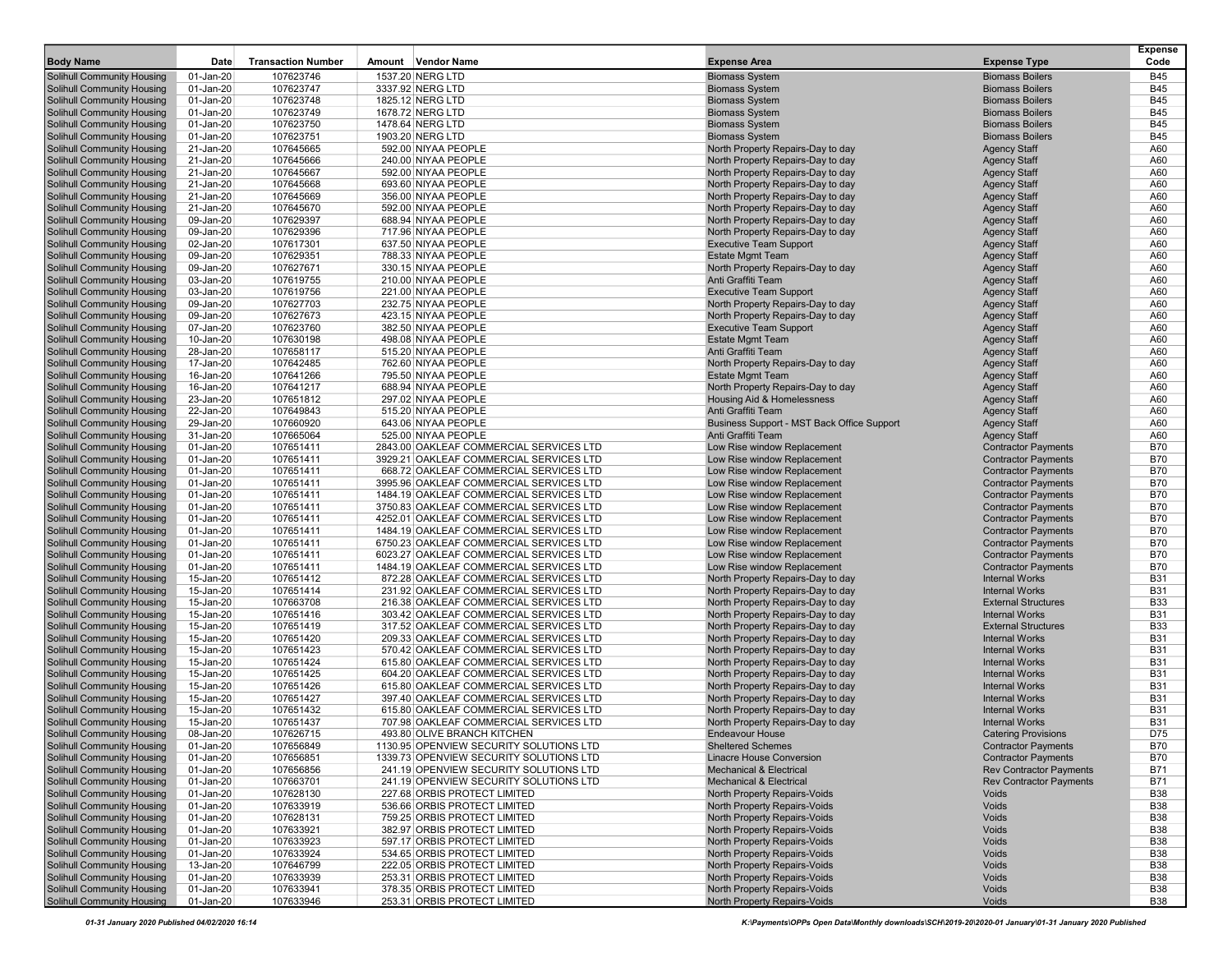| <b>Body Name</b>                                                | Date                   | <b>Transaction Number</b> | Amount Vendor Name                                                            | <b>Expense Area</b>                                                        | <b>Expense Type</b>                                           | <b>Expense</b><br>Code   |
|-----------------------------------------------------------------|------------------------|---------------------------|-------------------------------------------------------------------------------|----------------------------------------------------------------------------|---------------------------------------------------------------|--------------------------|
| <b>Solihull Community Housing</b>                               | 01-Jan-20              | 107633949                 | 300.20 ORBIS PROTECT LIMITED                                                  | North Property Repairs-Voids                                               | Voids                                                         | <b>B38</b>               |
| Solihull Community Housing                                      | 01-Jan-20              | 107633951                 | 362.72 ORBIS PROTECT LIMITED                                                  | <b>North Property Repairs-Voids</b>                                        | Voids                                                         | <b>B38</b>               |
| Solihull Community Housing                                      | 01-Jan-20              | 107633953                 | 331.95 ORBIS PROTECT LIMITED                                                  | North Property Repairs-Voids                                               | Voids                                                         | <b>B38</b>               |
| Solihull Community Housing                                      | 01-Jan-20              | 107633954                 | 301.84 ORBIS PROTECT LIMITED                                                  | North Property Repairs-Voids                                               | Voids                                                         | <b>B38</b>               |
| Solihull Community Housing                                      | 01-Jan-20              | 107633955                 | 534.65 ORBIS PROTECT LIMITED                                                  | North Property Repairs-Voids                                               | Voids                                                         | <b>B38</b>               |
| Solihull Community Housing                                      | 01-Jan-20              | 107633966                 | 222.05 ORBIS PROTECT LIMITED                                                  | <b>North Property Repairs-Voids</b>                                        | Voids                                                         | <b>B38</b>               |
| <b>Solihull Community Housing</b>                               | 01-Jan-20              | 107633967                 | 299.44 ORBIS PROTECT LIMITED                                                  | <b>North Property Repairs-Voids</b>                                        | Voids                                                         | <b>B38</b>               |
| <b>Solihull Community Housing</b>                               | 01-Jan-20              | 107633982                 | 369.72 ORBIS PROTECT LIMITED                                                  | <b>North Property Repairs-Voids</b>                                        | Voids                                                         | <b>B38</b>               |
| Solihull Community Housing                                      | 01-Jan-20              | 107633997                 | 372.37 ORBIS PROTECT LIMITED                                                  | North Property Repairs-Voids                                               | Voids                                                         | <b>B38</b><br><b>B38</b> |
| Solihull Community Housing<br>Solihull Community Housing        | 01-Jan-20<br>01-Jan-20 | 107634011<br>107634012    | 331.95 ORBIS PROTECT LIMITED<br>534.65 ORBIS PROTECT LIMITED                  | North Property Repairs-Voids<br>North Property Repairs-Voids               | Voids<br>Voids                                                | <b>B38</b>               |
| Solihull Community Housing                                      | 01-Jan-20              | 107634016                 | 300.20 ORBIS PROTECT LIMITED                                                  | North Property Repairs-Voids                                               | Voids                                                         | <b>B38</b>               |
| Solihull Community Housing                                      | $01$ -Jan- $20$        | 107634018                 | 222.05 ORBIS PROTECT LIMITED                                                  | North Property Repairs-Voids                                               | Voids                                                         | <b>B38</b>               |
| Solihull Community Housing                                      | 01-Jan-20              | 107634021                 | 600.00 ORBIS PROTECT LIMITED                                                  | North Property Repairs-Voids                                               | Voids                                                         | <b>B38</b>               |
| Solihull Community Housing                                      | 01-Jan-20              | 107634022                 | 600.00 ORBIS PROTECT LIMITED                                                  | <b>North Property Repairs-Voids</b>                                        | Voids                                                         | <b>B38</b>               |
| Solihull Community Housing                                      | 01-Jan-20              | 107634023                 | 237.68 ORBIS PROTECT LIMITED                                                  | <b>North Property Repairs-Voids</b>                                        | Voids                                                         | <b>B38</b>               |
| <b>Solihull Community Housing</b>                               | 01-Jan-20              | 107634024                 | 298.35 ORBIS PROTECT LIMITED                                                  | <b>North Property Repairs-Voids</b>                                        | Voids                                                         | <b>B38</b>               |
| Solihull Community Housing                                      | 01-Jan-20              | 107634032                 | 425.24 ORBIS PROTECT LIMITED                                                  | <b>North Property Repairs-Voids</b>                                        | Voids                                                         | <b>B38</b>               |
| Solihull Community Housing                                      | 01-Jan-20              | 107634033                 | 519.02 ORBIS PROTECT LIMITED                                                  | <b>North Property Repairs-Voids</b>                                        | Voids                                                         | <b>B38</b>               |
| Solihull Community Housing                                      | 01-Jan-20              | 107634037                 | 456.49 ORBIS PROTECT LIMITED                                                  | North Property Repairs-Voids                                               | Voids                                                         | <b>B38</b>               |
| Solihull Community Housing                                      | 01-Jan-20              | 107634040                 | 222.05 ORBIS PROTECT LIMITED                                                  | North Property Repairs-Voids                                               | Voids                                                         | <b>B38</b>               |
| Solihull Community Housing<br>Solihull Community Housing        | 01-Jan-20<br>01-Jan-20 | 107634058<br>107634067    | 769.08 ORBIS PROTECT LIMITED<br>240.03 ORBIS PROTECT LIMITED                  | <b>North Property Repairs-Voids</b><br><b>North Property Repairs-Voids</b> | Voids<br>Voids                                                | <b>B38</b><br><b>B38</b> |
| Solihull Community Housing                                      | 01-Jan-20              | 107634079                 | 295.05 ORBIS PROTECT LIMITED                                                  | <b>North Property Repairs-Voids</b>                                        | Voids                                                         | <b>B38</b>               |
| <b>Solihull Community Housing</b>                               | 23-Jan-20              | 107663709                 | 300.20 ORBIS PROTECT LIMITED                                                  | North Property Repairs-Voids                                               | Voids                                                         | <b>B38</b>               |
| Solihull Community Housing                                      | 23-Jan-20              | 107656873                 | 331.45 ORBIS PROTECT LIMITED                                                  | <b>North Property Repairs-Voids</b>                                        | Voids                                                         | <b>B38</b>               |
| Solihull Community Housing                                      | 23-Jan-20              | 107656874                 | 362.72 ORBIS PROTECT LIMITED                                                  | <b>North Property Repairs-Voids</b>                                        | Voids                                                         | <b>B38</b>               |
| Solihull Community Housing                                      | 06-Jan-20              | 107622742                 | 2760.00 ORBIS PROTECT LIMITED                                                 | <b>Call Centre</b>                                                         | Other Fees & Charges                                          | D59                      |
| Solihull Community Housing                                      | 01-Jan-20              | 107630702                 | 7021.76 PACE PETROLEUM LTD                                                    | Stores-Stores and delivery                                                 | <b>Stocks</b>                                                 | R <sub>10</sub>          |
| Solihull Community Housing                                      | 13-Jan-20              | 107631722                 | 287.25 PAKAWASTE LTD                                                          | Stores-Stores and delivery                                                 | <b>Tools</b>                                                  | D <sub>16</sub>          |
| Solihull Community Housing                                      | 13-Jan-20              | 107631723                 | -287.25 PAKAWASTE LTD                                                         | Stores-Stores and delivery                                                 | <b>Tools</b>                                                  | D <sub>16</sub>          |
| <b>Solihull Community Housing</b>                               | 09-Jan-20              | 107628077                 | 875.00 PARTRIDGE HOMES                                                        | <b>Syrian Family Properties</b>                                            | Rents                                                         | <b>B22</b>               |
| <b>Solihull Community Housing</b>                               | 15-Jan-20              | 107638097<br>107631692    | 1017.12 PENNINGTON CHOICE LTD                                                 | <b>Energy Performance Certificates</b>                                     | Other Fees & Charges                                          | D <sub>59</sub>          |
| Solihull Community Housing<br><b>Solihull Community Housing</b> | 13-Jan-20<br>13-Jan-20 | 107631691                 | -2995.00 QA LTD<br>2995.00 QA LTD                                             | <b>IT Strategy</b><br><b>IT Strategy</b>                                   | <b>ICT General</b><br><b>ICT General</b>                      | D30<br>D30               |
| Solihull Community Housing                                      | 03-Jan-20              | 107657149                 | 26322.34 R J HARTWELL LTD                                                     | Tarmac & Resurfacing Works                                                 | <b>Contractor Payments</b>                                    | <b>B70</b>               |
| Solihull Community Housing                                      | 03-Jan-20              | 107657149                 | -1052.89 R J HARTWELL LTD                                                     | <b>Sub Contractors Tax</b>                                                 | <b>Creditor: Inland Revenue</b>                               | <b>S02</b>               |
| Solihull Community Housing                                      | 03-Jan-20              | 107657149                 | -13161.17 R J HARTWELL LTD                                                    | <b>Tarmac &amp; Resurfacing Works</b>                                      | <b>Contractor Payments</b>                                    | <b>B70</b>               |
| Solihull Community Housing                                      | 03-Jan-20              | 107639681                 | 2333.03 R J HARTWELL LTD                                                      | <b>Tarmac &amp; Resurfacing Works</b>                                      | <b>Contractor Payments</b>                                    | <b>B70</b>               |
| Solihull Community Housing                                      | 03-Jan-20              | 107639681                 | -186.64 R J HARTWELL LTD                                                      | <b>Sub Contractors Tax</b>                                                 | <b>Creditor: Inland Revenue</b>                               | <b>S02</b>               |
| Solihull Community Housing                                      | 03-Jan-20              | 107657150                 | 6853.03 R J HARTWELL LTD                                                      | <b>Tarmac &amp; Resurfacing Works</b>                                      | <b>Contractor Payments</b>                                    | <b>B70</b>               |
| Solihull Community Housing                                      | 03-Jan-20              | 107657150                 | -548.24 R J HARTWELL LTD                                                      | <b>Sub Contractors Tax</b>                                                 | <b>Creditor: Inland Revenue</b>                               | <b>S02</b>               |
| Solihull Community Housing                                      | 03-Jan-20              | 107639682                 | 4434.91 R J HARTWELL LTD                                                      | <b>Tarmac &amp; Resurfacing Works</b>                                      | <b>Contractor Payments</b>                                    | <b>B70</b>               |
| Solihull Community Housing                                      | 03-Jan-20              | 107639682                 | -354.79 R J HARTWELL LTD                                                      | Sub Contractors Tax                                                        | <b>Creditor: Inland Revenue</b>                               | S02                      |
| Solihull Community Housing<br>Solihull Community Housing        | 03-Jan-20<br>03-Jan-20 | 107639683<br>107639683    | 4711.38 R J HARTWELL LTD<br>-376.91 R J HARTWELL LTD                          | <b>Tarmac &amp; Resurfacing Works</b><br><b>Sub Contractors Tax</b>        | <b>Contractor Payments</b><br><b>Creditor: Inland Revenue</b> | <b>B70</b><br><b>S02</b> |
| <b>Solihull Community Housing</b>                               | 03-Jan-20              | 107639684                 | 1566.34 R J HARTWELL LTD                                                      | <b>Tarmac &amp; Resurfacing Works</b>                                      | <b>Contractor Payments</b>                                    | <b>B70</b>               |
| Solihull Community Housing                                      | 03-Jan-20              | 107639684                 | -125.31 R J HARTWELL LTD                                                      | <b>Sub Contractors Tax</b>                                                 | <b>Creditor: Inland Revenue</b>                               | S02                      |
| Solihull Community Housing                                      | 03-Jan-20              | 107639685                 | 4956.16 R J HARTWELL LTD                                                      | Tarmac & Resurfacing Works                                                 | <b>Contractor Payments</b>                                    | <b>B70</b>               |
| Solihull Community Housing                                      | 03-Jan-20              | 107639685                 | -396.49 R J HARTWELL LTD                                                      | <b>Sub Contractors Tax</b>                                                 | <b>Creditor: Inland Revenue</b>                               | S02                      |
| Solihull Community Housing                                      | 03-Jan-20              | 107657151                 | 10670.01 R J HARTWELL LTD                                                     | <b>Tarmac &amp; Resurfacing Works</b>                                      | <b>Contractor Payments</b>                                    | <b>B70</b>               |
| Solihull Community Housing                                      | 03-Jan-20              | 107657151                 | -853.60 R J HARTWELL LTD                                                      | <b>Sub Contractors Tax</b>                                                 | <b>Creditor: Inland Revenue</b>                               | <b>S02</b>               |
| Solihull Community Housing                                      | 28-Jan-20              | 107658084                 | 45.22 RAPIDE COMMUNICATION LIMITED                                            | North Property Repairs-Day to day                                          | <b>Materials</b>                                              | D <sub>13</sub>          |
| Solihull Community Housing                                      | 28-Jan-20              | 107658084                 | 204.78 RAPIDE COMMUNICATION LIMITED                                           | North Property Repairs-Day to day                                          | <b>Mobile Telephones</b>                                      | D41                      |
| <b>Solihull Community Housing</b>                               | 29-Jan-20              | 107660966                 | 250.00 RAPIDE COMMUNICATION LIMITED                                           | North Property Repairs-Day to day                                          | <b>Materials</b>                                              | D13                      |
| <b>Solihull Community Housing</b>                               | 28-Jan-20              | 107658086                 | 209.65 RAPIDE COMMUNICATION LIMITED                                           | North Property Repairs-Day to day                                          | <b>Materials</b>                                              | D <sub>13</sub>          |
| <b>Solihull Community Housing</b><br>Solihull Community Housing | 02-Jan-20<br>16-Jan-20 | 107617362<br>107640673    | 3327.24 REDACTED PERSONAL INFORMATION<br>650.00 REDACTED PERSONAL INFORMATION | <b>Private Sector Leasing</b><br><b>Private Sector Leasing</b>             | Rents<br>Rents                                                | <b>B22</b><br><b>B22</b> |
| <b>Solihull Community Housing</b>                               | 13-Jan-20              | 107632690                 | 948.00 REDACTED PERSONAL INFORMATION                                          | <b>Private Sector Leasing</b>                                              | <b>Materials</b>                                              | D13                      |
| <b>Solihull Community Housing</b>                               | 16-Jan-20              | 107641264                 | 3544.68 REDACTED PERSONAL INFORMATION                                         | <b>Private Sector Leasing</b>                                              | Rents                                                         | <b>B22</b>               |
| <b>Solihull Community Housing</b>                               | 08-Jan-20              | 107626647                 | 3544.68 REDACTED PERSONAL INFORMATION                                         | <b>Private Sector Leasing</b>                                              | Rents                                                         | <b>B22</b>               |
| Solihull Community Housing                                      | 02-Jan-20              | 107617360                 | 3900.00 REDACTED PERSONAL INFORMATION                                         | <b>Private Sector Leasing</b>                                              | Rents                                                         | <b>B22</b>               |
| Solihull Community Housing                                      | 14-Jan-20              | 107633665                 | 1937.75 REDACTED PERSONAL INFORMATION                                         | <b>Movement Incentive Scheme</b>                                           | <b>Other Building Costs</b>                                   | <b>B39</b>               |
| Solihull Community Housing                                      | 17-Jan-20              | 107642455                 | 3544.68 REDACTED PERSONAL INFORMATION                                         | <b>Private Sector Leasing</b>                                              | Rents                                                         | <b>B22</b>               |
| Solihull Community Housing                                      | 29-Jan-20              | 107660987                 | 2000.00 REDACTED PERSONAL INFORMATION                                         | Movement Incentive Scheme                                                  | <b>Other Building Costs</b>                                   | <b>B39</b>               |
| Solihull Community Housing                                      | 07-Jan-20              | 107624651                 | 10000.00 REDACTED PERSONAL INFORMATION                                        | <b>Private Sector - Disabled Facilities Grants</b>                         | <b>Contractor Payments</b>                                    | <b>B70</b>               |
| Solihull Community Housing                                      | 29-Jan-20              | 107660988                 | 2000.00 REDACTED PERSONAL INFORMATION                                         | <b>Movement Incentive Scheme</b>                                           | <b>Other Building Costs</b>                                   | <b>B39</b>               |
| Solihull Community Housing                                      | 17-Jan-20              | 107642583                 | 244.70 REED                                                                   | Money Advice Team                                                          | <b>Agency Staff</b>                                           | A60                      |
| Solihull Community Housing<br>Solihull Community Housing        | 16-Jan-20<br>14-Jan-20 | 107640901<br>107633808    | 272.41 REED<br>257.43 REED                                                    | Money Advice Team<br>Call Centre                                           | <b>Agency Staff</b><br><b>Agency Staff</b>                    | A60<br>A60               |
|                                                                 |                        |                           |                                                                               |                                                                            |                                                               |                          |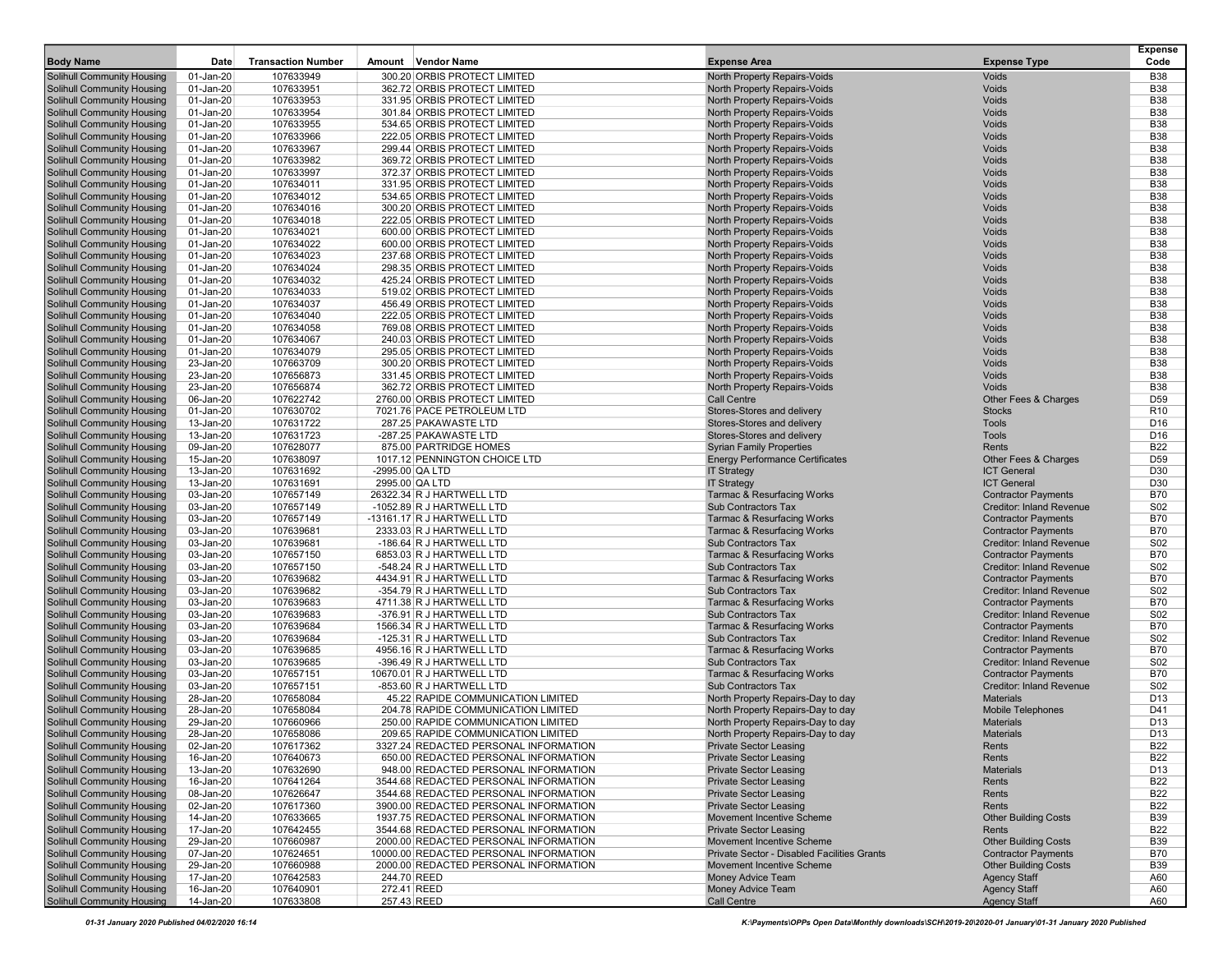| <b>Body Name</b>                                                       | Date                   | <b>Transaction Number</b> | Vendor Name<br>Amount                                                       | <b>Expense Area</b>                                                    | <b>Expense Type</b>                            | <b>Expense</b><br>Code   |
|------------------------------------------------------------------------|------------------------|---------------------------|-----------------------------------------------------------------------------|------------------------------------------------------------------------|------------------------------------------------|--------------------------|
| <b>Solihull Community Housing</b>                                      | 13-Jan-20              | 107632090                 | 213.30 REED                                                                 | <b>Call Centre</b>                                                     | <b>Agency Staff</b>                            | A60                      |
| <b>Solihull Community Housing</b>                                      | 20-Jan-20              | 107643702                 | 404.53 REED                                                                 | <b>Call Centre</b>                                                     | <b>Agency Staff</b>                            | A60                      |
| <b>Solihull Community Housing</b>                                      | 20-Jan-20              | 107643703                 | 522.21 REED                                                                 | <b>Call Centre</b>                                                     | <b>Agency Staff</b>                            | A60                      |
| <b>Solihull Community Housing</b>                                      | 20-Jan-20              | 107644833                 | 691.31 REED                                                                 | Money Advice Team                                                      | <b>Agency Staff</b>                            | A60                      |
| <b>Solihull Community Housing</b><br><b>Solihull Community Housing</b> | 20-Jan-20<br>28-Jan-20 | 107643705<br>107658091    | 248.03 REED<br>404.53 REED                                                  | <b>Call Centre</b><br><b>Call Centre</b>                               | <b>Agency Staff</b><br><b>Agency Staff</b>     | A60<br>A60               |
| <b>Solihull Community Housing</b>                                      | 28-Jan-20              | 107658092                 | 551.63 REED                                                                 | <b>Call Centre</b>                                                     | <b>Agency Staff</b>                            | A60                      |
| Solihull Community Housing                                             | 06-Jan-20              | 107622701                 | 250.00 RESOURCE PRINT SOLUTIONS                                             | Customer, Communication & Information Team                             | Printing                                       | D80                      |
| <b>Solihull Community Housing</b>                                      | 06-Jan-20              | 107622702                 | 6027.00 RESOURCE PRINT SOLUTIONS                                            | Customer, Communication & Information Team                             | Printing                                       | D80                      |
| Solihull Community Housing                                             | 13-Jan-20              | 107631724                 | 5748.80 RG+P                                                                | New Build - Coleshill Heath School Extra Care                          | <b>Contractor Payments</b>                     | <b>B70</b>               |
| <b>Solihull Community Housing</b>                                      | 13-Jan-20              | 107631725                 | -5748.80 RG+P                                                               | New Build - Coleshill Heath School Extra Care                          | <b>Contractor Payments</b>                     | <b>B70</b>               |
| <b>Solihull Community Housing</b>                                      | 17-Jan-20              | 107641665                 | 3800.00 RISUAL LIMITED                                                      | <b>IT Strategy</b>                                                     | <b>ICT General</b>                             | D <sub>30</sub>          |
| <b>Solihull Community Housing</b><br><b>Solihull Community Housing</b> | 02-Jan-20<br>03-Jan-20 | 107617910<br>107619754    | 1900.00 RISUAL LIMITED<br>950.00 RISUAL LIMITED                             | <b>IT Strategy</b><br><b>IT Strategy</b>                               | <b>ICT</b> General<br><b>ICT General</b>       | D <sub>30</sub><br>D30   |
| <b>Solihull Community Housing</b>                                      | 08-Jan-20              | 107626722                 | 1150.00 ROBELL CONTROL SYSTEMS LTD                                          | New Build - Coleshill Heath School Extra Care                          | <b>Contractor Payments</b>                     | <b>B70</b>               |
| <b>Solihull Community Housing</b>                                      | 08-Jan-20              | 107626714                 | 1030.33 ROYAL MAIL                                                          | Endeavour House                                                        | Postages                                       | D <sub>21</sub>          |
| Solihull Community Housing                                             | 30-Jan-20              | 107664465                 | 1034.77 ROYAL MAIL                                                          | <b>Endeavour House</b>                                                 | Postages                                       | D <sub>21</sub>          |
| <b>Solihull Community Housing</b>                                      | 30-Jan-20              | 107664467                 | 1045.60 ROYAL MAIL                                                          | <b>Endeavour House</b>                                                 | Postages                                       | D <sub>21</sub>          |
| <b>Solihull Community Housing</b>                                      | 07-Jan-20              | 107623761                 | 420.00 SELLICK PARTNERSHIP LTD                                              | <b>Welfare Reform Work</b>                                             | <b>Agency Staff</b>                            | A60                      |
| <b>Solihull Community Housing</b>                                      | 02-Jan-20              | 107617361                 | 4499.94 SF PROPERTIES                                                       | <b>Private Sector Leasing</b>                                          | Rents                                          | <b>B22</b>               |
| <b>Solihull Community Housing</b>                                      | 24-Jan-20              | 107653158                 | 3038.10 SF PROPERTIES                                                       | <b>Private Sector Leasing</b>                                          | Rents                                          | <b>B22</b>               |
| <b>Solihull Community Housing</b><br><b>Solihull Community Housing</b> | 13-Jan-20<br>13-Jan-20 | 107631689<br>107631690    | 800.67 SHELTON DEVELOPMENT SERVICES<br>-800.67 SHELTON DEVELOPMENT SERVICES | <b>IT Strategy</b><br><b>IT Strategy</b>                               | <b>ICT General</b><br><b>ICT General</b>       | D30<br>D30               |
| Solihull Community Housing                                             | 31-Jan-20              | 107665155                 | 1100.00 SOLIHULL COLLEGE                                                    | Training                                                               | Training                                       | A80                      |
| <b>Solihull Community Housing</b>                                      | 13-Jan-20              | 107631693                 | 490.45 SOLIHULL MBC                                                         | Home Improvement Agency                                                | <b>Other Premises Costs</b>                    | <b>B90</b>               |
| <b>Solihull Community Housing</b>                                      | 13-Jan-20              | 107631698                 | -399.89 SOLIHULL MBC                                                        | Home Improvement Agency                                                | <b>Other Premises Costs</b>                    | <b>B90</b>               |
| <b>Solihull Community Housing</b>                                      | 30-Jan-20              | 107664519                 | 125847.47 SOLIHULL MBC                                                      | <b>Balance Sheet</b>                                                   | <b>Creditor: Solihull MBC</b>                  | S <sub>09</sub>          |
| <b>Solihull Community Housing</b>                                      | 17-Jan-20              | 107642585                 | 4062.99 SOLIHULL MBC                                                        | Payroll - Payable to SMBC                                              | <b>Creditor: Solihull MBC</b>                  | S09                      |
| <b>Solihull Community Housing</b>                                      | 07-Jan-20              | 107623774                 | 265.00 T C CARS                                                             | <b>Housing Aid &amp; Homelessness</b>                                  | <b>Public Transport</b>                        | C <sub>20</sub>          |
| <b>Solihull Community Housing</b><br><b>Solihull Community Housing</b> | 07-Jan-20<br>07-Jan-20 | 107624627<br>107623780    | 335.50 T C CARS<br>1073.00 THE OYSTER PARTNERSHIP LTD                       | <b>Customer Involvement Team</b><br>Housing Aid & Homelessness         | <b>Tenant Transport</b><br><b>Agency Staff</b> | C91<br>A60               |
| <b>Solihull Community Housing</b>                                      | 20-Jan-20              | 107643700                 | 444.57 THE OYSTER PARTNERSHIP LTD                                           | Housing Aid & Homelessness                                             | <b>Agency Staff</b>                            | A60                      |
| <b>Solihull Community Housing</b>                                      | 16-Jan-20              | 107641343                 | 717.75 THE OYSTER PARTNERSHIP LTD                                           | <b>Housing Aid &amp; Homelessness</b>                                  | <b>Agency Staff</b>                            | A60                      |
| <b>Solihull Community Housing</b>                                      | 21-Jan-20              | 107647920                 | 10208.72 TOTAL GAS & POWER LTD                                              | Low Rise (inc. Safe & Sound)                                           | Electricity                                    | <b>B11</b>               |
| Solihull Community Housing                                             | 14-Jan-20              | 107633746                 | 484.88 TOTAL GAS & POWER LTD                                                | <b>Endeavour House</b>                                                 | Gas                                            | <b>B10</b>               |
| <b>Solihull Community Housing</b>                                      | 14-Jan-20              | 107633746                 | 930.59 TOTAL GAS & POWER LTD                                                | <b>Saxon Court</b>                                                     | Gas                                            | <b>B10</b>               |
| <b>Solihull Community Housing</b>                                      | 14-Jan-20              | 107633746                 | 3076.31 TOTAL GAS & POWER LTD                                               | Low Rise (inc. Safe & Sound)                                           | Gas                                            | <b>B10</b>               |
| <b>Solihull Community Housing</b>                                      | 14-Jan-20              | 107633746                 | 100.68 TOTAL GAS & POWER LTD                                                | Whar Hall Farm Community Hall                                          | Gas                                            | <b>B10</b>               |
| <b>Solihull Community Housing</b><br><b>Solihull Community Housing</b> | 14-Jan-20<br>14-Jan-20 | 107633746<br>107633746    | 162.17 TOTAL GAS & POWER LTD<br>123.08 TOTAL GAS & POWER LTD                | Homelessness<br><b>Kingshurst Office</b>                               | Gas<br>Gas                                     | <b>B10</b><br><b>B10</b> |
| <b>Solihull Community Housing</b>                                      | 14-Jan-20              | 107633746                 | 424.47 TOTAL GAS & POWER LTD                                                | Business Support - MST Back Office Support                             | Gas                                            | <b>B10</b>               |
| <b>Solihull Community Housing</b>                                      | 14-Jan-20              | 107633746                 | 129.32 TOTAL GAS & POWER LTD                                                | <b>Feasibility Works</b>                                               | Gas                                            | <b>B10</b>               |
| <b>Solihull Community Housing</b>                                      | 14-Jan-20              | 107633752                 | 1966.29 TOTAL GAS & POWER LTD                                               | <b>Endeavour House</b>                                                 | Electricity                                    | <b>B11</b>               |
| <b>Solihull Community Housing</b>                                      | 14-Jan-20              | 107633752                 | 98.18 TOTAL GAS & POWER LTD                                                 | 137-139 Warwick Rd (Social Rent)                                       | Electricity                                    | <b>B11</b>               |
| <b>Solihull Community Housing</b>                                      | 14-Jan-20              | 107633752                 | 969.14 TOTAL GAS & POWER LTD                                                | <b>CCTV</b>                                                            | Electricity                                    | <b>B11</b>               |
| <b>Solihull Community Housing</b>                                      | 14-Jan-20              | 107633752                 | 487.93 TOTAL GAS & POWER LTD                                                | <b>Biomass System</b>                                                  | Electricity                                    | <b>B11</b>               |
| <b>Solihull Community Housing</b>                                      | 14-Jan-20<br>14-Jan-20 | 107633752                 | 706.23 TOTAL GAS & POWER LTD                                                | Ipswich House<br>Saxon Court                                           | Electricity                                    | <b>B11</b><br><b>B11</b> |
| <b>Solihull Community Housing</b><br>Solihull Community Housing        | 14-Jan-20              | 107633752<br>107633752    | 806.04 TOTAL GAS & POWER LTD<br>35176.63 TOTAL GAS & POWER LTD              | Low Rise (inc. Safe & Sound)                                           | Electricity<br>Electricity                     | <b>B11</b>               |
| <b>Solihull Community Housing</b>                                      | 14-Jan-20              | 107633752                 | 128.91 TOTAL GAS & POWER LTD                                                | <b>Auckland Hall</b>                                                   | Electricity                                    | <b>B11</b>               |
| <b>Solihull Community Housing</b>                                      | 14-Jan-20              | 107633752                 | 63.59 TOTAL GAS & POWER LTD                                                 | <b>Crabtree Hall</b>                                                   | Electricity                                    | <b>B11</b>               |
| <b>Solihull Community Housing</b>                                      | 14-Jan-20              | 107633752                 | 107.02 TOTAL GAS & POWER LTD                                                | Whar Hall Farm Community Hall                                          | Electricity                                    | <b>B11</b>               |
| <b>Solihull Community Housing</b>                                      | 14-Jan-20              | 107633752                 | 787.03 TOTAL GAS & POWER LTD                                                | Homelessness                                                           | Electricity                                    | <b>B11</b>               |
| <b>Solihull Community Housing</b>                                      | 14-Jan-20              | 107633752                 | 836.41 TOTAL GAS & POWER LTD                                                | <b>Frontline Offices</b>                                               | Electricity                                    | <b>B11</b>               |
| <b>Solihull Community Housing</b>                                      | 14-Jan-20              | 107633752                 | 449.81 TOTAL GAS & POWER LTD                                                | <b>Kingshurst Office</b>                                               | Electricity                                    | <b>B11</b>               |
| <b>Solihull Community Housing</b>                                      | 14-Jan-20              | 107633752                 | 159.90 TOTAL GAS & POWER LTD                                                | <b>Cesspool Emptying</b><br>Business Support - MST Back Office Support | Electricity                                    | <b>B11</b>               |
| Solihull Community Housing<br>Solihull Community Housing               | 14-Jan-20<br>14-Jan-20 | 107633752<br>107633752    | 1731.98 TOTAL GAS & POWER LTD<br>56.56 TOTAL GAS & POWER LTD                | <b>North Property Repairs-Voids</b>                                    | Electricity<br>Electricity                     | B11<br><b>B11</b>        |
| <b>Solihull Community Housing</b>                                      | 14-Jan-20              | 107633752                 | 3.67 TOTAL GAS & POWER LTD                                                  | <b>Feasibility Works</b>                                               | Electricity                                    | <b>B11</b>               |
| <b>Solihull Community Housing</b>                                      | 24-Jan-20              | 107653254                 | 345.80 TOTAL GAS & POWER LTD                                                | <b>Endeavour House</b>                                                 | Gas                                            | <b>B10</b>               |
| <b>Solihull Community Housing</b>                                      | 24-Jan-20              | 107653254                 | 3007.13 TOTAL GAS & POWER LTD                                               | Saxon Court                                                            | Gas                                            | <b>B10</b>               |
| <b>Solihull Community Housing</b>                                      | 24-Jan-20              | 107653254                 | 5167.10 TOTAL GAS & POWER LTD                                               | Low Rise (inc. Safe & Sound)                                           | Gas                                            | <b>B10</b>               |
| <b>Solihull Community Housing</b>                                      | 24-Jan-20              | 107653254                 | 22.41 TOTAL GAS & POWER LTD                                                 | <b>Crabtree Hall</b>                                                   | Gas                                            | <b>B10</b>               |
| <b>Solihull Community Housing</b>                                      | 24-Jan-20              | 107653254                 | 285.76 TOTAL GAS & POWER LTD                                                | Whar Hall Farm Community Hall                                          | Gas                                            | <b>B10</b>               |
| <b>Solihull Community Housing</b>                                      | 24-Jan-20              | 107653254                 | 184.93 TOTAL GAS & POWER LTD                                                | Homelessness<br><b>Kingshurst Office</b>                               | Gas                                            | <b>B10</b>               |
| <b>Solihull Community Housing</b><br>Solihull Community Housing        | 24-Jan-20<br>24-Jan-20 | 107653254<br>107653254    | 139.93 TOTAL GAS & POWER LTD<br>471.11 TOTAL GAS & POWER LTD                | Business Support - MST Back Office Support                             | Gas<br>Gas                                     | <b>B10</b><br><b>B10</b> |
| <b>Solihull Community Housing</b>                                      | 24-Jan-20              | 107653254                 | 32.86 TOTAL GAS & POWER LTD                                                 | <b>Feasibility Works</b>                                               | Gas                                            | <b>B10</b>               |
| <b>Solihull Community Housing</b>                                      | 16-Jan-20              | 107639665                 | 825.00 TOUCHWOOD LETTINGS                                                   | <b>Syrian Family Properties</b>                                        | Rents                                          | <b>B22</b>               |
| <b>Solihull Community Housing</b>                                      | 20-Jan-20              | 107642690                 | 3234.16 TRAVELODGE                                                          | <b>Housing Aid &amp; Homelessness</b>                                  | <b>B&amp;B Accommodation</b>                   | <b>B23</b>               |